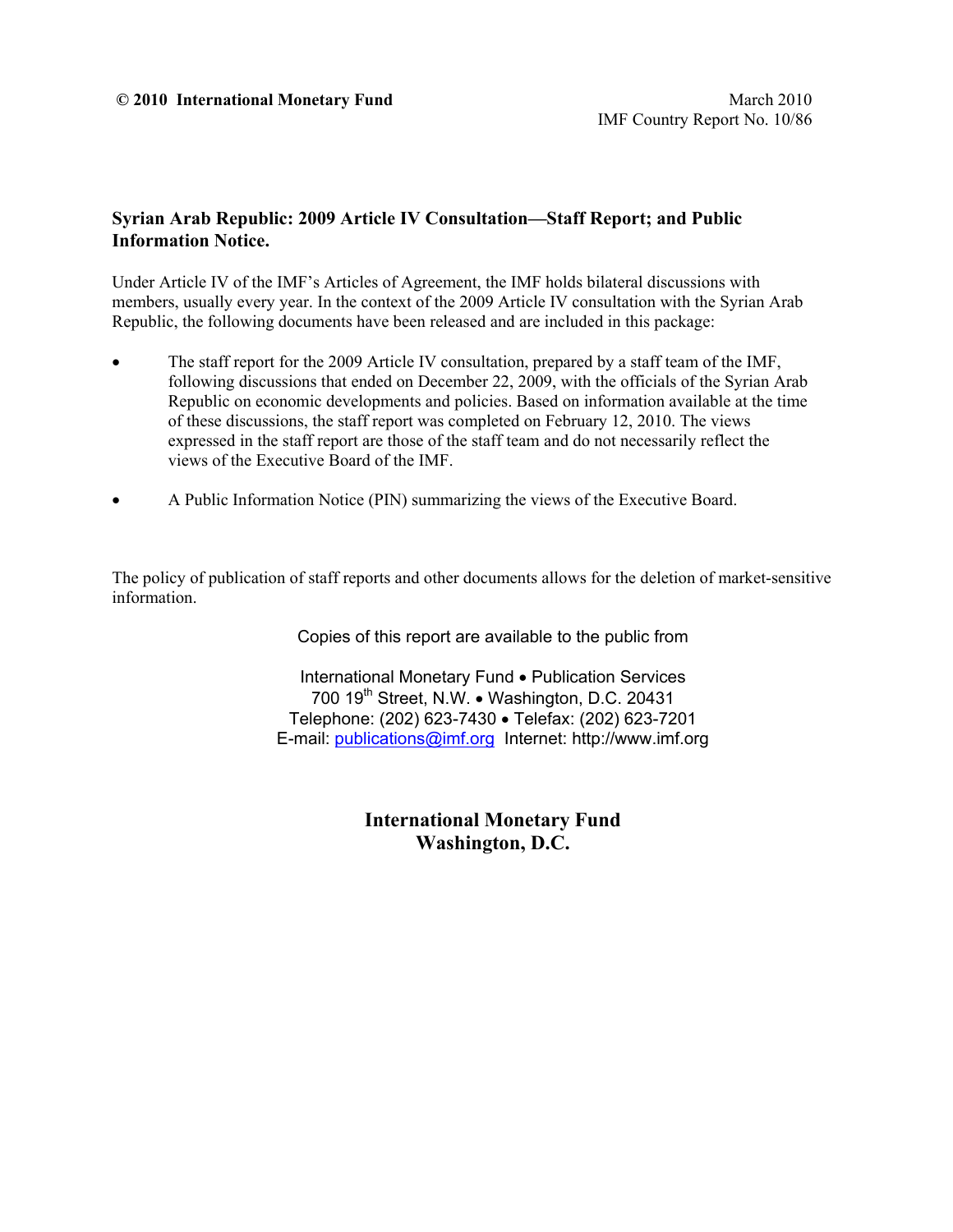## INTERNATIONAL MONETARY FUND

## SYRIAN ARAB REPUBLIC

## **Staff Report for the 2009 Article IV Consultation**

Prepared by the Staff Representatives for the 2009 Consultation with the Syrian Arab Republic

Approved by Alan MacArthur and David Marston

February 12, 2010

 Discussions for the 2009 Article IV consultation were held in Damascus during December 7–22, 2009. The mission comprised Mr. Sakr (Head), Mms. Farahbaksh and Arbatli, and Messrs Al-Ghelaiqah and Dridi (all MCD). Mr. Shalaan (OED) joined the policy discussions.

• The mission met with Deputy Prime Minister Dardari, Minister of Finance Al-Hussein, former Minister of Economy Lutfi, former Head of the State Planning Commission Raddawi, Central Bank Governor Mayaleh, and representatives of financial institutions and nongovernment organizations.

• The Executive Board concluded the 2008 Consultation on January 9, 2008. The staff report and PIN are available on:

http://www.imf.org/external/pubs/cat/longres.cfm?sk=22702.0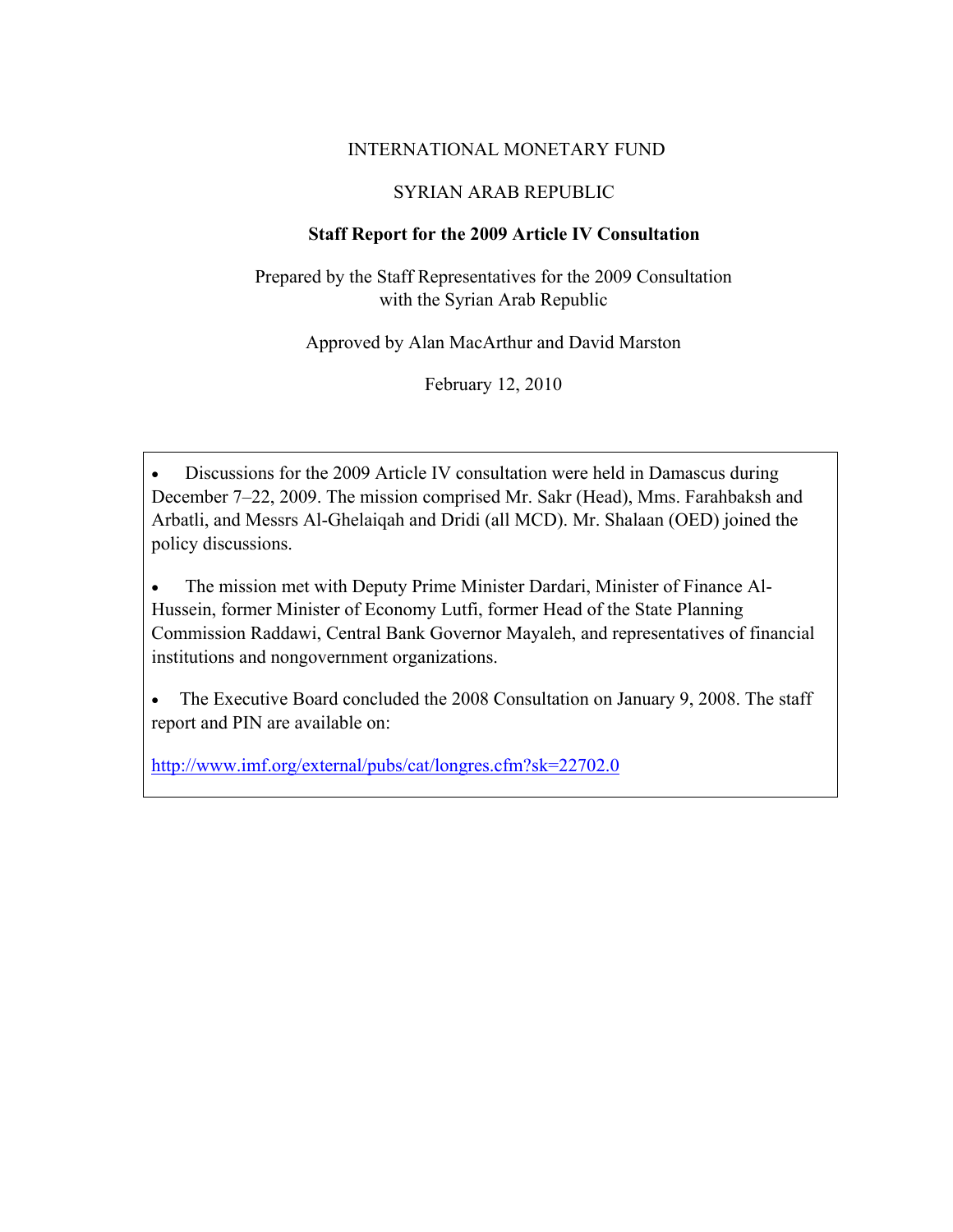| Contents          | Page |
|-------------------|------|
|                   |      |
|                   |      |
|                   |      |
|                   |      |
|                   |      |
|                   |      |
|                   |      |
|                   |      |
| <b>Text Boxes</b> |      |
|                   |      |
|                   |      |
|                   |      |
|                   |      |
| Figures           |      |
|                   |      |
|                   |      |
|                   |      |
|                   |      |
|                   |      |
|                   |      |
| Tables            |      |
|                   |      |
|                   |      |
|                   |      |
|                   |      |
|                   |      |
|                   |      |
|                   |      |
|                   |      |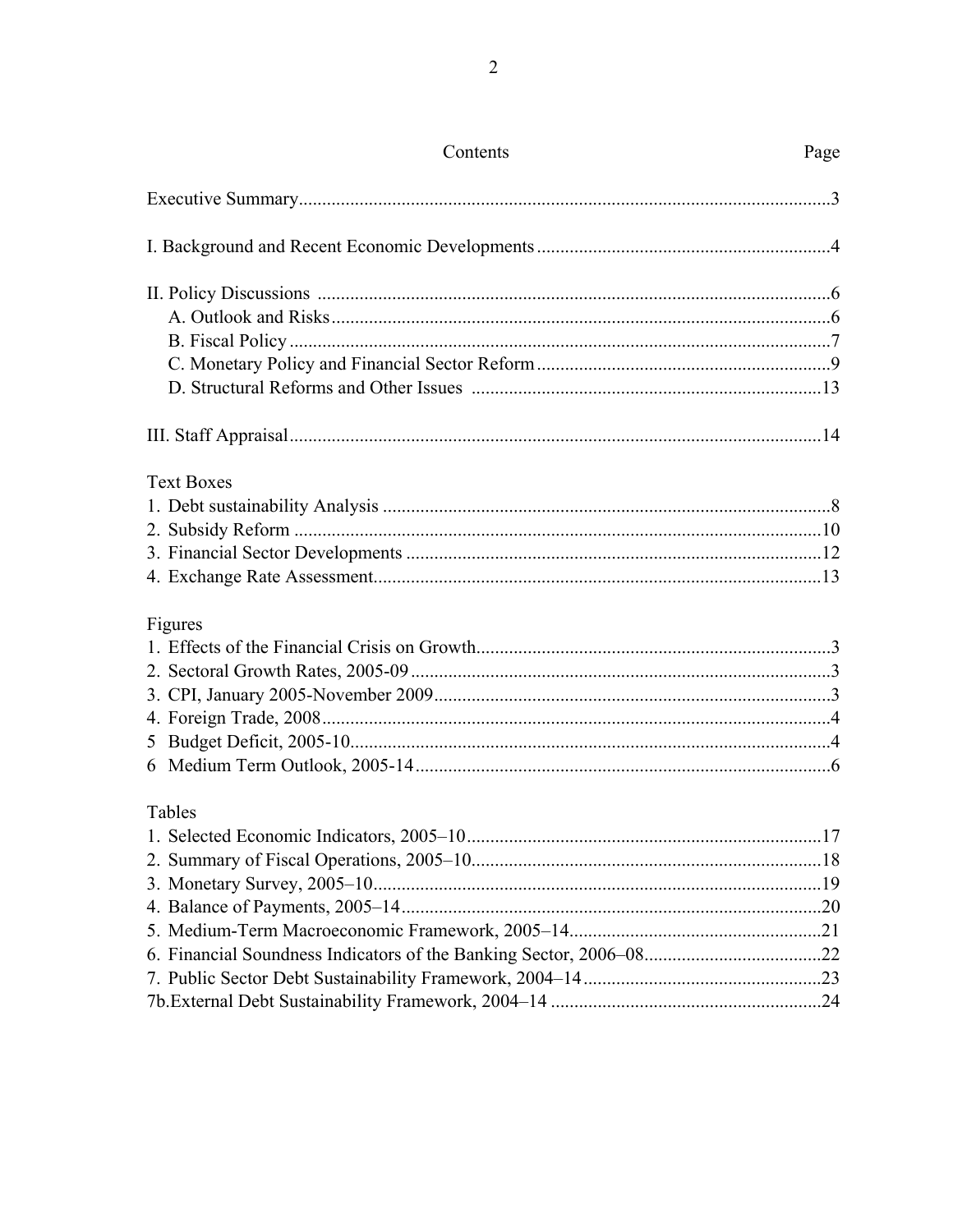#### **EXECUTIVE SUMMARY**

## **Background**

 The impact of the global financial crisis on Syria has been relatively moderate and mostly through linkages to trading partners in the region and Europe. Non-oil growth is estimated to have declined by 1.5 percentage points in 2009 to 4.5 percent. The fiscal and current account deficits are estimated to have widened somewhat, but remained at sustainable levels, and the level of official net foreign assets remained comfortable.

#### **Authorities' views**

 Measures taken in response to the global crisis and to support lending to investment projects are temporary and will be phased out over time.

 Quasi-fiscal operations that are conducted by public enterprises and state-owned banks will continue to be streamlined.

 Plans to modernize the monetary policy framework will be advanced, including by developing indirect monetary policy instruments such as treasury bills.

 Implementation of financial sector and other structural reforms will continue to promote the private sector, diversify the economy, and accelerate growth and employment creation.

#### **Staff recommendations**

 Gradually resume fiscal consolidation, including by revisiting the large increase in public investment budgeted for 2010, maintaining current expenditure restraint, and building on the progress made in reforming subsidies.

 Complete the remaining preparations for the introduction of the VAT in 2011 and improve public financial management.

 Continue with the implementation of the 2008 FSAP recommendations, and reform public banks. Reverse the increase in the regulatory ceiling on credit exposure, and phase out the differentiated reserves requirement.

 Allow exchange rate fluctuations within the *de jure* band around the SDR and gradually increase flexibility over the medium-term.

 Accelerate structural reforms, including by modernizing regulations, continuing to streamline the extensive subsidies system, and further liberalizing trade.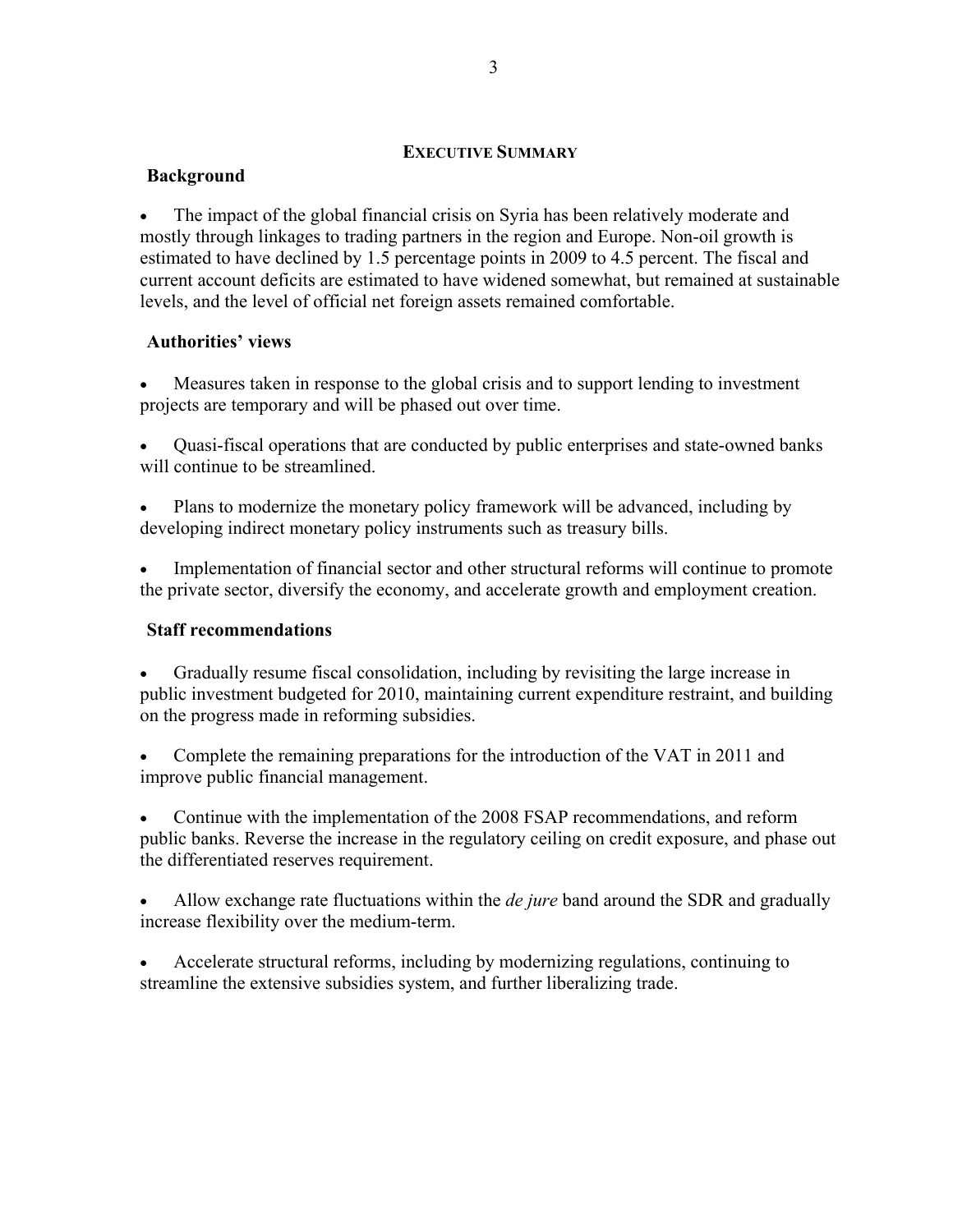#### **I. BACKGROUND AND RECENT ECONOMIC DEVELOPMENTS**

1. **The Syrian authorities have been implementing gradual, but wide-ranging reforms.** These reforms are motivated by the challenges posed by the decline in oil production and the strategy initiated in the early 2000s to transition toward a social market economy**.** The exchange rate has been effectively unified and restrictions on access to foreign exchange for current transactions appear to have been mostly eliminated. Private banks are now leading financial sector growth, and the Damascus stock exchange recently re-opened after being closed for 40 years. Taxes have been streamlined and the trade regime significantly liberalized. There was a limited cabinet reshuffle in January, but no change in economic policy is expected.



**and mostly through linkages to trading partners in the GCC and Europe.** GDP growth is estimated to have decelerated in 2009 by 1 percentage point to 4 percent. Lower growth in manufacturing, construction, and services was partially offset by a moderate recovery in agriculture and a small increase in oil production. Unemployment is estimated to have increased to almost 11 percent. Inflation declined sharply to about 2.5 percent, reflecting trends in global prices.



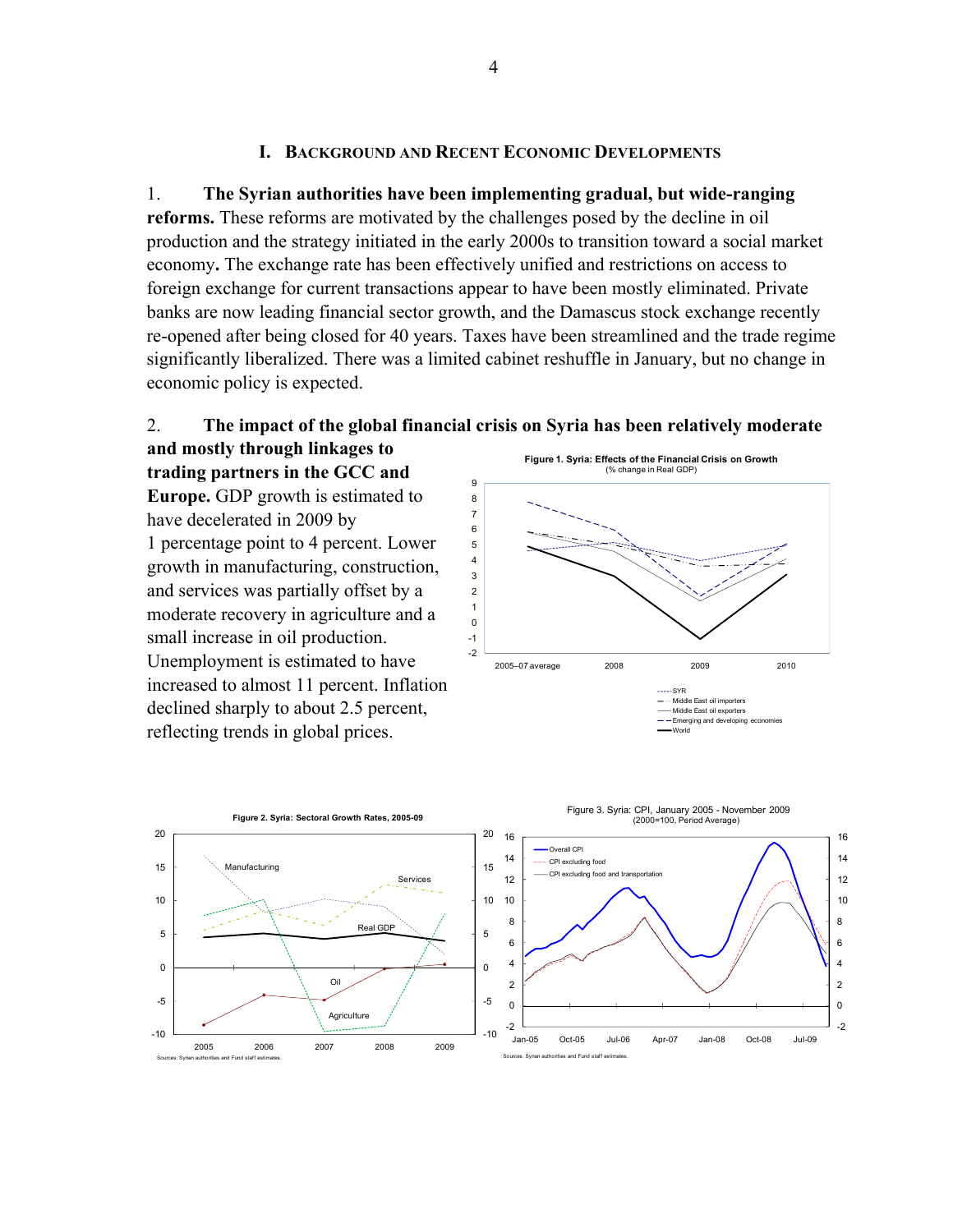



Source: Syrian Ministry of Economy and Trade.



Budgetary expenditure is estimated to have grown by about 5 percent of GDP, reflecting increases in public investments, as well as the wage bill part of which was to compensate for raising fuel prices. Non-oil revenue increased, partly due to strong tax collection, which resulted from improved administration and incentives to settle arrears. The recorded deficit is estimated to have widened in 2009 by about 2.5 percentage points to 5.5 percent of GDP.



4. **The external current account deficit widened to about 4.5 percent**, as the decline in exports exceeded that of imports. However, tourism receipts were buoyant, and both FDI and remittances dropped only slightly. Gross reserves remained comfortable, at about US\$17 billion.

5. **With the Syrian pound pegged to a basket (within a band), broad money is estimated to have grown by about 10 percent in 2009.** Credit to public enterprises decelerated sharply due to the reduction in energy subsidies, which were financed by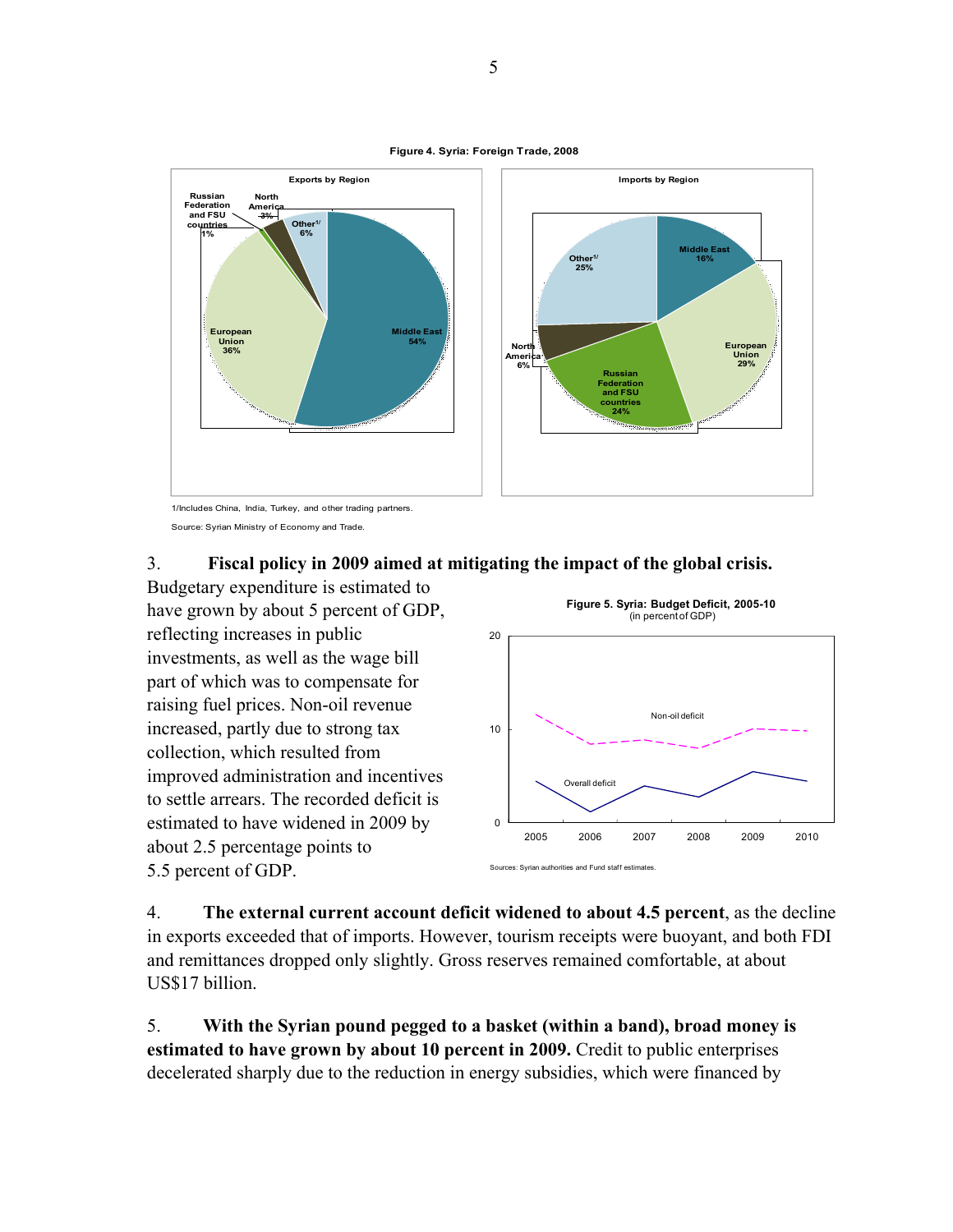borrowing. Nonetheless, growth of credit to the private sector remained at about 25 percent, driven by the expansion of private banks.

6. **The Central Bank of Syria (CBS) took some measures to ease the monetary stance and support lending to investment projects.** These included: (i) reducing the reserve requirements by up to 5 percent for banks that increase lending to investment projects; (ii) requiring selected banks to cancel penalty on overdue debts and extend maturities; (iii) reducing the indicative deposit interest rates from 7-9 percent to 6-8 percent; and (iv) increasing the credit exposure limit for development projects from 25 percent to 35 percent for a single project. The CBS introduced additional conditions on the credit associated with the latter measure in order to safeguard its quality. The authorities also established a Lender of Last Resort facility, and increased the minimum capital requirement for banks from \$30 million to \$200 million for conventional banks, and from \$100 to \$300 million for Islamic banks (with 3 years grace period). Concomitantly, the ceiling on foreign ownership of banks' was increased from 49 percent to 60 percent.

7. **The authorities also undertook a series of actions to mitigate the impact of the drought and higher diesel prices on agriculture.** These included tax breaks for farmers, rescheduling of loans, cancelation of penalty on arrears, and increasing procurement prices of key crops. The government established the Agricultural Support Fund (ASF) in 2008 to replace some input subsidies with cash transfers to farmers. The ASF was allocated SP10 billion in the 2009 budget. In addition, the Ministry of Finance (MoF) introduced tax incentives to encourage companies to contribute to strategic objectives such as locating in remote areas, increase hiring, and placing initial public offers in the stock market.

8. **Some progress has been made in advancing structural reforms**, including simplifying investment procedures, modernizing accounting standards, and streamlining the tax system. Effective June 2009, the authorities raised the minimum thresholds for exemption from wage taxes. As an offsetting measure, the top income tax rate for individuals was increased to 22 percent (from 20 percent). However, the authorities recently introduced reference prices and customs duties that vary by country of origin to protect against unfair trade practices.

# **II. POLICY DISCUSSIONS**

## **A. Outlook and Risks**

9. **The outlook for 2010 points to an overall strengthening in economic performance.** The ongoing recovery in Syria's trading partners is expected to contribute to a gradual increase in exports, remittances, and FDI in 2010. Agriculture is likely to continue to recover from the severe drought of the past two years. Therefore, growth is projected at about 5 percent. The overall fiscal deficit is expected to narrow by about 1 percentage point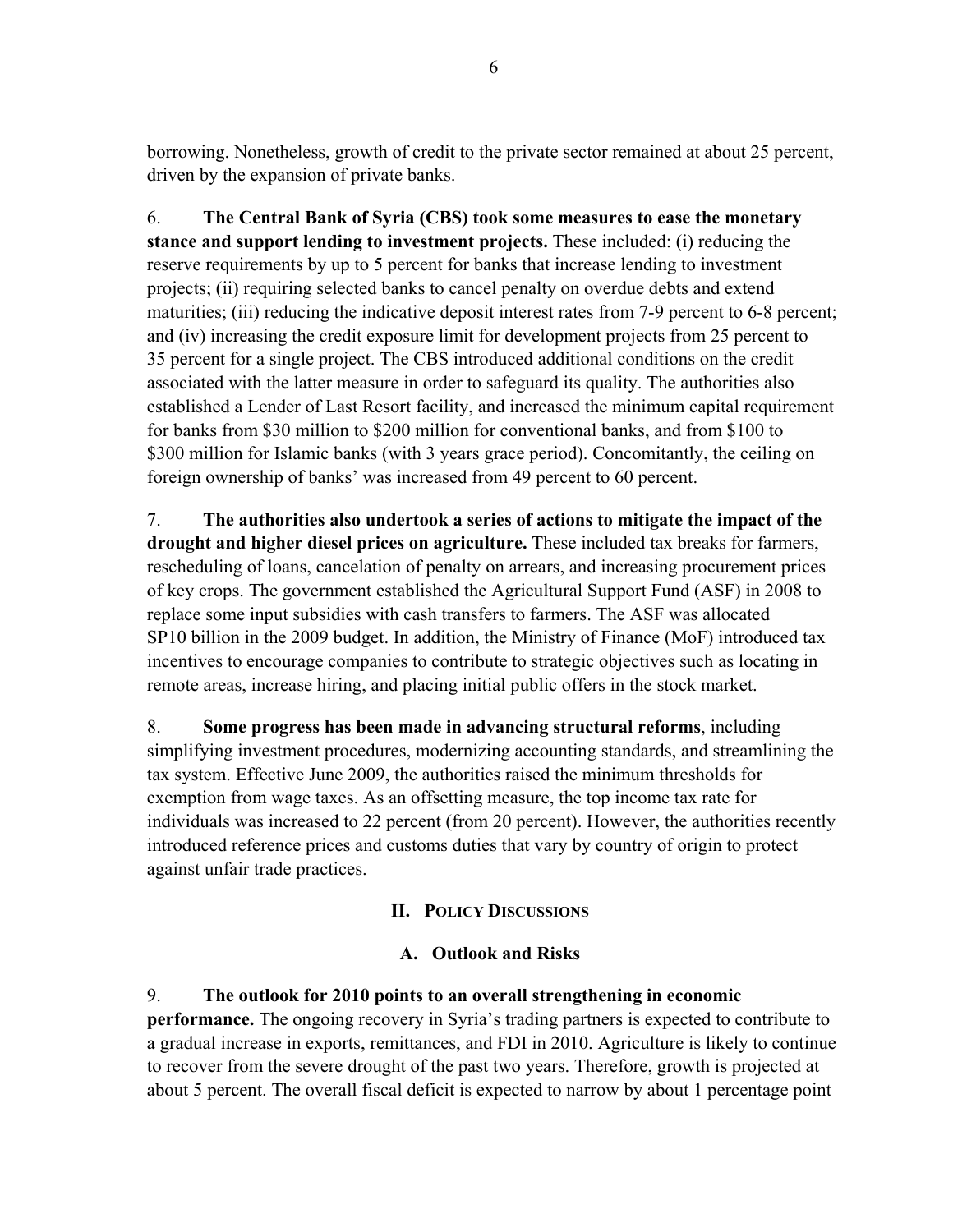of GDP, on account of current expenditure restraint and a rise in oil revenues. The external current account deficit is envisaged to narrow slightly, partly due to the moderation in the domestic public consumption.

10. **The medium-term outlook is projected to continue to improve with the gradual global recovery and progress in domestic economic reforms**. Growth is expected to strengthen to about 5.5 percent by 2014, despite the envisaged decline in oil output, with the ongoing rebound in agriculture and global recovery. The authorities' medium-term fiscal

strategy aims to contain the overall deficit below 5 percent of GDP. The key pillars of this strategy are the introduction of a VAT in 2011, a further deepening of subsidies reform, and expenditure restraint. The fiscal deficit is, therefore, projected to narrow to 3.4 percent of GDP and to moderately increase to 3.8 percent of GDP by 2014 due to the steady decline in oil revenue. The external current account deficit will likely



stabilize at 3.7 percent of GDP due to strengthening of non-oil exports and tourism receipts. A delay in global recovery or faltering reform implementation could worsen the outlook and impede Syria's economic growth.

#### **B. Fiscal Policy**

11. **The consolidation of public finances over the past few years provided room for the authorities to take counter-cyclical measures** to mitigate the effects of the global economic crisis. Assuming somewhat similar implementation ratios as in the past, the 2010 budget implies a moderate tightening of the fiscal stance underpinned by a slight improvement in revenue and current expenditure restraint. In nominal terms, the budget provides for a 12.5 percent expenditure growth over the 2009 preliminary outcome. It includes a small increase in current expenditure, mostly due to a moderate increase in wages. It also provides for a 30 percent increase in capital outlays compared to the 2009 preliminary outcome (and 19 percent compared to the 2009 revised budget). Cash transfers replacing the diesel coupons are envisaged to increase by about 0.5 percent of GDP. The authorities are confident that the projected economic recovery in 2010 will allow them to resume fiscal consolidation. They intend to continue to restrain current expenditures and rationalize capital outlays. In recent years, the fiscal deficit has been smaller than what was envisaged in the original state budget. The authorities also aim at continuing to allow the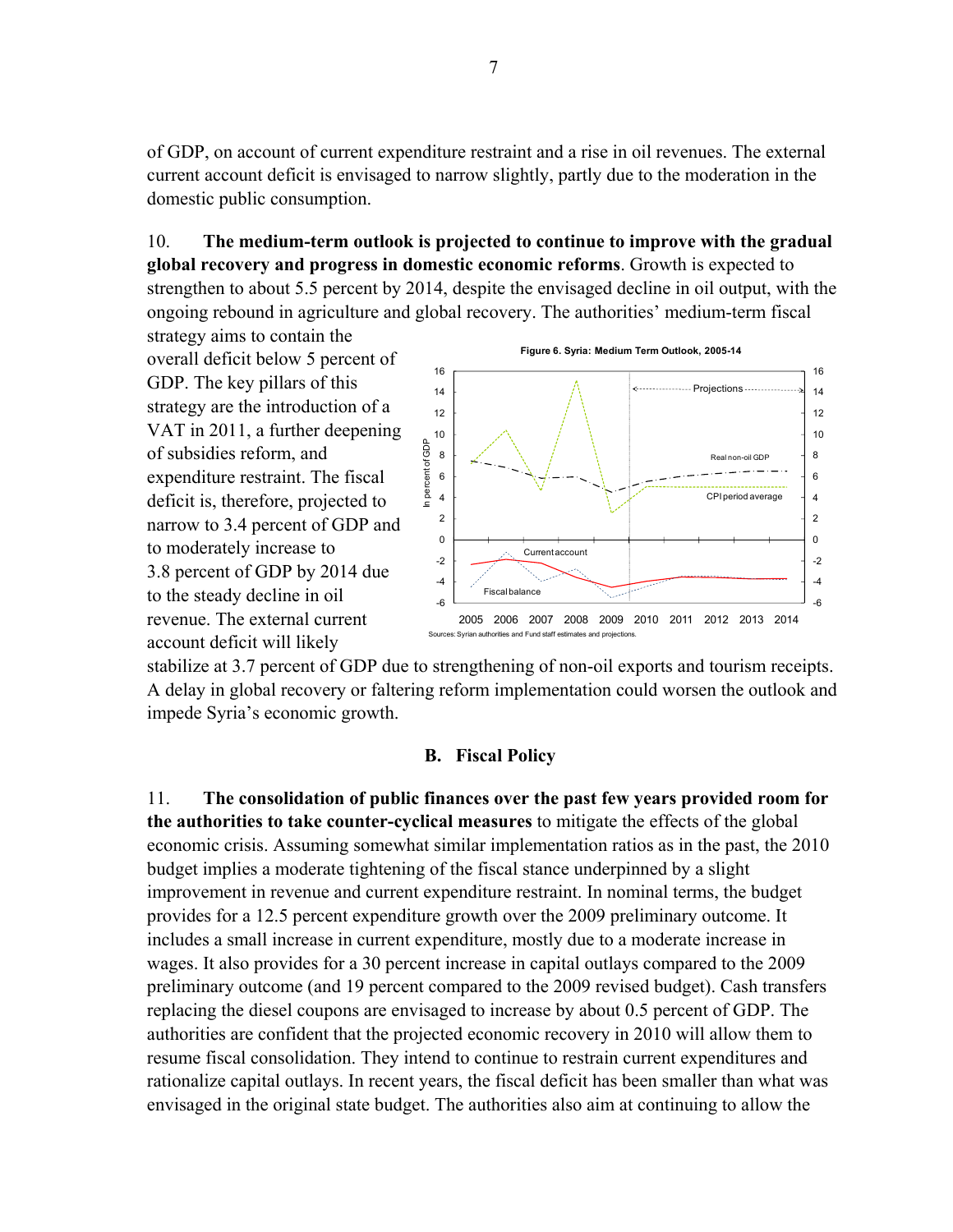private sector to take the lead in implementing some investment programs, including in the context of public-private partnership (PPP) arrangements with adequate safeguards.

12. **The authorities are determined to continue to modernize the subsidies system to further enhance fiscal gains, efficiency, and the targeting of assistance**. They replaced the universal diesel coupons with targeted cash transfers to compensate vulnerable households. Furthermore, many agricultural subsidies are now being delivered in the form of targeted cash transfers through the ASF.

#### **Box I. Debt Sustainability Analysis**

**Public debt remains low since the 2005 rescheduling of the debt to Russia, and fiscal reforms have advanced.** However, the authorities need to continue their fiscal effort reform in the period ahead in view of the likely expenditure pressures associated with plans to improve infrastructure and increase access to basic services.

**Based on the authorities' ongoing reforms, public debt should remain at manageable levels.** Debt is expected to increase only moderately, to about 25 percent of GDP by 2014, despite the substantial decline in oil revenue. The outlook is also sustainable if the recent years' trend is used to derive assumptions. Holding the key debt-dynamics variables (e.g. the real GDP growth and the primary fiscal balance) constant at their 10-year historical averages produces an improvement in the debt-to-GDP ratio by about 10 percent by 2014. Holding the primary deficit constant at about 5 percent of GDP, the preliminary outcome of 2009, would lead to an increase in the debt ratio to about 30 percent by 2014.

**Sensitivity analysis of the baseline scenario indicates that public debt would remain sustainable** 

**under various shocks.** A one-half standard deviation in the primary balance from the baseline assumption would result in a debt ratio by 2014 about 4 percentage points higher than in the baseline. Applying a similar shock to GDP growth leads to a debt ratio about 6.5 percentage points higher by 2014 than in the baseline. The most significant outcome was generated by a 10 percent of GDP increase in other debt-creating shocks (e.g. larger contingent liabilities related to public enterprises), leading to a debt ratio in 2014 of about 7.5 percentage points of GDP higher than in the baseline.



**However, if the reforms underlying the baseline scenario falter, the fiscal outlook would significantly deteriorate.** For example, a substantial delay in the implementation of the VAT, a re-emergence of large implicit fuel subsidies, and waning efforts to control wages and rationalize capital spending could lead to growing fiscal deficits and public debt ratios rising to about 50 percent of GDP.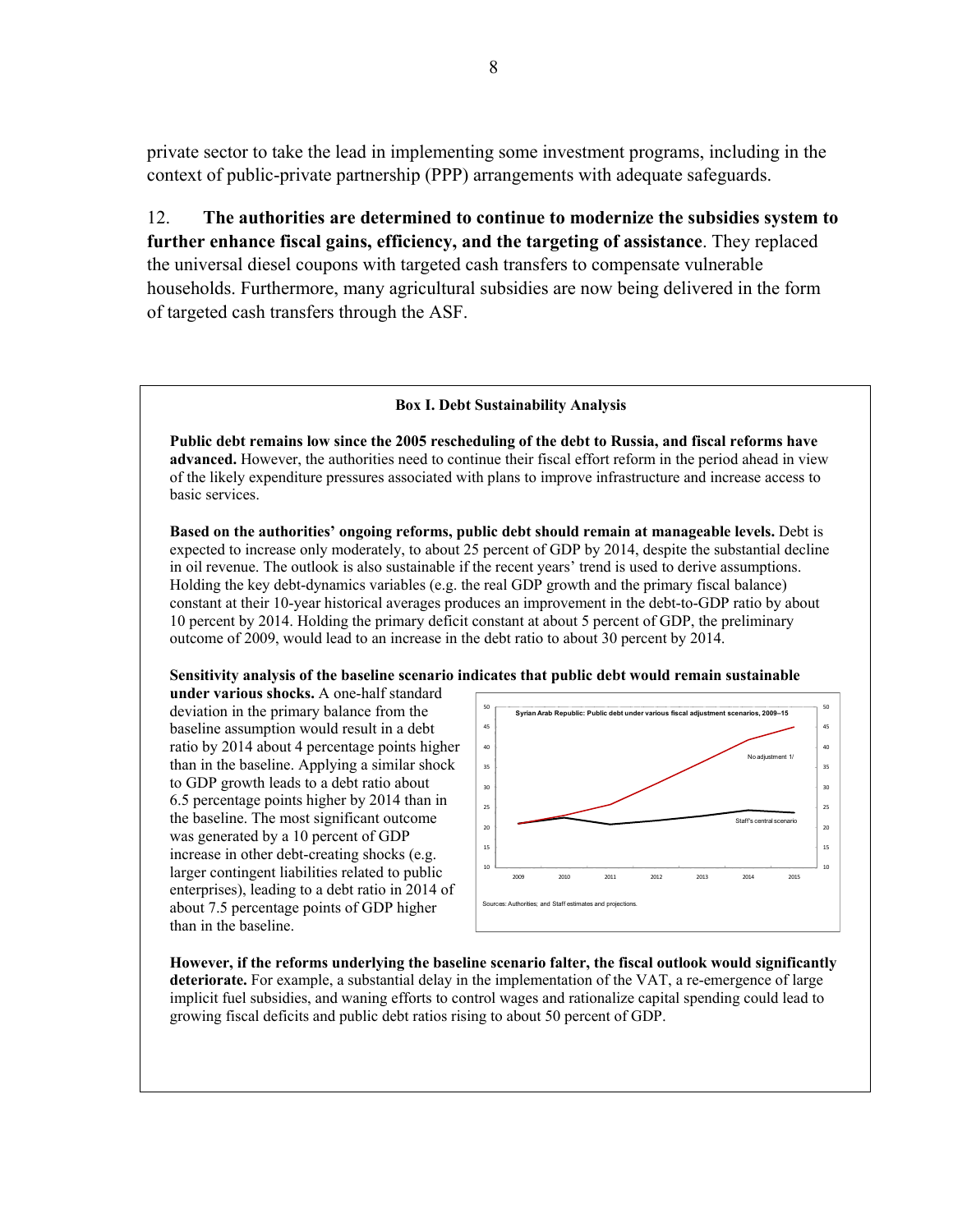13. **The MoF plans to introduce the VAT in 2011.** Achievements in this area include the drafting of the VAT law and a tax procedures code, the establishment of the large taxpayer office and the General Commission for Taxes and Fees (GCTF), and substantial modernization of customs. The authorities stressed that the delay experienced in launching the VAT, which was originally planned for 2008, was due to vital preparations of the tax administration and the public to ensure a successful introduction.

14. **The authorities are cognizant of the need to further improve public expenditure monitoring and management.** The current and capital budgets have been effectively integrated, and are now prepared and implemented by the MoF. For the first time, a program- and performance-based budgeting approach was adopted for the agriculture and education sectors in the 2010 budget. The authorities intend to further streamline the substantial quasi-fiscal operations that are conducted by public enterprises and state-owned banks. They plan to gradually bring on budget the remaining quasi-fiscal operations that are conducted by these entities, and improve the timeliness of expenditure reporting by the regional entities.

# **C. Monetary Policy and Financial Sector Reform**

15. **The scope for monetary policy independence will remain limited over the medium-term in view of the exchange rate arrangement.** The authorities intend to continue their efforts to enhance the monetary policy framework. As part of their reform agenda, they are planning to gradually replace administrative tools for conducting monetary policy with market-based tools. If issuance of treasury bills is further delayed, the CBS would consider issuing its own certificates of deposits. The authorities indicated that the transfer of international reserves from the Commercial Bank of Syria (CBoS) to CBS has been completed, in line with the FSAP recommendation.

16. **In the authorities' view, some measures taken in response to the global crisis and to support lending to investment projects are temporary and will be phased out over time.** Staff noted that differentiated reserve requirements, based on the volume of lending for investment purposes, can encourage bank financing of less profitable projects. Also, it will be important to phase out the public banks' preferential lending schemes in order for banks to allocate their credit based on their own internal lending criteria. Furthermore, the recent increase in the credit exposure limit for development projects could increase banks' vulnerabilities.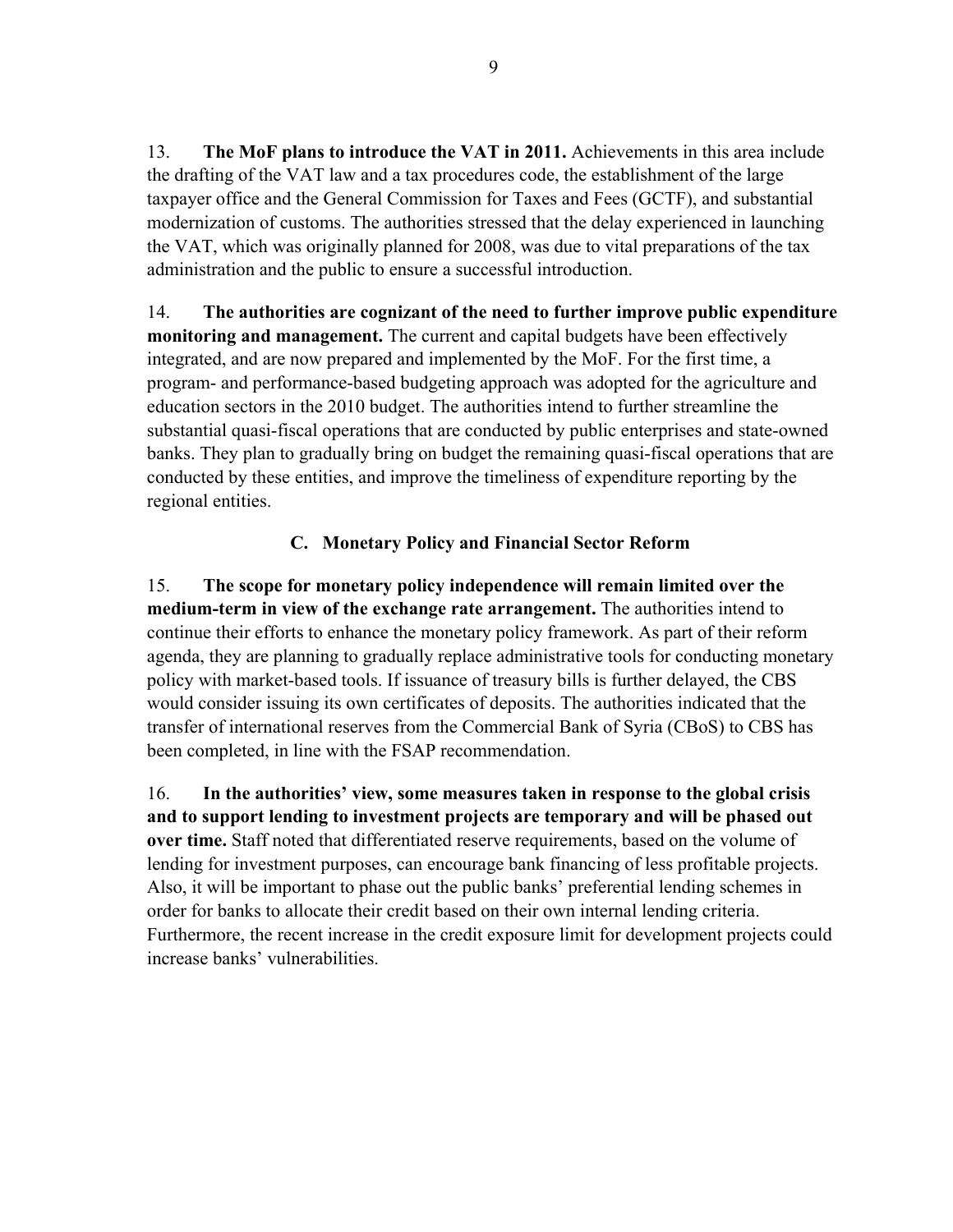#### **Box II. Subsidy Reform**

#### **The authorities have taken important steps in reforming the energy subsidies.** The prices of key

petroleum products were increased in 2

the impact of the higher prices, the authorities increased public wages and issued coupons, allowing every household to buy up to 1000 liters of diesel at a lower price. These compensatory measures amounted to about 4.5 percent of GDP. Notwithstanding the significant price increases, implicit subsidies remained at about 8.3 percent of GDP as international prices increased.

|                               |                                            | 008, saving about 7 percent of GDP in implicit subsidies. To mitigate |
|-------------------------------|--------------------------------------------|-----------------------------------------------------------------------|
| <b>Energy Subsidy Reforms</b> | 2008                                       | 2009                                                                  |
| <b>Price Adjustments</b>      |                                            |                                                                       |
| Gas Oil (Diesel)              | 7.3 to 25 SP/liter                         | 25 to 20 SP/liter                                                     |
| Fuel Oil                      | 6 to 9 SP/liter                            | .                                                                     |
| Kerosene                      | 22.7 to 40 SP/liter                        | .                                                                     |
| Gasoline                      | 36 to 40 SP/liter                          | .                                                                     |
| <b>Compensatory Measures</b>  |                                            |                                                                       |
| Public wage increase          | 25%                                        | .                                                                     |
| Diesel coupons                | 1000 liters per household at 9<br>SP/liter | .                                                                     |
| Cash Transfers                | .                                          | 10,000 SP for eligible households                                     |

#### **The universal diesel coupons were**

**replaced by targeted cash transfers in 2009.** The criteria applied in determining eligibility for transfers are based on income, asset ownership, and the utility bill. Approximately half of the Syrian households are likely to benefit from these transfers. Furthermore, unlike the cost of the coupons which was born by the state-owned oil distribution company, the cash transfers will be funded directly from the budget.

**The increase in domestic energy prices reduced the cross-border leakage of subsidies**, as reflected in the subsequent sharp reduction in diesel and fuel oil consumption. The implicit price subsidy declined sharply with the drop in international oil prices

| Energy Subsidies, as % of GDP   | 2008 | 2009   |
|---------------------------------|------|--------|
| Total subsidy                   | 12.9 | 4.9    |
| Price subsidy (extrabudgetary)  | 8.3  | $-1.3$ |
| Budgetary compensatory measures | 4.5  | 6.2    |

Sources: Oil Marketing Office, Ministry of Oil, Mahroukat and Fund staff estimates

in 2009. Nonetheless, the cumulative compensatory measure is estimated at about 6 percent of GDP, resulting in a still large, but more efficient subsidy to consumers. However, if domestic prices are not adjusted to reflect future changes in international prices, the current price gap will widen again, and so will leakage.

**The government also took important steps to reform agricultural subsidies through the introduction of ASF** to manage and streamline inputs subsidies. To mitigate the effects of the reduction in the implicit diesel subsidy and the liberalization of the fertilizer market in 2009, the ASF started to make targeted cash transfers to farmers.

17. **The CBS views further strengthening of bank supervision as a priority.** In particular, public banks now report on a regular basis their key financial sector indicators to the CBS. However, data for some of these banks may not reflect their true condition due to outdated accounting practices. The CBS has made progress in implementing the 2008 FSAP recommendations. Nonetheless, realization of a number of these recommendations requires amending the central bank law. Efforts are underway to prepare banks for the implementation of Basle II, including by requiring them to strengthen their internal risk assessment procedures. The authorities do not see a problem with the strong growth of private credit in view of the strengthening of the supervisory framework, low level of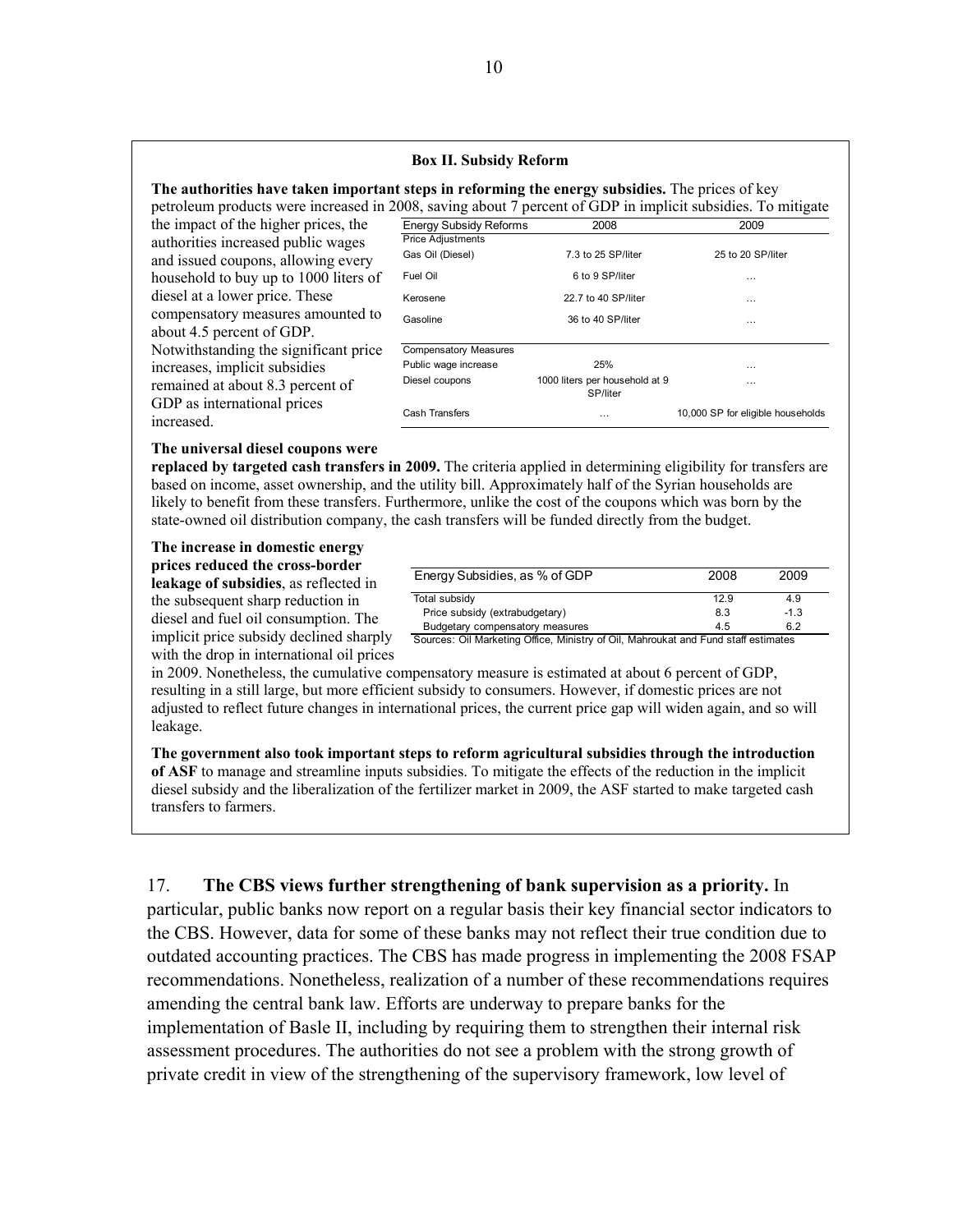financial intermediation, and the fact that many of the new banks are subsidiaries of well established foreign banks with good risk assessment capabilities.

18. **The impact of the global crisis on the financial sector has been limited due to the low degree of its global exposure and CBS's prudential requirements.** The capital adequacy ratio for the consolidated banking sector is reported at about 20 percent. Banks continued to be liquid and moderately profitable. The average non-performing loans (NPL) ratio is low. However, the NPL of public banks (6 percent) is likely to be significantly understated as these banks do not classify many of their loans that are in arrears as bad loans since most of them are implicitly guaranteed by the government. In general, roll-over of bad loans is extensive, hindering a meaningful calculation of NPLs. The recent CBS regulation limiting roll-overs should help clarify the true position of these banks in the period ahead. Also, recent decisions to reschedule loans will be limited to sectors strongly impacted by the global crisis and the drought.

19. **The Syrian pound appreciated by about 7 percent against the dollar in 2008 in nominal terms.** This contributed, along with the high domestic inflation that year, to a real effective appreciation of about 14 percent. About half of that real appreciation was reversed during 2009 with the substantial depreciation of the dollar against the Euro and the decline in Syria's domestic inflation. Econometric estimates, which suffer from serious data shortcomings, suggest that the real exchange rate of the pound may be moderately overvalued relative to its medium-term equilibrium level (Box IV). The authorities have stressed that the exchange rate reflects market forces and that it is competitive as evidenced by the rapid growth of exports prior to the global recession of 2009. The staff does not recommend a change in the current nominal exchange rate level in the present context, and in view of the data shortcomings highlighted above.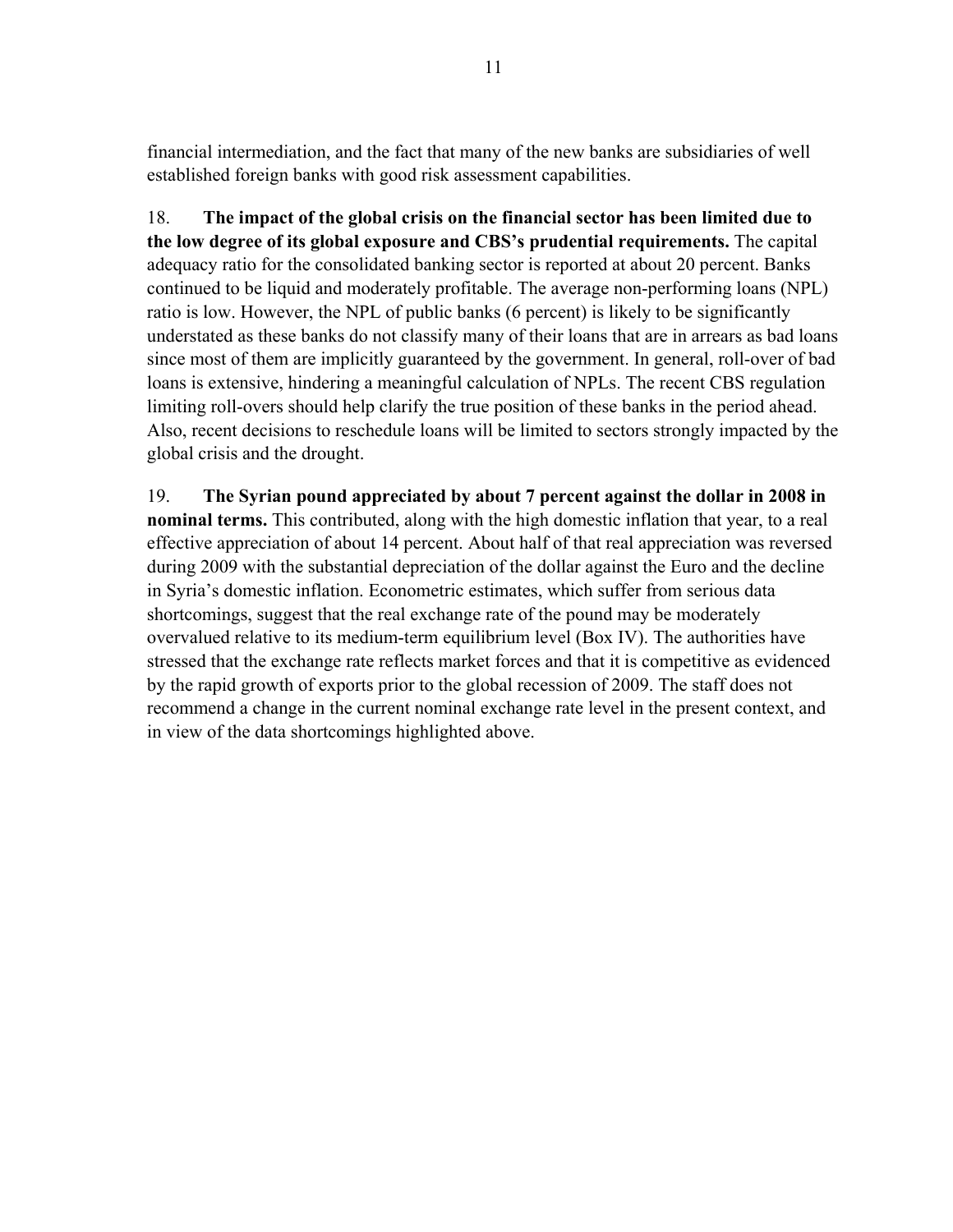#### **Box III. Financial Sector Developments**

**The Syrian authorities have embarked on an ambitious reform agenda to modernize the financial sector and improve intermediation.** A number of laws and regulations have been put in place; private banks, insurance companies, and micro credit institutions have been established; and banking supervision has been strengthened. Furthermore, modernization of the CBS has continued, and substantial progress toward current account convertibility and exchange rate unification has been made. Moreover, the authorities fully liberalized bank lending rates and rates on foreign currency deposits and loans.

**The share of private banks has grown considerably since they were first established in 2004.** As of September 2009, there were 12 private banks (including 2 Islamic banks) with assets equivalent to about 24 percent of total banking sector assets. Their total deposits have grown by about 12-16 percent annually since 2006. Overall, banking intermediation has increased substantially, although it still remains low by regional standards.

**Despite the achievements made thus far, considerable challenges remain**, including establishing indirect monetary instruments, reducing the role of the government in credit allocation, and removing the large excess liquidity in the banking system. The authorities are considering replacing administrative tools for conducting monetary policy, including controls on banks' domestic currency deposit rates with issuance of treasury bills. In this context, it is important that interest rates are fully liberalized to allow for full transmission of policy signals. Also, reserve requirements, which introduce distortions and complicate monetary management as the CBS moves forward with its plan to introduce indirect monetary instruments will need to be unified.



Preferential lending schemes and directed credit to priority sectors should be phased out. Finally, considerations can also be given to securitizing government debt to CBS in order to remove excess liquidity.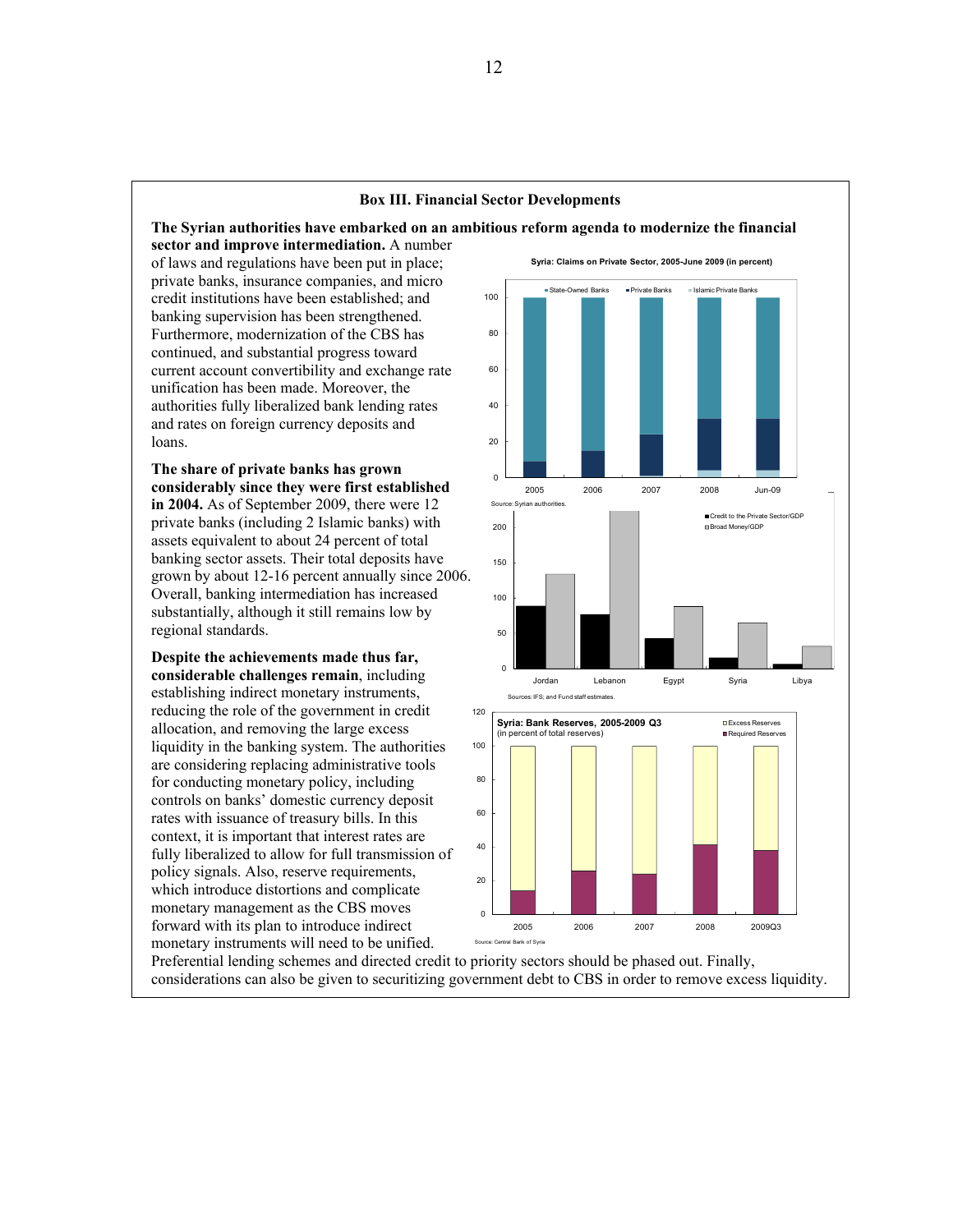#### **Box IV. Exchange Rate Assessment**

**Econometric estimates suggest that the pound may be moderately overvalued in real effective terms at end-2008.** This has been partly corrected during 2009 with the depreciation of the dollar against the euro. However, the estimates, which utilized CGER methodologies 1/, are not reliable due to serious data shortcomings. Syrian balance of payments statistics and national accounts need significant improvement,

and the data used by staff are in many cases only estimates.

**The macroeconomic balance approach indicates an overvaluation of the pound by about 10-15 percent.** Based on a panel regression, the equilibrium current account norm for Syria would be a surplus of about 1 percent of GDP. This compares with a projected deficit of about 3.7 percent of GDP. The set of determinant variables in this approach include the fiscal balance, population growth, NFA, oil balance, and per capita income.

**The equilibrium real exchange rate (ERER) methodology points to an overvaluation of the pound by about 15- 25 percent at end-2008.** This methodology utilizes a vector error correction model to estimate the ERER using as the determining variables oil income, net foreign assets, openness to trade, government expenditure, and relative productivity.

**The external sustainability approach also indicates an overvaluation of the pound.** The results range from 10-15 percent, depending on the assumptions used. The

Syria: Current Account Norms vs. Projected Estimates, 2008-2014 (in percent of GDP) 4.0 3.0 Current account norm 2.0  $1.0$  $0.0$  $-1.0$  $-2.0$ Projected current account  $-3.0$  $-4.0$  $-5.0$  $-6.0$ 2008 **2009** 2011 2012 2013 2014 2010



outcome depends on whether the objective is to keep constant the annuity from oil wealth in real terms, in real terms per capita, or as a percent of GDP.

1/ www.imf.org/external/np/pp/eng/2006/110806.pdf

## **D. Structural Reforms and Other Issues**

20. **The authorities intend to continue to advance structural reforms in order to accelerate growth, diversify the economy, and create employment.** Progress has been made in many areas, including reducing import tariffs, shortening the import negative list, reforming fuel and agricultural subsidies, and establishing a one-stop window for approving private investment. Furthermore, to further liberalize current transactions, each citizen is now allowed to purchase up to \$10,000 per month from a local bank and to transfer them abroad in payment for current transactions or credit cards bills. The authorities noted that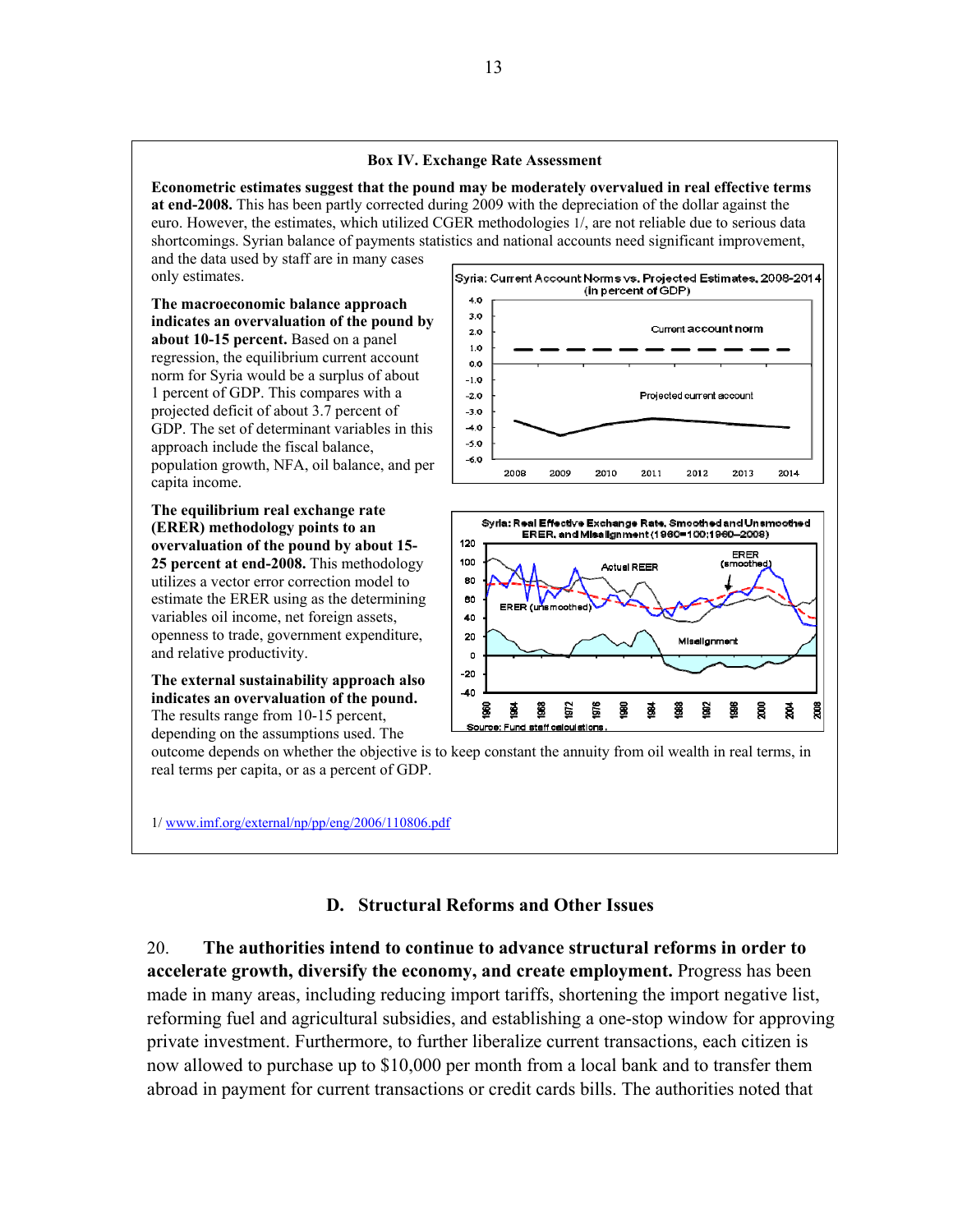reference prices and customs duties that vary by country of origin were put in place in order to protect against unfair trade practices.

## **III. STAFF APPRAISAL**

# 21. **The impact of the global financial crisis on Syria has been relatively moderate.**

Preliminary data for 2009 indicate that non-oil growth decelerated as lower growth in most sectors was only partially offset by a moderate recovery in agriculture. Inflation declined sharply, reflecting trends in the global prices of basic commodities. Despite the important progress made in subsidies reforms, the fiscal deficit widened as the consolidation of public finances in the past few years provided room for the authorities to implement countercyclical measures to mitigate the effects of the global economic crisis. The current account deficit increased slightly, as the decline in exports exceeded that of imports. Tourism receipts, however, remained buoyant, and both FDI and remittances dropped only slightly despite the global economic crisis.

22. **The widening in the fiscal deficit in 2009 was appropriate to mitigate the impact of the global recession.** Furthermore, this widening in the fiscal deficit in 2009 partly reflects enhanced fiscal transparency as substantial extra-budgetary spending related to petroleum subsidies was brought on budget. A gradual resumption of fiscal consolidation going forward is necessary in order to preserve fiscal sustainability. In this connection, it would be important to revisit the large increase in public investment budgeted for 2010, especially after its large increase in 2009. This would be more in line with absorptive capacity and would help reduce the overall fiscal deficit to about 4.5 percent of GDP. Furthermore, the staff urges the authorities to ensure that increases in public wages are linked to performance and to civil service reform.

23. **The commendable recent reforms of petroleum subsidies have led to considerable efficiency gains and a reduction in waste and leakages as reflected in the decline in domestic consumption.** The replacement in December 2009 of the diesel coupons with cash transfers is likely to enhance the targeting of assistance and consolidate efficiency and fiscal gains. The staff encourages the authorities to prevent a re-emergence of the large inefficient price subsidies of the past.

24. **The substantial progress in the preparation for the VAT is welcome, but further efforts are needed.** In particular, it would be important to make progress in reorganizing tax administration, including by shifting more responsibilities to the GCTF. The staff supports the streamlining of the tax system, and advises against a further increase in the personal income tax rates. The staff encourages the authorities to streamline excise taxes in line with the recommendations of past technical assistance missions.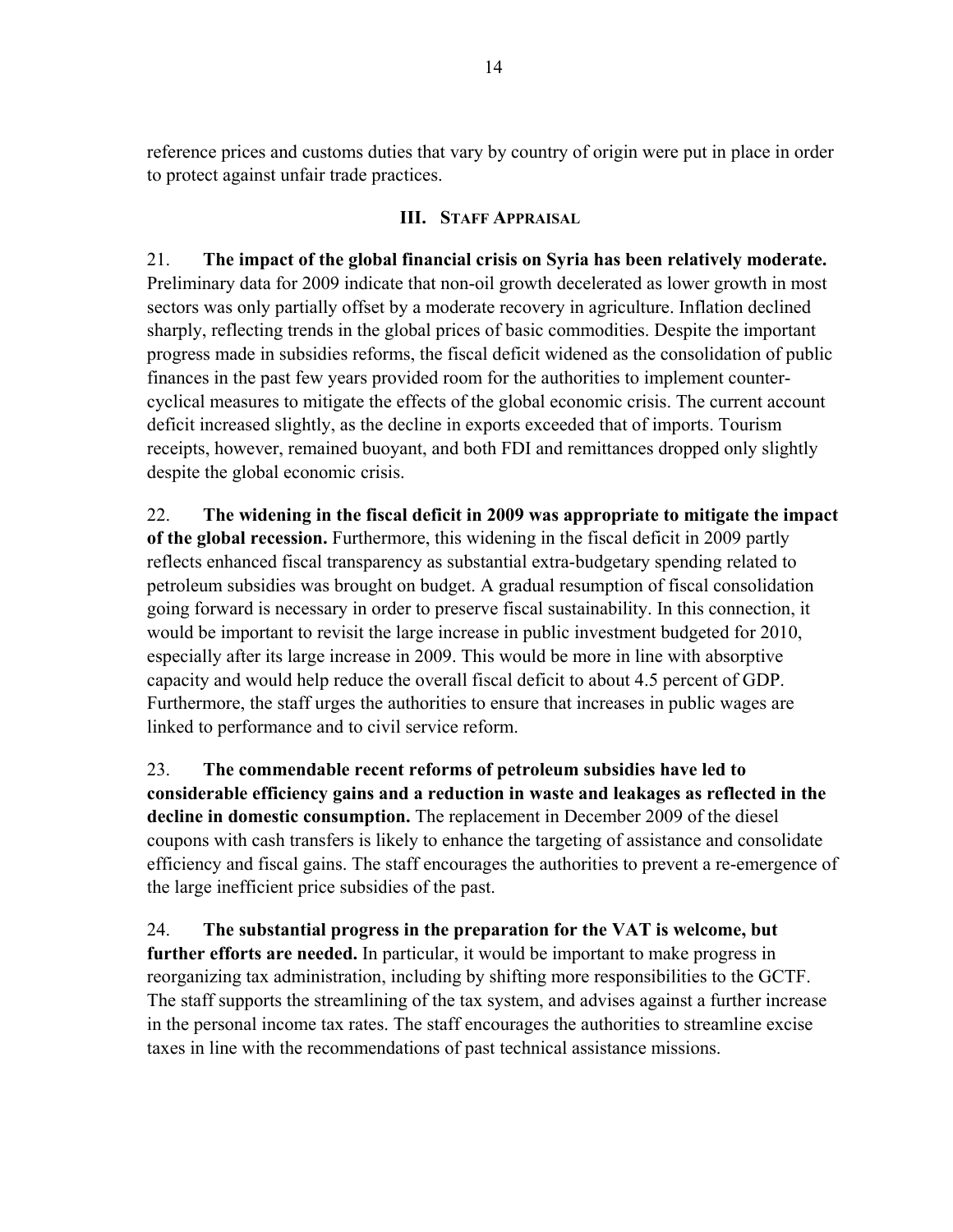25. **The efforts to improve public financial management are welcome and should continue.** The budget classification should be further enhanced to reflect standardized economic classifications. In addition, it is important to support the plan to cast the budget formulation and execution in a medium-term framework by further empowering the newly established Fiscal Forecasting and Planning Units at the MoF and facilitating a more timely flow of data and information between these units and the different departments at the MoF. The staff encourages the authorities to expand the use of the program- and performancebased budgeting approach. It would also be important to bring on budget the remaining quasi-fiscal operations.

26. **The staff recommends a shift in the financing of the budget deficit from bank borrowing to issuing treasury bills.** The interest rate on these bills should be marketdetermined. At the same time, it would be important to ensure that public investment projects yield high economic and social return in order to justify the cost of their financing.

27. **The staff welcomes the progress made in implementing the reform agenda to modernize the CBS and the monetary policy framework.** Enhancing the CBS operational independence will be important to strengthen its ability to formulate and implement monetary policy. The staff also encourages the authorities to utilize treasury bills as an instrument of monetary policy to withdraw excess liquidity. Otherwise, the CBS would have to issue its own certificates of deposit. Considerations should also be given to securitizing the stock of government debt to the CBS.

28. **Staff encourages the authorities to phase-out some of the decisions that were taken in response to the global crisis.** The legitimate intended objectives of differentiated reserve requirements or increased credit exposure limits for development projects can be achieved through other means that are more effective and entail lower risks for banks and lesser burden for the supervision department.

29. **The staff welcomes the good start at implementing the recommendations of the 2008 FSAP report**, including by strengthening the regulatory and supervisory framework and improving collection of data on public banks. The authorities are encouraged to continue to strengthen supervision in order to maintain the health of the financial sector, especially in view of the rapid growth of private banks' credit. The staff also encourages the authorities to adopt the amended central bank law as soon as possible.

30. **Priority in the period ahead should be placed on public banks' reform.** The staff welcomes the closer collaboration between the MoF and the CBS regarding supervision of these banks. Strengthening the CBS's supervisory and regulatory independence with respect to these banks would ensure their compliance with prudential regulations and help address deficiencies identified in the supervisory process.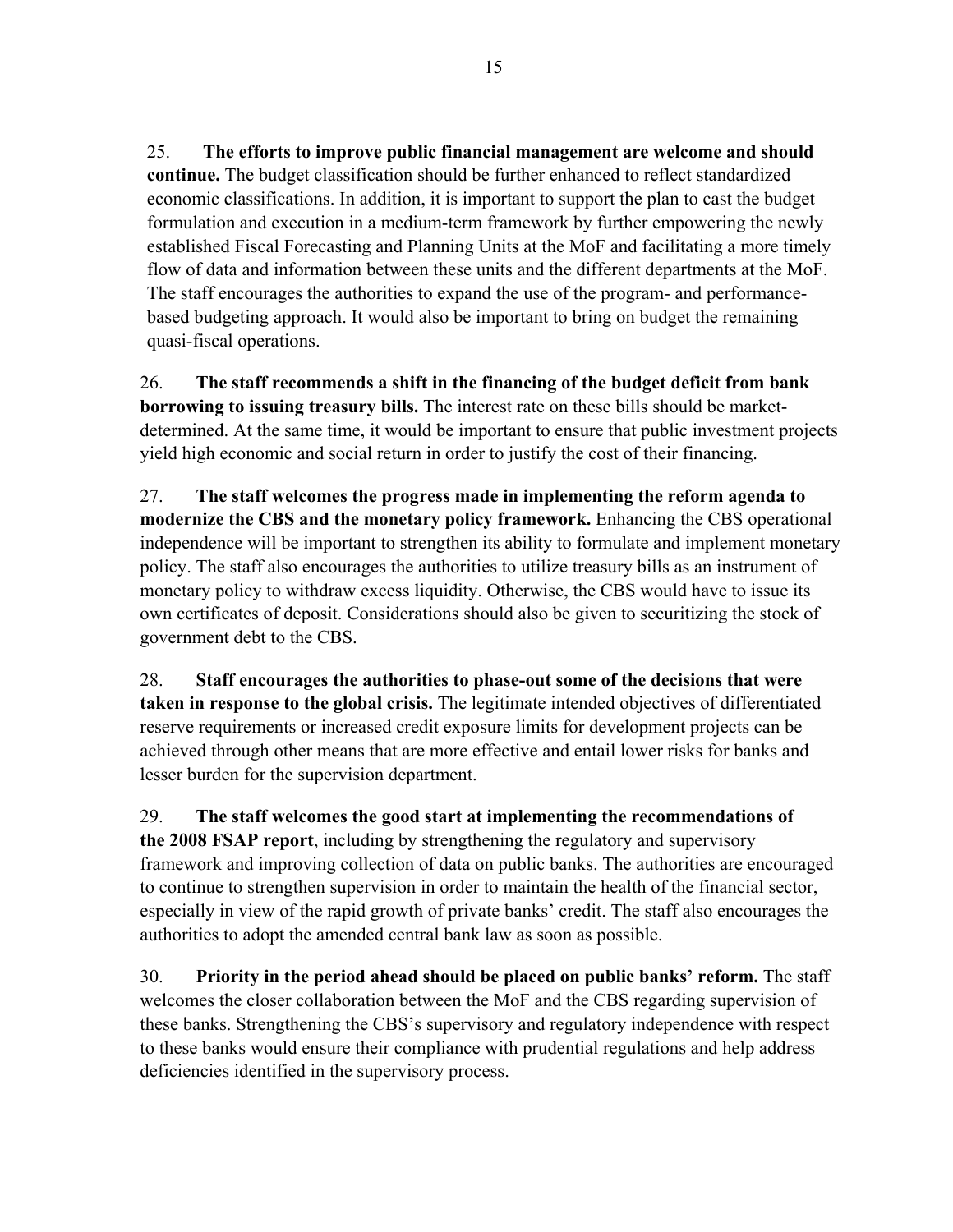31. **The Syrian pound's** *de jure* **peg to a band around the SDR can provide a strong monetary anchor, while allowing some flexibility in the pound's rate vis-à-vis major currencies.** In practice, the pound appears to be *de facto* pegged to a basket in which the dollar has a larger weight than its weight in the SDR basket. Adjusting the *de facto* basket in line with the *de jure* regime would be more consistent with Syria's direction of trade. The dollar has the largest share in the SDR basket, which is also consistent with the key role it has in foreign exchange markets and international trade pricing and payments. A gradual move toward greater flexibility over the medium-term as the monetary policy framework develops would further increase monetary policy independence and maintain external stability. Preliminary econometric estimates suggest that the pound may be moderately overvalued in real effective terms, although they are still subject to uncertainties given the serious data shortcomings. The staff, however, does not recommend a change in the current nominal exchange rate level in the present context.

32. **The progress made in transition to a market economy is welcome, but the remaining structural reform agenda is substantial.** Emphasis should be placed on further reducing the number of goods subject to administrative pricing, and modernizing of the legal and regulatory framework in order to encourage private investment and enhance competitiveness. The staff recommends that the authorities reverse the recent introduction of customs duties that vary by country of origin, and address suspected unfair trade practices by other measures such as enhancing customs' capacity to examine invoices through computerization and cross border cooperation.

33. **The staff welcomes the authorities' intention to accept the obligations of Article VIII of the IMF's Articles of Agreement.** The staff recommends that the authorities remove any remaining restrictions in preparation for the acceptance of the obligations of Article VIII. The staff stands ready to conduct a comprehensive review of the exchange system upon the authorities' request.

34. **Staff urges the authorities to improve data quality and provision** to facilitate better analysis of developments and guide policy formulation.

35. **It is proposed that the next Article IV consultation take place on the standard 12-month cycle.**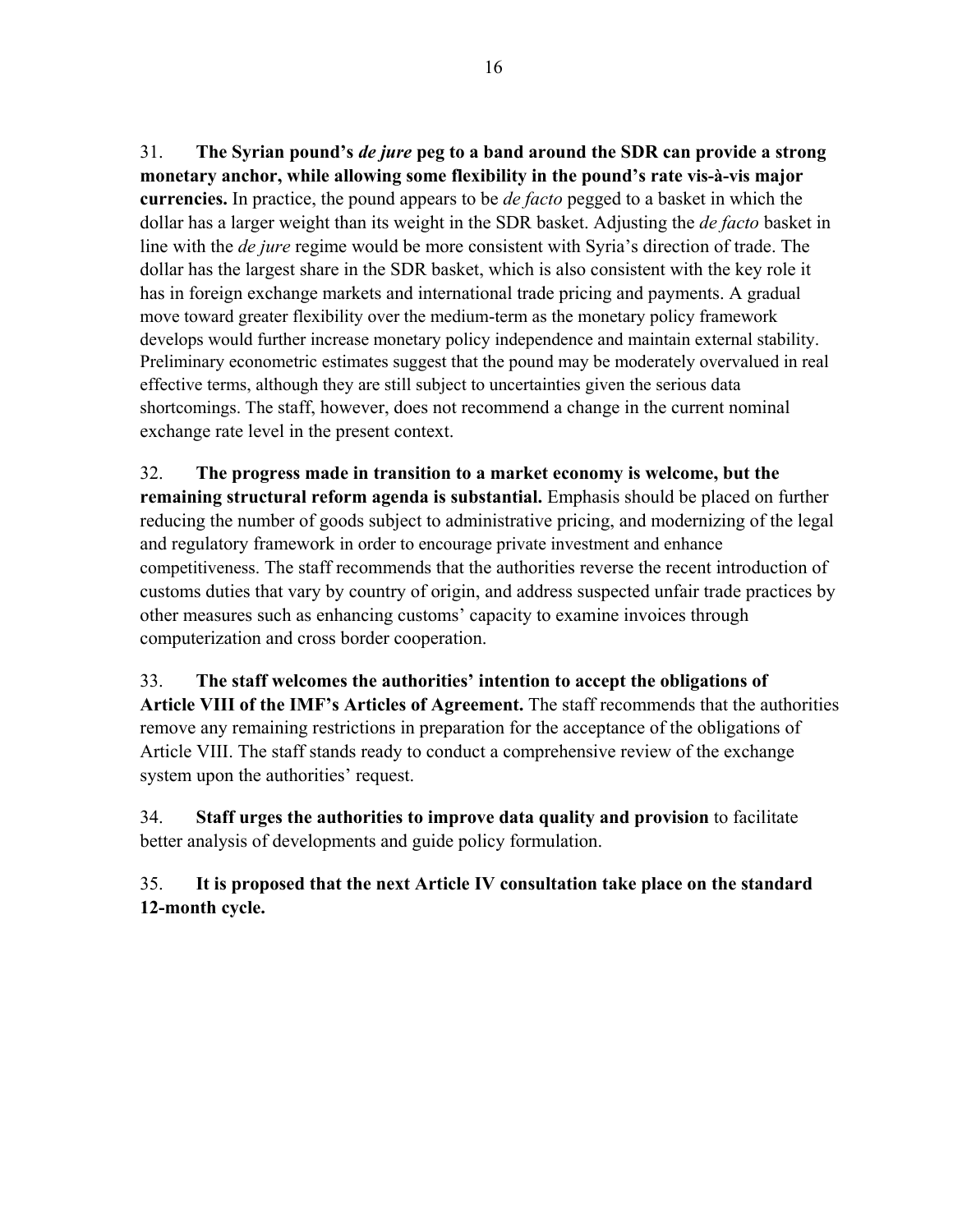|                                                              |               |               | Est.                                                      | Prel.      |            | Proj.         |
|--------------------------------------------------------------|---------------|---------------|-----------------------------------------------------------|------------|------------|---------------|
|                                                              | 2005          | 2006          | 2007                                                      | 2008       | 2009       | 2010          |
| National income and prices                                   |               |               | (Change in percent, unless otherwise indicated)           |            |            |               |
|                                                              |               |               |                                                           |            |            |               |
| Real GDP                                                     | 4.5           | 5.1           | 4.3                                                       | 5.2        | 4.0        | 5.0           |
| Oil<br>Non-oil                                               | $-8.6$<br>7.5 | $-7.1$<br>6.9 | $-4.8$<br>5.8                                             | 0.0<br>6.0 | 0.2<br>4.5 | 0.2<br>5.5    |
| Nominal GDP (LS billions)                                    | 1,491         | 1,709         | 2,025                                                     | 2,535      | 2,437      | 2,758         |
| Of which: Non-oil                                            | 1,134         | 1,305         | 1,558                                                     | 1,896      | 2,037      | 2,261         |
| Nominal GDP (\$ billions)                                    | 28.6          | 33.5          | 40.6                                                      | 54.5       | 52.5       | 59.4          |
| Crude oil production ('000 barrels/day)                      | 431           | 400           | 381                                                       | 381        | 382        | 383           |
| GDP deflator                                                 | 12.9          | 9.1           | 13.7                                                      | 19.0       | $-7.5$     | 7.8           |
| Syrian oil export price (\$ per barrel)                      | 48.1          | 57.6          | 65.3                                                      | 84.2       | 52.4       | 64.3          |
| CPI period average                                           | 7.2           | 10.4          | 4.7                                                       | 15.2       | 2.5        | 5.0           |
| Total population (millions)                                  | 19.3          | 20.4          | 20.8                                                      | 21.3       | 21.8       | 22.3          |
|                                                              |               |               | (In percent of GDP, unless otherwise indicated)           |            |            |               |
| <b>Government finances</b>                                   |               |               |                                                           |            |            |               |
| Revenue                                                      | 24.0          | 25.5          | 22.7                                                      | 19.4       | 21.9       | 21.5          |
| Oil revenue                                                  | 7.1           | 7.3           | 4.9                                                       | 5.2        | 4.6        | 5.4           |
| Non-oil revenue                                              | 16.9          | 18.2          | 17.8                                                      | 14.2       | 17.3       | 16.1          |
| Expenditure                                                  | 28.5          | 26.6          | 26.6                                                      | 22.1       | 27.3       | 25.9          |
| Current expenditure                                          | 18.1          | 16.3          | 17.0                                                      | 15.3       | 17.1       | 16.4          |
| Development expenditure                                      | 10.4          | 10.3          | 9.6                                                       | 6.8        | 10.3       | 9.6           |
| Overall balance                                              | $-4.5$        | $-1.1$        | $-4.0$                                                    | $-2.8$     | $-5.5$     | $-4.4$        |
|                                                              |               |               | (Change in percent of initial stock of money)             |            |            |               |
| <b>Broad money</b>                                           | 11.8          | 9.2           | 12.4                                                      | 12.5       | 10.2       | 12.1          |
| Net foreign assets                                           | 0.1           | $-2.1$        | $-3.4$                                                    | $-7.9$     | 2.6        | 1.3           |
| Net domestic assets                                          | 11.8          | 10.5          | 14.2                                                      | 20.4       | 7.5        | 10.8          |
| Credit to government                                         | 5.3           | 1.3           | $-2.9$                                                    | $-4.1$     | 3.0        | 5.1           |
| Credit to public enterprises                                 | 1.6           | 3.1           | 6.9                                                       | 10.3       | 4.3        | 4.5           |
| Credit to private sector                                     | 7.0           | 2.7           | 3.8                                                       | 5.7        | 5.9        | 7.2           |
| Credit to private sector (change in percent)                 | 50.6          | 14.5          | 19.7                                                      | 27.7       | 25.0       | 27.0          |
|                                                              |               |               | (In billions of U.S. dollars, unless otherwise indicated) |            |            |               |
| <b>Balance of payments</b>                                   |               |               |                                                           |            |            |               |
| Current account balance                                      | $-0.7$        | $-0.6$        | $-0.9$                                                    | $-1.9$     | $-2.4$     | $-2.3$        |
| (in percent of GDP)                                          | $-2.3$        | $-1.8$        | $-2.2$                                                    | $-3.6$     | $-4.5$     | $-3.9$        |
| Overall oil balance 1/                                       | 0.7           | 0.0           | $-1.0$                                                    | $-1.7$     | $-1.0$     | $-1.2$        |
| (in percent of GDP)                                          | 2.5           | 0.0           | $-2.4$                                                    | $-3.0$     | $-1.8$     | $-2.1$        |
| Non-oil exports of goods and services                        | 7.6           | 9.1           | 11.2                                                      | 13.7       | 13.2       | 14.4          |
| (change in percent)                                          | 19.8          | 18.8          | 23.5                                                      | 23.0       | $-4.1$     | 9.4           |
| Non-oil imports of goods and services                        | $-10.5$       | $-11.7$       | $-13.4$                                                   | $-16.2$    | $-15.8$    | $-17.0$       |
| (change in percent)                                          | 13.6          | 11.0          | 15.1                                                      | 20.5       | $-2.2$     | 7.5           |
| Overall balance                                              | $-0.5$        | $-1.2$        | 0.6                                                       | 0.1        | 0.0        | $-0.5$        |
| Official net foreign assets                                  | 17.4          | 16.5          | 17.0                                                      | 17.1       | 17.1       | 16.6          |
| (in months of imports of GNFS)                               | 16.0          | 13.6          | 11.5                                                      | 9.4        | 10.7       | 9.4           |
| Nominal exchange rate LS/\$ 2/                               | 52.2          | 51.0          | 49.9                                                      | 46.5       | 46.7       | $\sim$ $\sim$ |
| Real effective exchange rate (in percent, + appreciation) 2/ | $-1.6$        | 8.5           | $-2.9$                                                    | 13.9       | $-7.0$     | $\ldots$      |

Table 1. Syrian Arab Republic: Selected Economic Indicators, 2005–10

Sources: Syrian authorities; and Fund staff estimates and projections.

1/ Oil trade balance less profit of foreign oil companies.

2/ Trade-weighted average of official and parallel market rates before 2007. The REER for 2009 is for January-November.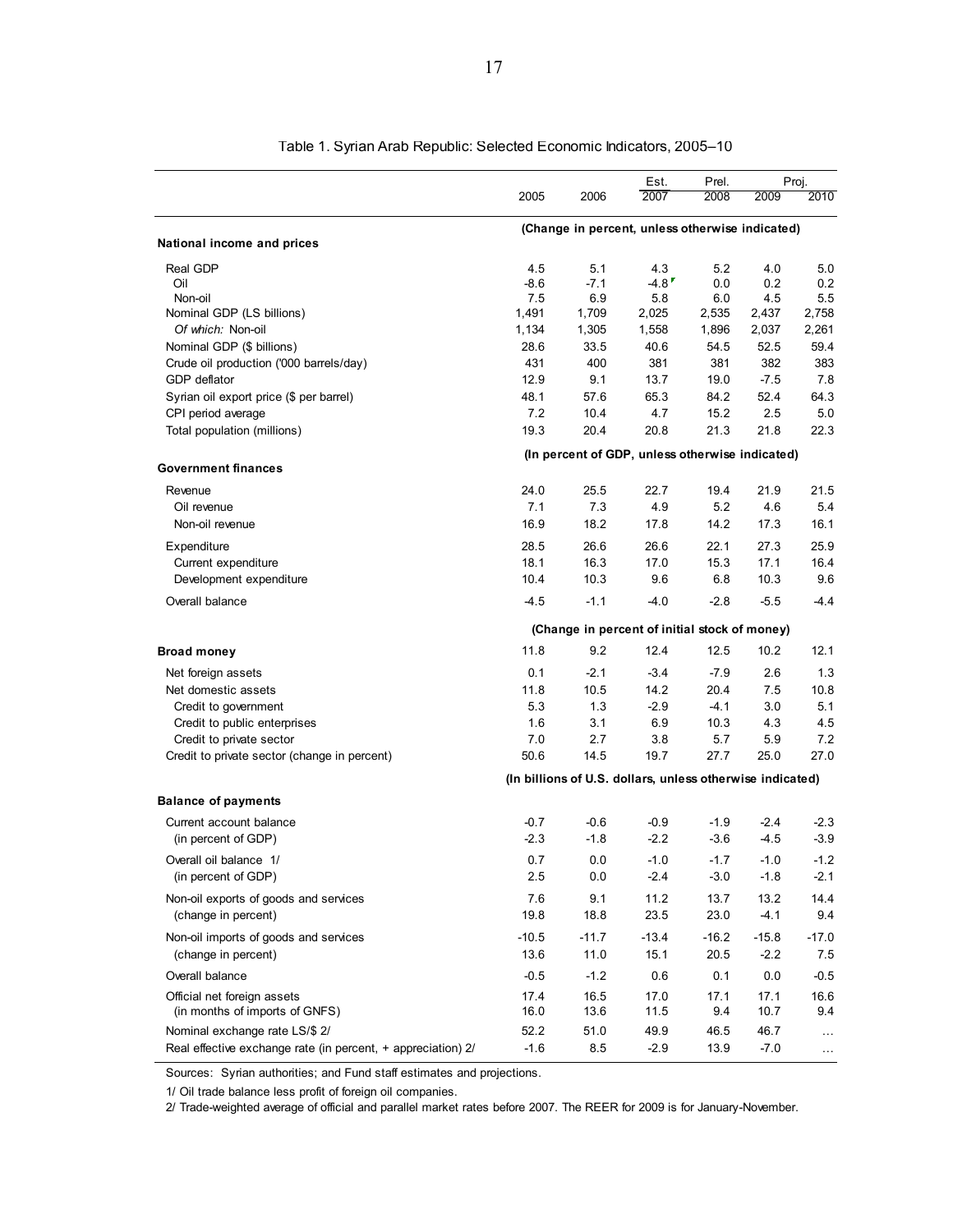|                                                                                                                                                                                                                                                  | 2005                                                                               | 2006                                                                               | 2007                                                                               | Rev. Bud.<br>2008                                                                   | 2008                                                                                | Prel. Budget<br>2009                                                                | Proj.<br>2009                                                                   | <b>Budget</b><br>2010                                                              | Proj.<br>2010                                                                   |
|--------------------------------------------------------------------------------------------------------------------------------------------------------------------------------------------------------------------------------------------------|------------------------------------------------------------------------------------|------------------------------------------------------------------------------------|------------------------------------------------------------------------------------|-------------------------------------------------------------------------------------|-------------------------------------------------------------------------------------|-------------------------------------------------------------------------------------|---------------------------------------------------------------------------------|------------------------------------------------------------------------------------|---------------------------------------------------------------------------------|
| Revenue                                                                                                                                                                                                                                          | 358.0                                                                              | 435.3                                                                              | 459.1                                                                              | 408.1                                                                               | 491.2                                                                               | 459.3                                                                               | 533.0                                                                           | 577.9                                                                              | 592.4                                                                           |
| Oil                                                                                                                                                                                                                                              | 106.2                                                                              | 124.7                                                                              | 99.6                                                                               | 90.3                                                                                | 131.4                                                                               | 85.7                                                                                | 111.2                                                                           | 148.8                                                                              | 148.8                                                                           |
| Non-oil<br>Tax<br>Income and profit                                                                                                                                                                                                              | 250.1<br>160.3<br>59.3                                                             | 310.2<br>198.6<br>65.0                                                             | 358.9<br>221.4<br>69.8                                                             | 317.5<br>214.1<br>81.2                                                              | 359.5<br>258.0<br>88.6                                                              | 373.3<br>243.4<br>102.7                                                             | 421.5<br>296.2<br>105.2                                                         | 428.8<br>299.4<br>131.1                                                            | 443.2<br>319.2<br>116.8                                                         |
| International trade<br>Other indirect taxes<br>Non-tax                                                                                                                                                                                           | 30.7<br>70.3<br>89.9                                                               | 32.9<br>100.7<br>111.6                                                             | 33.4<br>118.2<br>137.5                                                             | 25.9<br>107.1<br>103.4                                                              | 33.1<br>136.3<br>101.5                                                              | 28.1<br>112.6<br>129.9                                                              | 37.7<br>153.2<br>125.3                                                          | 31.4<br>136.9<br>129.4                                                             | 40.7<br>161.6<br>124.0                                                          |
| Of which: Public enterprise surpluses<br>Other<br>Of which: PSF revenue                                                                                                                                                                          | 75.9<br>15.8<br>1.8                                                                | 103.1<br>8.9<br>0.4                                                                | 124.6<br>13.4<br>0.5                                                               | 91.2<br>12.5<br>0.3                                                                 | 88.5<br>13.3<br>0.3                                                                 | 117.8<br>12.4<br>0.3                                                                | 109.3<br>16.3<br>0.3                                                            | 115.0<br>14.8<br>0.4                                                               | 108.2<br>16.2<br>0.4                                                            |
| Expenditure<br>Current expenditure<br>Wages and salaries<br>Goods and services<br>Subsidies<br>Of which: PSF expenditure<br>Transfers<br>Pensions & social assistance<br><b>Transfers to Public Enterprises</b><br>Cash fuel subsidies<br>Others | 424.5<br>270.1<br>78.3<br>21.5<br>33.6<br>29.6<br>40.5<br>16.3<br>24.3<br>$\ldots$ | 454.9<br>278.4<br>94.6<br>22.5<br>38.2<br>33.5<br>35.8<br>19.0<br>16.8<br>$\ldots$ | 539.3<br>344.5<br>99.3<br>24.3<br>43.3<br>39.4<br>37.7<br>21.3<br>16.5<br>$\cdots$ | 602.1<br>420.7<br>115.4<br>30.6<br>66.3<br>33.5<br>58.9<br>23.8<br>35.2<br>$\ldots$ | 561.3<br>388.3<br>119.7<br>27.5<br>66.3<br>33.5<br>44.6<br>23.8<br>20.9<br>$\ddots$ | 681.4<br>406.4<br>147.6<br>30.5<br>59.1<br>35.3<br>68.9<br>32.0<br>36.9<br>$\ldots$ | 666.4<br>415.8<br>147.6<br>26.5<br>59.9<br>35.3<br>81.4<br>32.0<br>36.9<br>12.5 | 749.9<br>422.9<br>157.1<br>33.2<br>88.2<br>38.4<br>36.9<br>0.0<br>36.9<br>$\ddots$ | 714.6<br>451.0<br>157.1<br>29.9<br>66.0<br>38.4<br>96.7<br>34.1<br>37.6<br>25.0 |
| Defense<br>Interest payments<br>Development expenditure                                                                                                                                                                                          | 78.7<br>17.4<br>154.4                                                              | 69.4<br>17.9<br>176.5                                                              | 123.9<br>16.0<br>194.8                                                             | 133.0<br>16.5<br>181.4                                                              | 115.1<br>15.1<br>173.1                                                              | 84.0<br>16.2<br>275.0                                                               | 86.3<br>14.1<br>250.6                                                           | 89.5<br>18.0<br>327.0                                                              | 89.9<br>11.4<br>263.6                                                           |
| Overall balance                                                                                                                                                                                                                                  | $-66.4$                                                                            | $-19.6$                                                                            | $-80.3$                                                                            | $-194.0$                                                                            | $-70.1$                                                                             | $-222.1$                                                                            | $-133.3$                                                                        | $-172.0$                                                                           | $-122.2$                                                                        |
| <b>Identified Financing</b><br>External<br>Domestic financing                                                                                                                                                                                    | 68.2<br>3.2<br>57.0                                                                | 49.8<br>$-12.6$<br>70.4                                                            | 35.3<br>$-10.3$<br>45.6                                                            | 194.0<br>29.1<br>155.2                                                              | 78.0<br>$-6.6$<br>84.6                                                              | 12.3<br>198.7                                                                       | 222.1 190.6<br>12.3<br>178.3                                                    | 172.0<br>17.5<br>145.9                                                             | 122.2<br>18.3<br>97.8                                                           |
| Unidentified Financing                                                                                                                                                                                                                           | $-1.8$                                                                             | $-30.3$                                                                            | 45.0                                                                               | $\ddotsc$                                                                           | $-7.9$                                                                              | $\ddotsc$                                                                           | $-57.3$                                                                         |                                                                                    | 0.0                                                                             |
|                                                                                                                                                                                                                                                  |                                                                                    |                                                                                    |                                                                                    | (In percent of GDP)                                                                 |                                                                                     |                                                                                     |                                                                                 |                                                                                    |                                                                                 |
| Revenue<br>Oil<br>Non-oil<br>Tax<br>Non-tax                                                                                                                                                                                                      | 24.0<br>7.1<br>16.8<br>10.7<br>6.0                                                 | 25.5<br>7.3<br>18.2<br>11.6<br>6.5                                                 | 22.7<br>4.9<br>17.7<br>10.9<br>6.8                                                 | 16.1<br>3.6<br>12.5<br>8.4<br>4.1                                                   | 19.4<br>5.2<br>14.2<br>10.2<br>4.0                                                  | 18.8<br>3.5<br>15.3<br>10.0<br>5.3                                                  | 21.9<br>4.6<br>17.3<br>12.2<br>5.1                                              | 21.0<br>5.4<br>15.5<br>10.9<br>4.7                                                 | 21.5<br>5.4<br>16.1<br>11.6<br>4.5                                              |
| Expenditure<br>Current expenditure<br>Wages and salaries<br>Goods and services<br>Subsidies<br>Transfers<br>Defense<br>Interest payments<br>Development expenditure                                                                              | 28.5<br>18.1<br>5.3<br>1.4<br>2.3<br>2.7<br>5.3<br>1.2<br>10.4                     | 26.6<br>16.3<br>5.5<br>1.3<br>2.2<br>2.1<br>4.1<br>1.0<br>10.3                     | 26.6<br>17.0<br>4.9<br>1.2<br>2.1<br>1.9<br>6.1<br>0.8<br>9.6                      | 23.8<br>16.6<br>4.6<br>1.2<br>2.6<br>2.3<br>5.2<br>0.7<br>7.2                       | 22.1<br>15.3<br>4.7<br>1.1<br>2.6<br>1.8<br>4.5<br>0.6<br>6.8                       | 28.0<br>16.7<br>6.1<br>1.3<br>2.4<br>2.8<br>3.4<br>0.7<br>11.3                      | 27.3<br>17.1<br>6.1<br>1.1<br>2.5<br>3.3<br>3.5<br>0.6<br>10.3                  | 27.2<br>15.3<br>5.7<br>1.2<br>3.2<br>1.3<br>3.2<br>0.7<br>11.9                     | 25.9<br>16.4<br>5.7<br>1.1<br>2.4<br>3.5<br>3.3<br>0.4<br>9.6                   |
| Overall balance                                                                                                                                                                                                                                  | $-4.5$                                                                             | $-1.1$                                                                             | $-4.0$                                                                             | $-7.7$                                                                              | $-2.8$                                                                              | $-9.1$                                                                              | $-5.5$                                                                          | $-6.2$                                                                             | $-4.4$                                                                          |

Table 2: Syrian Arab Republic: Summary of Fiscal Operations, 2005–10 1/ (In billions of Syrian pounds)

Sources: Ministry of Finance; and staff estimates and projections.

1/ Central government budget and Price Stabilization Fund (PSF).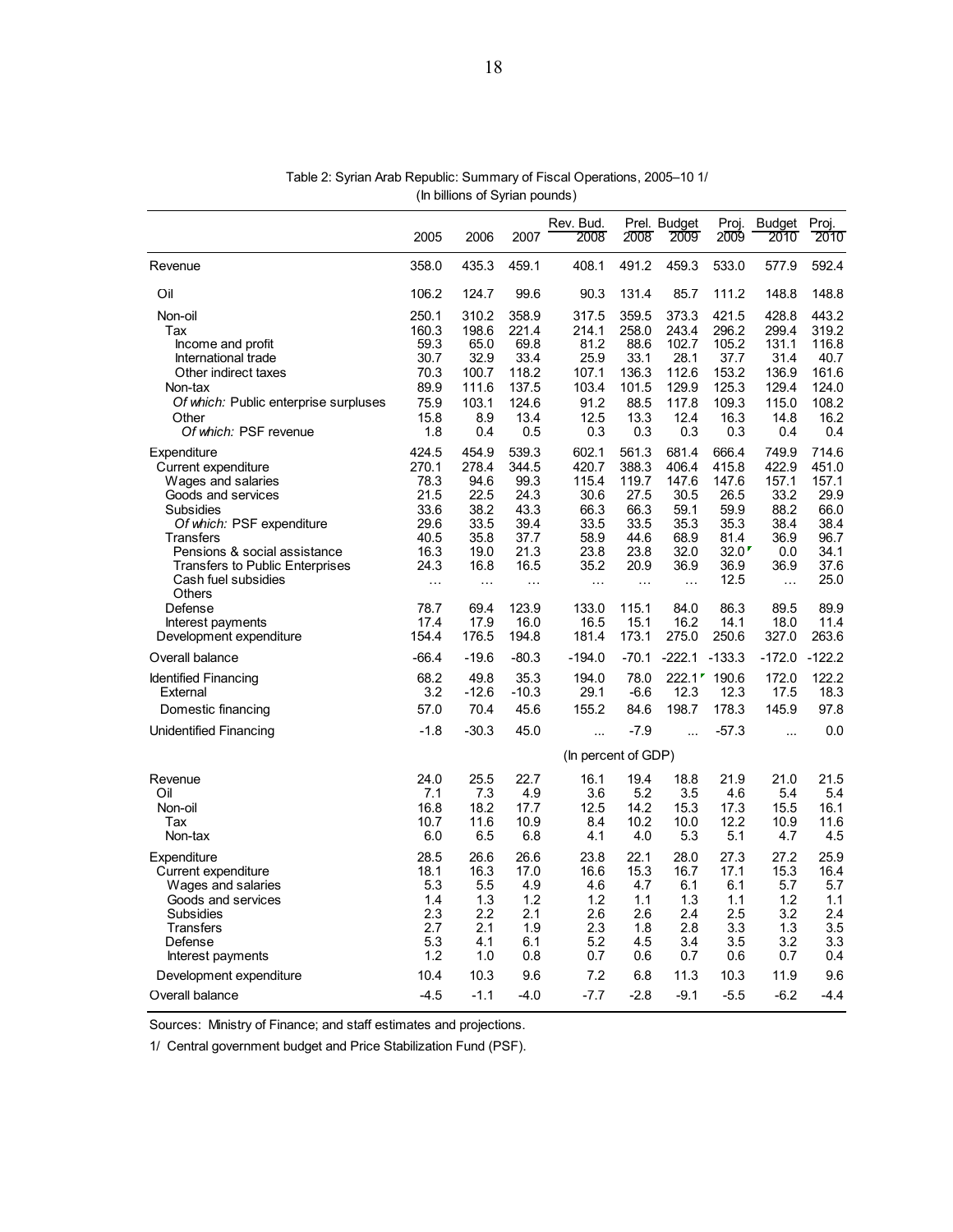|                              |        |        | Est.                                                    | Prel.   | Proj.  | Proj.  |
|------------------------------|--------|--------|---------------------------------------------------------|---------|--------|--------|
|                              | 2005   | 2006   | 2007                                                    | 2008    | 2009   | 2010   |
|                              |        |        | (In billions of Syrian pounds, end of period)           |         |        |        |
|                              |        |        |                                                         |         |        |        |
| Foreign assets (net)         | 748    | 733    | 708                                                     | 591     | 635    | 658    |
| Central bank                 | 135    | 148    | 190                                                     | 214     | 215    | 198    |
| Commercial banks             | 613    | 584    | 518                                                     | 377     | 420    | 460    |
| Domestic assets              | 452    | 578    | 765                                                     | 1,065   | 1,189  | 1,386  |
| Domestic credit              | 550    | 635    | 740                                                     | 917     | 1,136  | 1,443  |
| Claims on public sector      | 327    | 381    | 434                                                     | 525     | 647    | 823    |
| Central government (net)     | 128    | 144    | 106                                                     | 45      | 95     | 188    |
| Public enterprises           | 199    | 237    | 328                                                     | 480     | 552    | 635    |
| Claims on private sector     | 223    | 255    | 305                                                     | 389     | 487    | 618    |
| Other items (net)            | $-97$  | $-57$  | 25                                                      | 149     | 54     | $-56$  |
| Broad money                  | 1,201  | 1,311  | 1,473                                                   | 1,656   | 1,824  | 2,044  |
| Money                        | 698    | 687    | 732                                                     | 827     | 919    | 1,031  |
| Currency outside banks       | 385    | 399    | 422                                                     | 469     | 506    | 557    |
| Demand deposits              | 313    | 288    | 309                                                     | 358     | 412    | 474    |
| Quasi-money                  | 503    | 623    | 741                                                     | 829     | 906    | 1,013  |
|                              |        |        | (12-month change, in percent)                           |         |        |        |
| Broad money                  | 11.8   | 9.2    | 12.4                                                    | 12.5    | 10.2   | 12.1   |
| Money                        | 14.2   | $-1.5$ | 6.4                                                     | 13.1    | 11.0   | 12.2   |
| Quasi-money                  | 8.7    | 23.9   | 18.9                                                    | 11.9    | 9.3    | 11.9   |
| Net claims on government     | 81.3   | 12.3   | $-26.1$                                                 | $-57.5$ | 110.6  | 97.1   |
| Claims on public enterprises | 9.2    | 18.9   | 38.5                                                    | 46.5    | 15.0   | 15.0   |
| Claims on private sector     | 50.6   | 14.5   | 19.7                                                    | 27.7    | 25.0   | 27.0   |
|                              |        |        | (Change in percent of the initial stock of broad money) |         |        |        |
| Net foreign assets 1/        | 0.1    | $-2.1$ | $-3.4$                                                  | $-7.9$  | 2.6    | 1.3    |
| Domestic assets              | 11.8   | 10.5   | 14.2                                                    | 20.4    | 7.5    | 10.8   |
| Central government (net)     | 5.3    | 1.3    | $-2.9$                                                  | $-4.1$  | 3.0    | 5.1    |
| Public enterprises (net)     | 1.6    | 3.1    | 6.9                                                     | 10.3    | 4.3    | 4.5    |
| Private sector               | 7.0    | 2.7    | 3.8                                                     | 5.7     | 5.9    | 7.2    |
| Other items (net)            | $-2.1$ | 3.3    | 6.3                                                     | 8.4     | $-5.7$ | $-6.0$ |

Table 3. Syrian Arab Republic: Monetary Survey, 2005–10

Sources: Central Bank of Syria; and Fund staff estimates and projections.

1/ For 2008 includes valuation effects.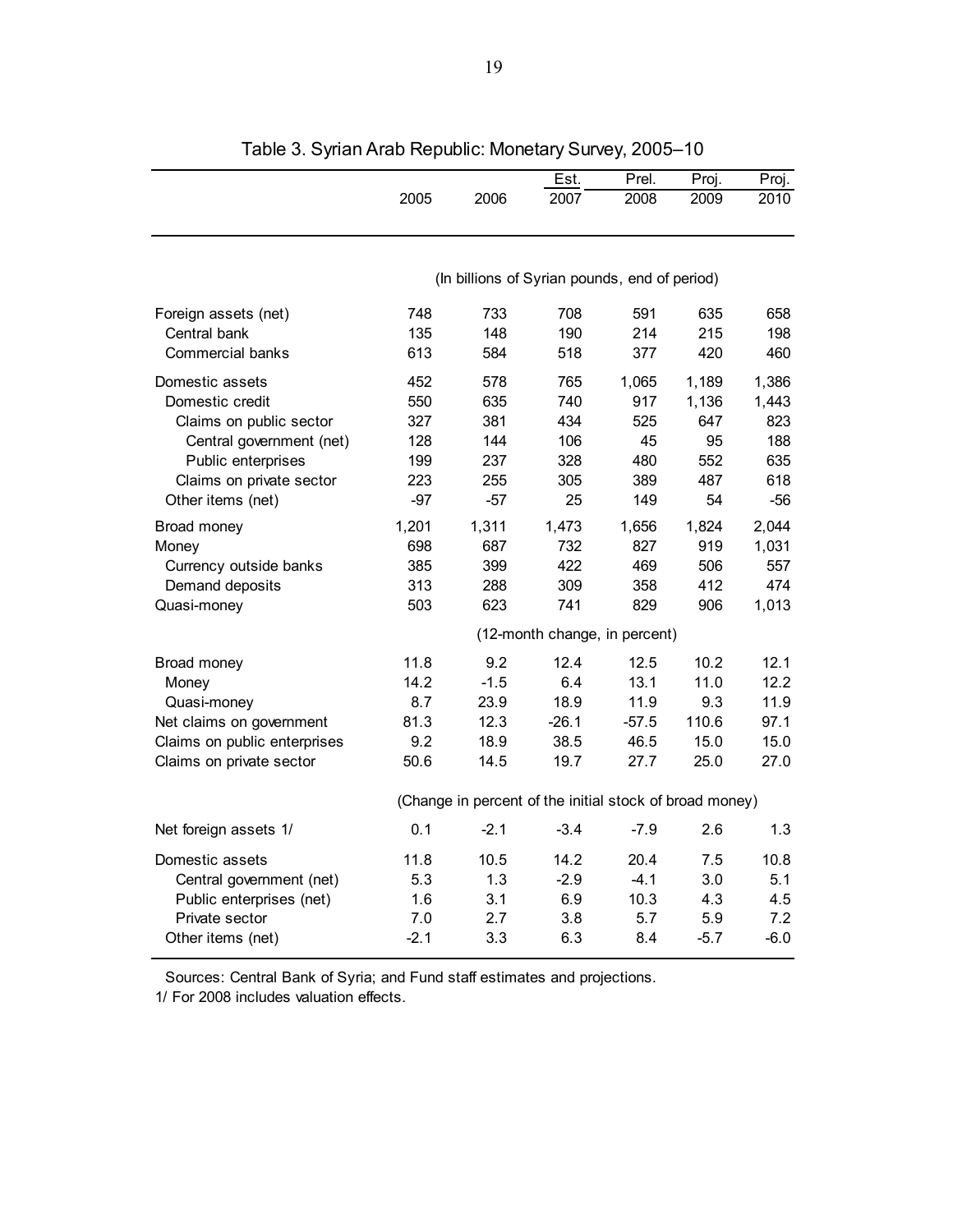|                                                                                                                         |                       |                       |                          | Prel.                   |                          |                         | Proj.                   |                         |                         |                         |
|-------------------------------------------------------------------------------------------------------------------------|-----------------------|-----------------------|--------------------------|-------------------------|--------------------------|-------------------------|-------------------------|-------------------------|-------------------------|-------------------------|
|                                                                                                                         | 2005                  | 2006                  | 2007                     | 2008                    | 2009                     | 2010                    | 2011                    | 2012                    | 2013                    | 2014                    |
| Current account balance                                                                                                 | -661                  | $-614$                | $-885$                   | $-1,940$                | $-2,365$                 | $-2,319$                | $-2,327$                | $-2.580$                | $-2.944$                | $-3,211$                |
| (In percent of GDP)                                                                                                     | $-2.3$                | $-1.8$                | $-2.2$                   | $-3.6$                  | $-4.5$                   | $-3.9$                  | $-3.5$                  | $-3.6$                  | $-3.7$                  | $-3.7$                  |
| Goods                                                                                                                   | -1,270                | $-1,693$              | $-2,825$                 | $-2,541$                | $-2,529$                 | $-2,870$                | $-2,923$                | $-3,262$                | $-3,746$                | $-4,276$                |
| Exports, f.o.b.                                                                                                         | 9,035                 | 10,224                | 11,713                   | 15,238                  | 12,701                   | 14,183                  | 15,766                  | 17,632                  | 19,729                  | 22,167                  |
| Oil                                                                                                                     | 4,286                 | 4,062                 | 4,355                    | 5,530                   | 3,493                    | 4,022                   | 3,977                   | 3,949                   | 3,835                   | 3,701                   |
| Nonoil                                                                                                                  | 4.749                 | 6,162                 | 7.358                    | 9,708                   | 9,208                    | 10,162                  | 11,789                  | 13.684                  | 15.895                  | 18,466                  |
| Imports, f.o.b.                                                                                                         | $-10,305$             | $-11,917$             | $-14,538$                | $-17,779$               | $-15,230$                | $-17,053$               | $-18,689$               | $-20,895$               | $-23,476$               | $-26,443$               |
| Oil                                                                                                                     | $-2,473$              | $-2,884$              | $-4,250$                 | $-5,654$                | $-3,250$                 | $-4,102$                | $-4,581$                | $-5,479$                | $-6,569$                | $-7,838$                |
| Nonoil                                                                                                                  | $-7,832$              | $-9,033$              | $-10,288$                | $-12,125$               | $-11,980$                | $-12,951$               | $-14,108$               | $-15,416$               | $-16,907$               | $-18,605$               |
| Services                                                                                                                | 184                   | 241                   | 664                      | $-40$                   | 110                      | 186                     | 267                     | 434                     | 494                     | 616                     |
| Receipts                                                                                                                | 2,874                 | 2,891                 | 3,823                    | 4,040                   | 3,977                    | 4,268                   | 4,595                   | 4,946                   | 5,327                   | 5,742                   |
| Travel and tourism                                                                                                      | 1,944                 | 2,025                 | 2,883                    | 3,150                   | 3,213                    | 3,470                   | 3,748                   | 4,047                   | 4,371                   | 4,721                   |
| Freight and insurance                                                                                                   | 181                   | 184                   | 188                      | 192                     | 167                      | 184                     | 213                     | 248                     | 288                     | 334                     |
| Government services                                                                                                     | 350                   | 275                   | 300                      | 270                     | 231                      | 238                     | 245                     | 252                     | 258                     | 266                     |
| Other services                                                                                                          | 398                   | 407                   | 452                      | 428                     | 366                      | 377                     | 389                     | 399                     | 410                     | 421                     |
| Payments                                                                                                                | -2,690                | $-2,650$              | $-3,159$                 | $-4,080$                | $-3,867$                 | -4,082                  | $-4,328$                | $-4,512$                | $-4,833$                | $-5,126$                |
| Income                                                                                                                  | $-863$                | $-935$                | $-689$                   | $-1,149$                | $-1,267$                 | $-1,084$                | $-1,172$                | $-1,212$                | $-1,204$                | $-1,130$                |
| Credit                                                                                                                  | 395                   | 428                   | 594                      | 540                     | 290                      | 334                     | 347                     | 361                     | 375                     | 390                     |
| Debit                                                                                                                   | $-1,258$              | $-1,363$              | $-1,283$                 | $-1,689$                | $-1,557$                 | $-1,419$                | $-1,519$                | $-1,573$                | $-1,579$                | $-1,520$                |
| Oil companies' profits                                                                                                  | $-1,088$              | $-1,165$              | $-1,085$                 | $-1,527$                | $-1,213$                 | $-1,153$ <sup>r</sup>   | $-1,246$                | $-1,292$                | $-1,289$ <sup>r</sup>   | $-1,217$                |
| <b>Transfers</b>                                                                                                        | 1,288                 | 1,772                 | 1.965                    | 1,790                   | 1,322                    | 1.449                   | 1,501                   | 1.461                   | 1,513                   | 1.579                   |
| Credit                                                                                                                  | 1,302                 | 1,847                 | 2,040                    | 1,975                   | 1,605                    | 1,641                   | 1,703                   | 1,673                   | 1,735                   | 1,812                   |
| Workers' remittances                                                                                                    | 763                   | 770                   | 1,000                    | 1,250                   | 1,200                    | 1,236                   | 1,298                   | 1,428                   | 1,570                   | 1,727                   |
| Debit                                                                                                                   | -14                   | $-75$                 | $-75$                    | $-185$                  | $-283$                   | $-192$                  | $-202$                  | $-212$                  | $-223$                  | $-234$                  |
| Capital and financial account balance                                                                                   | 669                   | $-586$                | 1.019                    | 868                     | 1,318                    | 1,771                   | 1,903                   | 2.594                   | 3,252                   | 3,856                   |
| Capital account                                                                                                         | 18                    | 18                    | 118                      | 73                      | 73                       | 73                      | 73                      | 73                      | 73                      | 73                      |
| Direct investment                                                                                                       | 776                   | 875                   | 1,143                    | 1,627                   | 1,514                    | 1,850                   | 2,023                   | 2,659                   | 3,258                   | 3,521                   |
| Long-term government debt                                                                                               | 64                    | $-252$                | $-206$                   | $-171$                  | $-262$                   | $-152$                  | $-190$                  | $-135$                  | -77                     | $-33$                   |
| Short-term loans (net)                                                                                                  | 100                   | 132                   | 152                      | 180                     | 179                      | 199                     | 217                     | 240                     | 266                     | 295                     |
| Other                                                                                                                   | $-189$                | $-1,227$              | $-36$                    | $-661$                  | $-7$                     | 0                       | -3                      | $-3$                    | -1                      | $-1$                    |
| Errors and omissions                                                                                                    | $-467$                | 3                     | 461                      | 1,128                   | 1,033                    | 0                       | 0                       | 0                       | 0                       | 0                       |
| Overall balance                                                                                                         | $-459$                | $-1,198$              | 595                      | 56                      | -14                      | -548                    | -424                    | 14                      | 308                     | 645                     |
| (in percent of GDP)                                                                                                     | -1.6                  | $-3.6$                | 1.5                      | 0.1                     | 0.0                      | -0.9                    | -0.6                    | 0.0                     | 0.4                     | 0.7                     |
| Financing                                                                                                               | 459                   | 1,198                 | $-595$                   | -56                     | $-23$                    | 548                     | 424                     | $-14$                   | -308                    | -645                    |
| Memorandum items:<br>Gross official reserves 1/<br>(In months of imports of GNFS)<br>Oil balance (in percent of GDP) 2/ | 17,361<br>16.0<br>2.5 | 16,478<br>13.6<br>0.0 | 17,021<br>11.5<br>$-2.4$ | 17,077<br>9.4<br>$-3.0$ | 17,100<br>10.7<br>$-1.8$ | 16,552<br>9.4<br>$-2.1$ | 16,128<br>8.4<br>$-2.8$ | 16,142<br>7.6<br>$-3.9$ | 16,450<br>7.0<br>$-5.0$ | 17,095<br>6.5<br>$-6.1$ |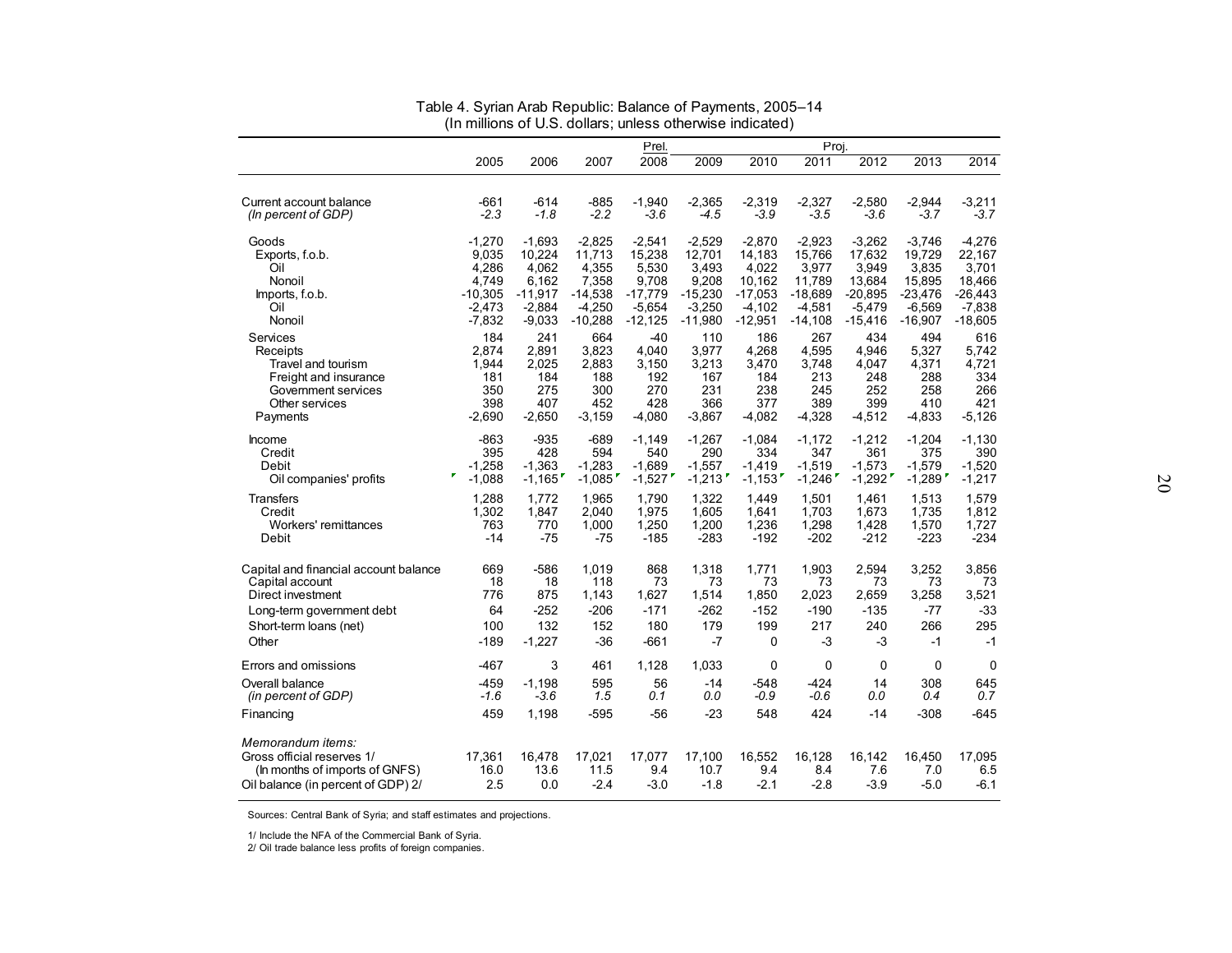|                                                               |               |               | Est.          | Prel.        |              |              | Proj.                                           |               |               |               |
|---------------------------------------------------------------|---------------|---------------|---------------|--------------|--------------|--------------|-------------------------------------------------|---------------|---------------|---------------|
|                                                               | 2005          | 2006          | 2007          | 2008         | 2009         | 2010         | 2011                                            | 2012          | 2013          | 2014          |
|                                                               |               |               |               |              |              |              | (Change in percent, unless otherwise indicated) |               |               |               |
| National income and prices                                    |               |               |               |              |              |              |                                                 |               |               |               |
| Real GDP                                                      | 4.5           | 5.1           | 4.3           | 5.2          | 4.0          | 5.0          | 5.5                                             | 5.6           | 5.6           | 5.6           |
| Oil<br>Non-oil                                                | $-8.6$<br>7.5 | $-7.1$<br>6.9 | $-4.8$<br>5.8 | 0.0<br>6.0   | 0.2<br>4.5   | 0.2<br>5.5   | 0.0<br>6.0                                      | $-0.8$<br>6.3 | $-1.8$<br>6.5 | $-2.4$<br>6.5 |
| Nominal GDP (LS billions)                                     | 1,491         | 1,709         | 2,025         | 2,535        | 2,437        | 2,758        | 3,062                                           | 3,372         | 3,704         | 4,074         |
| Of which: Non-oil                                             | 1,134         | 1,305         | 1,558         | 1,896        | 2,037        | 2,261        | 2,517                                           | 2,806         | 3,136         | 3,505         |
| Nominal GDP (\$ billions)                                     | 28.6          | 33.5          | 40.6          | 54.5         | 52.5         | 59.4         | 66.0                                            | 72.7          | 79.8          | 87.8          |
| Crude oil production ('000 barrels/day)                       | 431           | 400           | 381           | 381          | 382          | 383          | 383                                             | 380           | 373           | 364           |
| Syrian oil export price (\$ per barrel)<br>CPI period average | 48.1<br>7.2   | 57.6<br>10.4  | 65.3<br>4.7   | 84.2<br>15.2 | 52.4<br>2.5  | 64.3<br>5.0  | 69.4<br>5.0                                     | 71.7<br>5.0   | 73.2<br>5.0   | 74.9<br>5.0   |
| Government finances 1/                                        |               |               |               |              |              |              | (In percent of GDP, unless otherwise indicated) |               |               |               |
| Revenue                                                       | 24.0          | 25.5          | 22.7          | 19.4         | 21.9         | 21.5         | 21.6                                            | 21.6          | 21.6          | 21.5          |
| Oil revenue                                                   | 7.1           | 7.3           | 4.9           | 5.2          | 4.6          | 5.4          | 4.1                                             | 4.1           | 4.0           | 3.8           |
| Non-oil revenue                                               | 16.9          | 18.2          | 17.8          | 14.2         | 17.3         | 16.1         | 17.4                                            | 17.5          | 17.6          | 17.7          |
| Expenditure                                                   | 28.5          | 26.6          | 26.6          | 22.1         | 27.3         | 25.9         | 25.0                                            | 25.1          | 25.3          | 25.3          |
| Current expenditure                                           | 18.1          | 16.3          | 17.0          | 15.3         | 17.1         | 16.4         | 15.5                                            | 15.5          | 15.7          | 15.7          |
| Development expenditure                                       | 10.4          | 10.3          | 9.6           | 6.8          | 10.3         | 9.6          | 9.6                                             | 9.6           | 9.5           | 9.5           |
| Overall balance                                               | $-4.5$        | $-1.1$        | $-4.0$        | $-2.8$       | $-5.5$       | $-4.4$       | $-3.4$                                          | $-3.5$        | $-3.7$        | $-3.8$        |
| Non-oil budget balance                                        | $-11.6$       | $-8.4$        | $-8.9$        | $-7.9$       | $-10.0$      | $-9.8$       | $-7.6$                                          | $-7.6$        | $-7.7$        | $-7.6$        |
| Gross public debt 2/                                          | 35.1          | 34.5          | 28.3          | 21.8         | 21.0         | 22.4         | 20.8                                            | 21.7          | 22.9          | 24.3          |
| Domestic<br>External 2/                                       | 11.7<br>23.4  | 15.3<br>19.2  | 13.8          | 11.3<br>10.5 | 10.6         | 13.3         | 12.7<br>8.1                                     | 14.4<br>7.4   | 16.1          | 18.1<br>6.3   |
|                                                               |               |               | 14.5          |              | 10.4         | 9.1          |                                                 |               | 6.8           |               |
| Saving/investment balance                                     |               |               |               |              |              |              |                                                 |               |               |               |
| Consumption<br>Public                                         | 82.1<br>12.8  | 81.4<br>11.6  | 82.9<br>13.0  | 84.7<br>11.0 | 80.6<br>11.4 | 81.1<br>10.7 | 80.4<br>10.7                                    | 79.6<br>10.7  | 79.2<br>10.7  | 79.1<br>10.7  |
| Private                                                       | 69.4          | 69.8          | 69.9          | 73.7         | 69.3         | 70.4         | 69.7                                            | 68.9          | 68.5          | 68.4          |
| Gross capital formation                                       | 21.7          | 23.0          | 22.4          | 20.1         | 24.0         | 23.5         | 23.6                                            | 24.3          | 24.9          | 25.1          |
| Public                                                        | 9.3           | 9.3           | 8.7           | 6.2          | 9.3          | 8.6          | 8.6                                             | 8.6           | 8.6           | 8.6           |
| Private                                                       | 12.3          | 13.6          | 13.8          | 13.9         | 14.7         | 14.8         | 15.0                                            | 15.7          | 16.3          | 16.4          |
| Gross savings                                                 | 19.4          | 21.1          | 20.3          | 16.5         | 19.5         | 19.6         | 20.1                                            | 20.8          | 21.2          | 21.4          |
| Saving/investment gap                                         | $-2.3$        | $-1.8$        | $-2.2$        | $-3.6$       | $-4.5$       | $-3.9$       | $-3.5$                                          | $-3.6$        | $-3.7$        | $-3.7$        |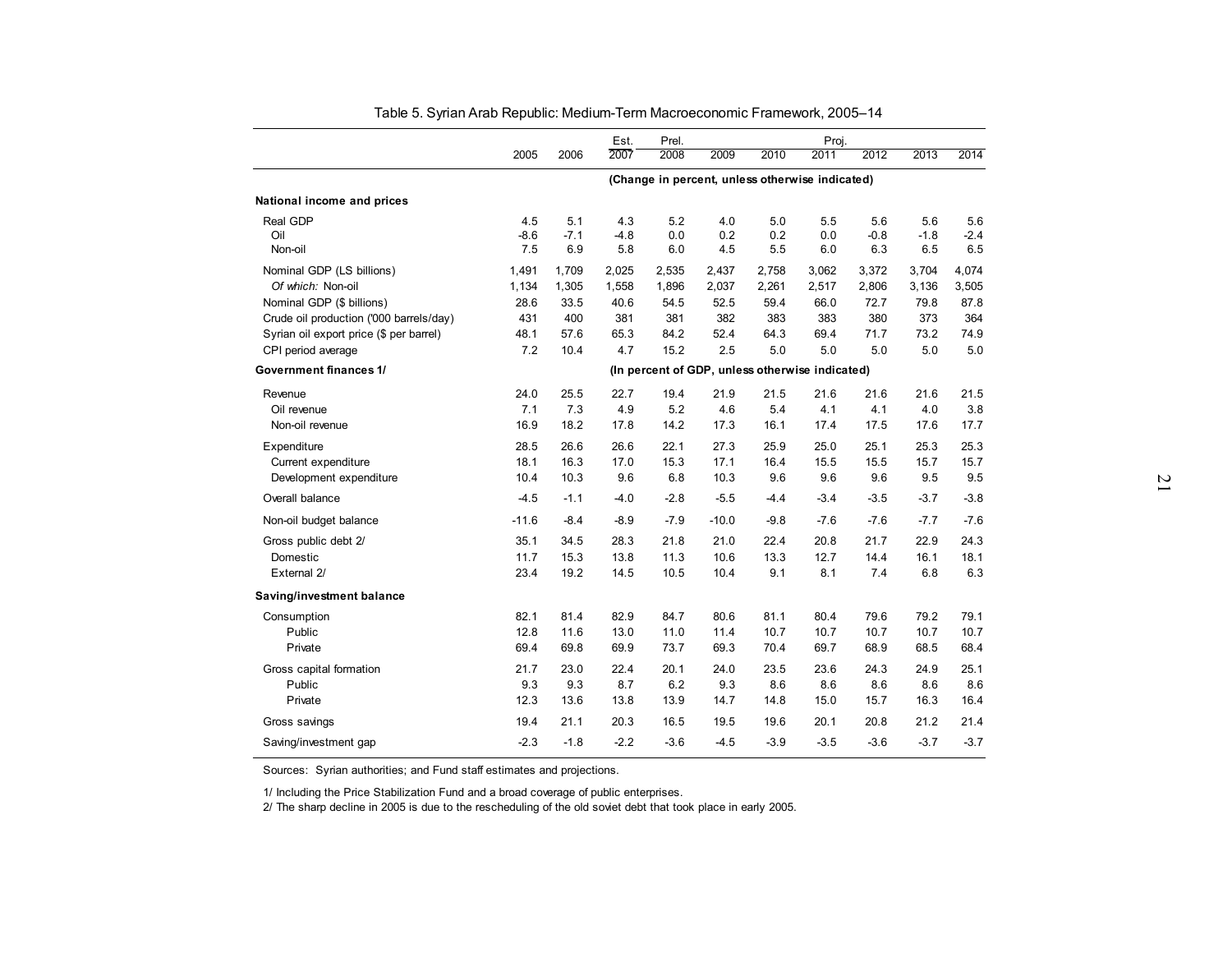|                                                             |                     | 2006        |                  |                     | 2007             |             |              | 2008        |             |              |              | Sept. 2009  |                        |              |
|-------------------------------------------------------------|---------------------|-------------|------------------|---------------------|------------------|-------------|--------------|-------------|-------------|--------------|--------------|-------------|------------------------|--------------|
|                                                             | Consolidated Public |             | Private          | Consolidated Public |                  | Private     | Consolidated | Public      | Private     | Islamic      | Consolidated | Public      | Private Islamic        |              |
| <b>Capital Adequacy</b>                                     |                     |             |                  |                     |                  |             |              |             |             |              |              |             |                        |              |
| Regulatory capital to risk-weighted assets                  |                     | $\ddotsc$   | $\ddotsc$        | $\ddotsc$           |                  | 16.4        | 21.0         | 22.0        | 0.2         | 28.8         | 20.8         | 23.1        | 15.3                   | 18.5         |
| Regulatory tier I capital to risk-weighted assets           | $\ddots$            | $\ddotsc$   | $\ddotsc$<br>6.9 | $\cdots$<br>6.5     | $\ddotsc$<br>6.5 | 16.4<br>6.4 | 21.0<br>6.5  | 22.0<br>6.2 | 16.6<br>6.6 | 28.8<br>16.3 | 20.8<br>6.5  | 23.1<br>6.1 | 15.3<br>$\overline{7}$ | 18.5<br>11.3 |
| Capital to assets                                           | 7.0                 | 7.0         |                  |                     |                  |             |              |             |             |              |              |             |                        |              |
| <b>Asset Composition and Quality</b>                        |                     |             |                  |                     |                  |             |              |             |             |              |              |             |                        |              |
| Sectoral distribution of loans to total loans               |                     |             |                  |                     |                  |             |              |             |             |              |              |             |                        |              |
| Agriculture                                                 | 16.7                | 18.0        | 0.1              | 15.7                | 17.4             | 0.1         | 3.7          | 4.3         | 0.3         | 0.1          | 5.9          | 7.1         | 0.2                    | 0.1          |
| Mining, Manufacturing, and Utilities                        | 8.1                 | 6.8         | 24.9             | 8.0                 | 4.0              | 16.3        | 7.9          | 4.8         | 24.8        | 25.6         | 7.2          | 4.4         | 18.1                   | 34.4         |
| <b>Building and Construction</b>                            | 14.4                | 15.4        | 2.4              | 13.9                | 15.6             | 4.3         | 14.5         | 16.6        | 2.7         | 4.5          | 16.9         | 19.9        | 3.1                    | 0.4          |
| Wholesale and Retail Trade                                  | 41.3                | 41.4        | 40.1             | 41.7                | 47.7             | 44.3        | 61.0         | 64.9        | 40.4        | 36.5         | 53           | 57          | 34.7                   | 35.2         |
| <b>Other Activities</b>                                     | 19.5                | 18.5        | 32.4             | 20.7                | 15.3             | 35.1        | 14.2         | 10.8        | 32.2        | 33.3         | 17.7         | 12.3        | 44.2                   | 29.9         |
| Non-performing loans to total loans                         | 4.7                 | 5.0         | 1.0              | 5.3                 | 5.9              | 1.0         | 5.1          | 5.9         | 1.0         | 0.0          | 5.1          | 5.9         | 1.4                    | 2.8          |
| Specific provisions to gross non performing loans           | 61.0                | 61.3        | 41.7             | 23.7                | 22.0             | 92.0        | 18.1         | 17.0        | 60.4        | $\cdots$     | 17.9         | 16.6        | 45.2                   | 14.8         |
| Non performing loans net of provisions to Tier I capital    | 6.3                 | 6.8         | 1.5              | 14.4                | 16.1             | 0.3         | 25.6         | 33.2        | 1.7         | 0.0          | 25           | 31.4        | 3.6                    | 10.6         |
| Specific provisions to gross loans                          | 2.9                 | 3.1         | 0.4              | 1.3                 | 1.3              | 0.9         | 0.9          | 1.0         | 0.6         | 0.0          | 0.9          | 1.0         | 0.6                    | 0.4          |
| Profitability                                               |                     |             |                  |                     |                  |             |              |             |             |              |              |             |                        |              |
| Return on average assets (ROAA)                             | 2.0                 | 2.3         | 0.3              | 2.4                 | 2.8              | 0.5         | 1.8          | 2.1         | 0.7         | 0.1          | 1.3          | 1.6         | 0.5                    | $-0.1$       |
| Return on average equity (ROAE)                             | 19.6                | 21.2        | 3.9              | 23.9                | 26.1             | 7.7         | 19.1         | 22.0        | 9.7         | 0.8          | 14.7         | 17.8        | 6.4                    | $-0.9$       |
| Net interest margin to gross income                         | 41.8                | 40.1        | 85.9             | 77.3                | 77.2             | 78.2        | 62.7         | 60.2        | 80.6        | 52.2         | 84.1         | 88.6        | 72.2                   | 56.2         |
| Non-interest income to gross income                         | 22.7                | 22.7        | 22.7             | 22.7                | 22.8             | 21.8        | 37.3         | 39.8        | 19.4        | 47.8         | 15.9         | 11.4        | 27.8                   | 43.8         |
| Trading and foreign exchange income to gross income         |                     |             |                  |                     |                  |             | $-3.9$       | $-4.6$      | $-1.0$      | 24.3         | 9.4          | 10.0        | 5.1                    | 27.8         |
| Non-interest expenses to gross income                       | 36.4                | 35.3        | 63.7             | 18.3                | 13.9             | 56.2        | 48.3         | 46.8        | 55.0        | 90.7         | 27.4         | 12.7        | 67.3                   | 107.0        |
| Non-interest expenses to average assets                     | 1.8                 | 1.9         | 0.9              | 0.6                 | 0.5              | 1.1         | 1.8          | 1.9         | 1.4         | 1.2          | 0.5          | 0.2         | 1.3                    | 1.4          |
| Liquidity                                                   |                     |             |                  |                     |                  |             |              |             |             |              |              |             |                        |              |
| Liquid assets to total assets                               | 59.6                | 57.7        | 73.4             | 44.1                | 38.9             | 70.1        | 35.9         | 33.6        | 45.0        | 38.7         | 35.9         | 33.3        | 42.9                   | 48.7         |
| Liquid assets to short term liabilities                     | 102.2               | 103.7       | 95.0             | 59.6                | 54.1             | 82.6        | 56.2         | 56.0        | 56.0        | 64.4         | 54           | 52.5        | 54.8                   | 83.1         |
| FX- loans to total loans                                    | 1.5                 | 0.8         | 10.2             | 2.5                 | 1.5              | 9.7         | 3.0          | 1.1         | 13.6        | 9.7          | 2.7          | 0.9         | 10.8                   | 10.1         |
| FX- deposits to total deposits                              | 19.3                | 11.8        | 54.0             | 20.4                | 12.0             | 49.4        | 20.4         | 10.8        | 43.3        | 64.5         | 16.4         | 6.4         | 40.1                   | 26.7         |
| FX- liabilities to total assets                             | 37.7                | 35.8        | 50.8             | 43.1                | 42.4             | 46.5        | 22.7         | 18.1        | 40.2        | 33.1         | 19.9         | 14.8        | 36.1                   | 31.7         |
| FX- liabilities to total liabilities                        | 42.1                | 40.1        | 54.9             | 47.9                | 47.4             | 50.0        | 25.0         | 20.0        | 43.6        | 39.1         | 21.8         | 16.3        | 39.4                   | 35.4         |
| Deposits to assets                                          | 57.2                | 53.7        | 80.8             | 57.0                | 52.9             | 77.5        | 61.7         | 56.8        | 81.6        | 62.0         | 64.3         | 58.6        | 82.7                   | 75.8         |
| Loans to deposits                                           | 61.0                | 69.2        | 23.5             | 62.0                | 70.3             | 33.6        | 72.6         | 84.9        | 40.0        | 49.5         | 68           | 81.3        | 38.9                   | 39.5         |
| FX- loans to FX-deposits                                    | 4.6                 | 4.8         | 4.4              | 7.6                 | 8.8              | 6.6         | 10.6         | 8.4         | 12.6        | 7.4          | 11.1         | 11.6        | 10.5                   | 14.9         |
| <b>Sensitivity to Market Risk</b>                           |                     |             |                  |                     |                  |             |              |             |             |              |              |             |                        |              |
| Net open FX position (overall) as percent of Tier I capital |                     | 225.0 241.3 | 64.8             | 138.1               | 145.0            | 80.7        | 58.0         | 60.2        | 50.9        | 52.3         | 72.2         | 77.6        | 52.1                   | 71.5         |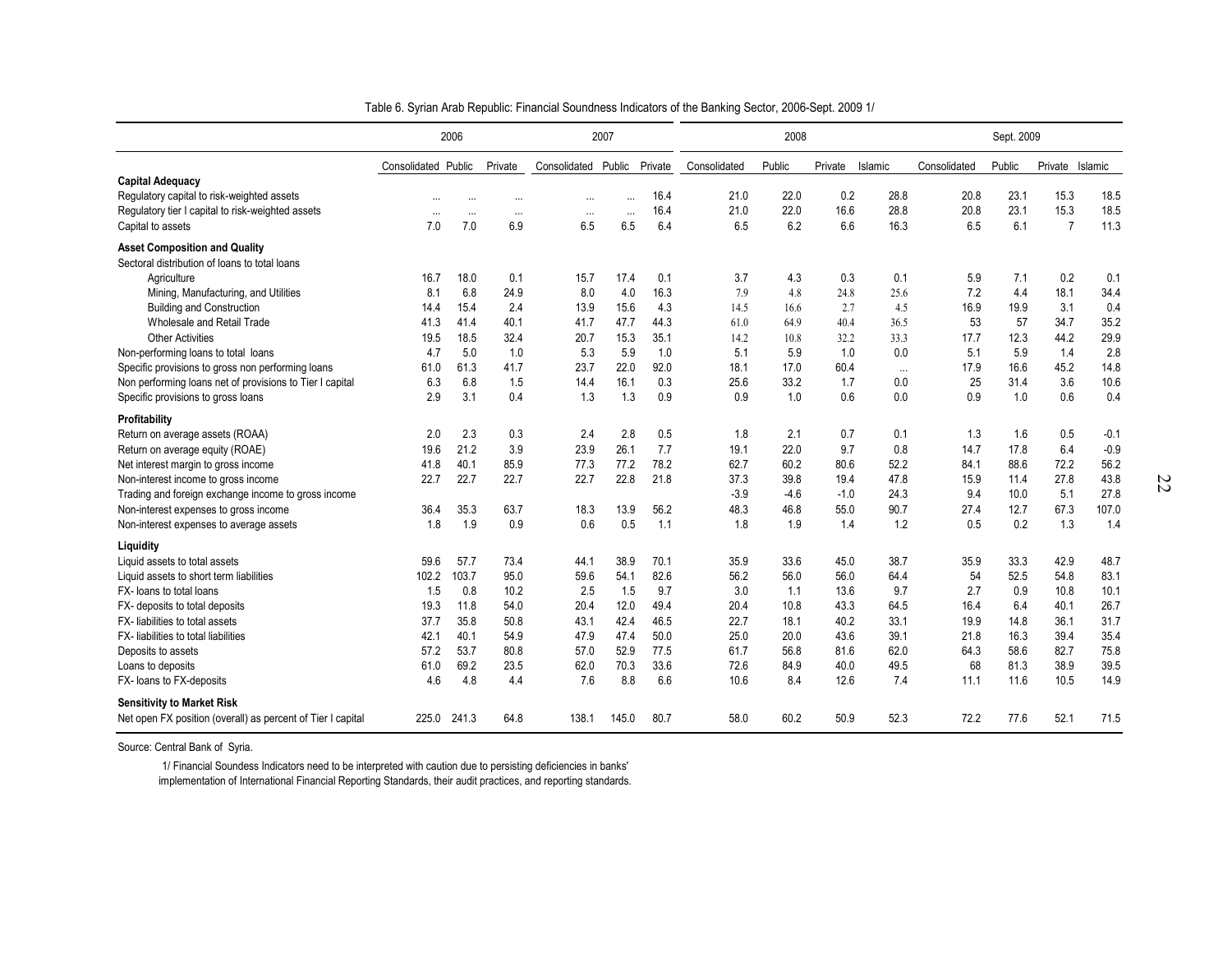| Table 7a. Syrian Arab Republic: Public Sector Debt Sustainability Framework, 2004-2014                                             |            | (In percent of GDP, unless otherwise indicated) |               |               |               |            |           |              |              |                         |                   |                                        |              |                                            |  |
|------------------------------------------------------------------------------------------------------------------------------------|------------|-------------------------------------------------|---------------|---------------|---------------|------------|-----------|--------------|--------------|-------------------------|-------------------|----------------------------------------|--------------|--------------------------------------------|--|
|                                                                                                                                    |            |                                                 |               |               |               |            |           |              |              |                         |                   |                                        |              |                                            |  |
|                                                                                                                                    |            |                                                 | Actual        |               |               |            |           | 2009         |              | Projections             |                   |                                        |              |                                            |  |
|                                                                                                                                    |            | 2004 2005 2006 2007 2008                        |               |               |               |            |           |              |              | I. Baseline Projections |                   | 2010 2011 2012 2013 2014               |              | Debt-stabilizing<br>primary<br>balance 10/ |  |
| Public sector debt 1/                                                                                                              | 109.8      | 35.1                                            | 34.5          | 28.3          | 21.8          |            |           | 21.0         | 22.4         | 20.8                    | 21.7              | 22.9                                   | 24.3         | $-1.3$                                     |  |
| o/w foreign-currency denominated                                                                                                   | 73.3       | 23.4                                            | 19.2          | 14.5          | 10.5          |            |           | 10.4         | 9.1          | 8.1                     | 7.4               | 6.8                                    | 6.3          |                                            |  |
| Change in public sector debt                                                                                                       | $-17.1$    | $-74.7$                                         | $-0.6$        | $-6.2$        | $-6.5$        |            |           | $-0.8$       | 1.4          | $-1.6$                  | 0.9               | 1.1                                    | 1.5          |                                            |  |
| Identified debt-creating flows (4+7+12)                                                                                            | $-13.9$    | $-10.3$                                         | $-3.8$        | $-1.8$        | $-3.7$        |            |           | 6.3          | 2.0          | 1.2                     | 1.5               | 1.7                                    | 1.7          |                                            |  |
| Primary deficit                                                                                                                    | 3.3        | 3.3                                             | 0.1           | 3.2           | 2.2           |            |           | 4.9          | 4.0          | 3.0                     | 2.9               | 2.9                                    | 2.9          |                                            |  |
| Revenue and grants                                                                                                                 | 27.2       | 24.0                                            | 25.5          | 22.7          | 19.4          |            |           | 21.9         | 21.5         | 21.6                    | 21.6              | 21.6                                   | 21.5         |                                            |  |
| Primary (noninterest) expenditure                                                                                                  | 30.6       | 27.3                                            | 25.6          | 25.8          | 21.6          |            |           | 26.8         | 25.5         | 24.6                    | 24.5              | 24.5                                   | 24.4         |                                            |  |
| Automatic debt dynamics 2/                                                                                                         | $-17.2$    | $-13.6$                                         | $-3.9$        | $-5.0$        | $-5.9$        |            |           | 1.4          | $-2.0$       | $-1.8$                  | $-1.3$            | $-1.1$                                 | $-1.2$       |                                            |  |
| Contribution from interest rate/growth differential 3/                                                                             | $-18.8$    | $-15.6$                                         | $-3.4$        | $-4.6$        | $-5.1$        |            |           | 1.4          | $-2.0$       | $-1.8$                  | $-1.3$            | $-1.1$                                 | $-1.2$       |                                            |  |
| Of which contribution from real interest rate                                                                                      | $-11.6$    | $-11.4$                                         | $-1.9$        | $-3.4$        | $-3.9$        |            |           | 2.4          | $-1.1$       | $-0.7$                  | $-0.3$            | 0.0                                    | $-0.1$       |                                            |  |
| Of which contribution from real GDP growth                                                                                         | $-7.2$     | $-4.2$                                          | $-1.6$        | $-1.2$        | $-1.2$        |            |           | $-0.9$       | $-0.9$       | $-1.1$                  | $-1.1$            | $-1.1$                                 | $-1.2$       |                                            |  |
| Contribution from exchange rate depreciation 4/<br>Other identified debt-creating flows                                            | 1.6<br>0.0 | 2.0<br>0.0                                      | $-0.5$<br>0.0 | $-0.3$<br>0.0 | $-0.8$<br>0.0 |            |           | 0.0<br>0.0   | 0.0<br>0.0   | 0.0<br>0.0              | 0.0<br>0.0        | 0.0<br>0.0                             | 0.0<br>0.0   |                                            |  |
| Privatization receipts (negative)                                                                                                  | 0.0        | 0.0                                             | 0.0           | 0.0           | 0.0           |            |           | 0.0          | 0.0          | 0.0                     | 0.0               | 0.0                                    | 0.0          |                                            |  |
| Recognition of implicit or contingent liabilities                                                                                  | 0.0        | 0.0                                             | 0.0           | 0.0           | 0.0           |            |           | 0.0          | 0.0          | 0.0                     | 0.0               | 0.0                                    | 0.0          |                                            |  |
| Other (specify, e.g. bank recapitalization)                                                                                        | 0.0        | 0.0                                             | 0.0           | 0.0           | 0.0           |            |           | 0.0          | 0.0          | 0.0                     | 0.0               | 0.0                                    | 0.0          |                                            |  |
| Residual, including asset changes (2-3)                                                                                            | $-3.2$     | $-64.4$                                         | 3.2           | $-4.4$        | $-2.8$        |            |           | $-7.1$       | $-0.6$       | $-2.8$                  | $-0.6$            | $-0.6$                                 | $-0.2$       |                                            |  |
| Public sector debt-to-revenue ratio 1/                                                                                             |            | 403.4 146.2 135.6 124.9                         |               |               | 112.5         |            |           | 96.1         | 104.4        | 96.3                    | 100.3             | 105.8 113.1                            |              |                                            |  |
| Gross financing need 5/                                                                                                            | 7.2        | 8.0                                             | 4.8           | 7.3           | 5.3           |            |           | 8.5          | 7.6          | 6.6                     | 7.0               | 7.6                                    | 7.8          |                                            |  |
| in billions of U.S. dollars                                                                                                        | 1.8        | 2.3                                             | 1.6           | 3.0           | 2.9           | 10-Year    | 10-Year   | 4.5          | 4.5          | 4.4                     | 5.1               | 6.1                                    | 6.8          |                                            |  |
|                                                                                                                                    |            |                                                 |               |               |               | Historical | Standard  |              |              |                         |                   |                                        |              | Projected                                  |  |
| Key Macroeconomic and Fiscal Assumptions                                                                                           |            |                                                 |               |               |               | Average    | Deviation |              |              |                         |                   |                                        |              | Average                                    |  |
| Real GDP growth (in percent)                                                                                                       | 6.7        | 4.5                                             | 5.1           | 4.3           | 5.2           | 3.2        | 3.3       | 4.0          | 5.0          | 5.5                     | 5.6               | 5.6                                    | 5.6          | 5.5                                        |  |
| Average nominal interest rate on public debt (in percent) 6/                                                                       | 0.8        | 1.3                                             | 3.4           | 2.7           | 2.6           | 1.3        | 1.1       | 2.5          | 2.2          | 2.2                     | 3.0               | 4.1                                    | 4.0          | 3.1                                        |  |
| Average real interest rate (nominal rate minus change in GDP defia                                                                 | $-10.1$    | $-11.7$                                         | $-5.6$        | $-10.9$       | $-16.4$       | $-7.7$     | 5.7       | 10.1         | $-5.6$       | $-3.0$                  | $-1.3$            | 0.0                                    | $-0.1$       | $-2.0$                                     |  |
| Nominal appreciation (increase in US dollar value of local currency                                                                | $-2.3$     | $-3.1$                                          | 2.3           | 2.1           | 7.3           | 0.5        | 3.1       | 0.3          | 0.0          | 0.0                     | 0.0               | 0.0                                    | 0.0          | 0.0                                        |  |
| Inflation rate (GDP deflator, in percent)                                                                                          | 10.9       | 12.9                                            | 9.1           | 13.7          | 19.0          | 9.1        | 6.2       | $-7.5$       | 7.8          | 5.2                     | 4.3               | 4.0                                    | 4.1          | 5.1                                        |  |
| Growth of real primary spending (deflated by GDP deflator, in perci-                                                               | 1.4        | $-6.6$                                          | $-1.6$        | 5.4           | $-12.3$       | 0.7        | 7.7       | 29.1         | 0.0          | 1.6                     | 5.4               | 5.4                                    | 5.5          | 3.6                                        |  |
| Primary deficit                                                                                                                    | 3.3        | 3.3                                             | 0.1           | 3.2           | 2.2           | 1.4        | 1.9       | 4.9          | 4.0          | 3.0                     | 2.9               | 2.9                                    | 2.9          | 3.1                                        |  |
|                                                                                                                                    |            |                                                 |               |               |               |            |           |              |              |                         |                   | II. Stress Tests for Public Debt Ratio |              | Debt-stabilizing<br>primary                |  |
| A. Alternative Scenarios                                                                                                           |            |                                                 |               |               |               |            |           |              |              |                         |                   |                                        |              | balance 10/                                |  |
| A1. Key variables are at their historical averages in 2009-2014 7/<br>A2. No policy change (constant primary balance) in 2009-2014 |            |                                                 |               |               |               |            |           | 21.0<br>21.0 | 19.7<br>23.3 | 16.2                    | 15.3<br>23.5 26.3 | 14.4<br>29.2                           | 14.1<br>32.3 | $-1.5$<br>$-1.8$                           |  |
| <b>B. Bound Tests</b>                                                                                                              |            |                                                 |               |               |               |            |           |              |              |                         |                   |                                        |              |                                            |  |
| B1. Real interest rate is at baseline plus one standard deviations                                                                 |            |                                                 |               |               |               |            |           | 21.0         | 23.0         | 21.9                    | 23.3              | 25.0                                   | 27.0         | $-0.8$                                     |  |
| B2. Real GDP growth is at baseline minus one-half standard deviation                                                               |            |                                                 |               |               |               |            |           | 21.0         | 23.1         | 22.5                    | 24.8              | 27.7                                   | 31.4         | $-1.2$                                     |  |
| B3. Primary balance is at baseline minus one-half standard deviation                                                               |            |                                                 |               |               |               |            |           | 21.0         | 23.4         | 22.6                    | 24.4              | 26.3                                   | 28.6         | $-1.6$                                     |  |
| B4. Combination of B1-B3 using one-quarter standard deviation shocks                                                               |            |                                                 |               |               |               |            |           | 21.0         | 23.3         | 22.5                    | 24.2              | 26.2                                   | 28.5         | $-1.0$                                     |  |
| B5. One time 30 percent real depreciation in 2010 9/                                                                               |            |                                                 |               |               |               |            |           | 21.0         | 28.2         | 26.1                    | 26.7              | 27.6                                   | 28.8         | $-1.6$                                     |  |
| B6. 10 percent of GDP increase in other debt-creating flows in 2010                                                                |            |                                                 |               |               |               |            |           | 21.0         | 32.4         | 30.0                    | 30.3              | 31.0                                   | 32.0         | $-1.7$                                     |  |

#### (In percent of GDP, unless otherwise indicated) Table 7a. Syrian Arab Republic: Public Sector Debt Sustainability Framework, 2004-2014

1/ Indicate coverage of public sector, e.g., general government or nonfinancial public sector. Also whether net or gross debt is used.

2/ Derived as  $[(r - p(1+g) - g + ae(1+r)]/(1+g+p+gp)$  times previous period debt ratio, with r = interest rate; p = growth rate of GDP deflator; g = real GDP growth rate; a = share of foreigncurrency denominated debt; and e = nominal exchange rate depreciation (measured by increase in local currency value of U.S. dollar).

3/ The real interest rate contribution is derived from the denominator in footnote 2/ as  $r = \pi (1+g)$  and the real growth contribution as -g. 4/ The exchange rate contribution is derived from the numerator in footnote 2/

5/ Defined as public sector deficit, plus amortization of medium and long-term public sector debt, plus short-term debt at end of previous period.<br>6/ Derived as nominal interest expenditure divided by previous period debt

7/ The key variables include real GDP growth; real interest rate; and primary balance in percent of GDP.<br>8/ The implied change in other key variables under this scenario is discussed in the text.

9/ Real depreciation is defined as nominal depreciation (measured by percentage fall in dollar value of local currency) minus domestic inflation (based on GDP deflator).

10/ Assumes that key variables (real GDP growth, real interest rate, and other identified debt-creating flows) remain at the level of the last projection year.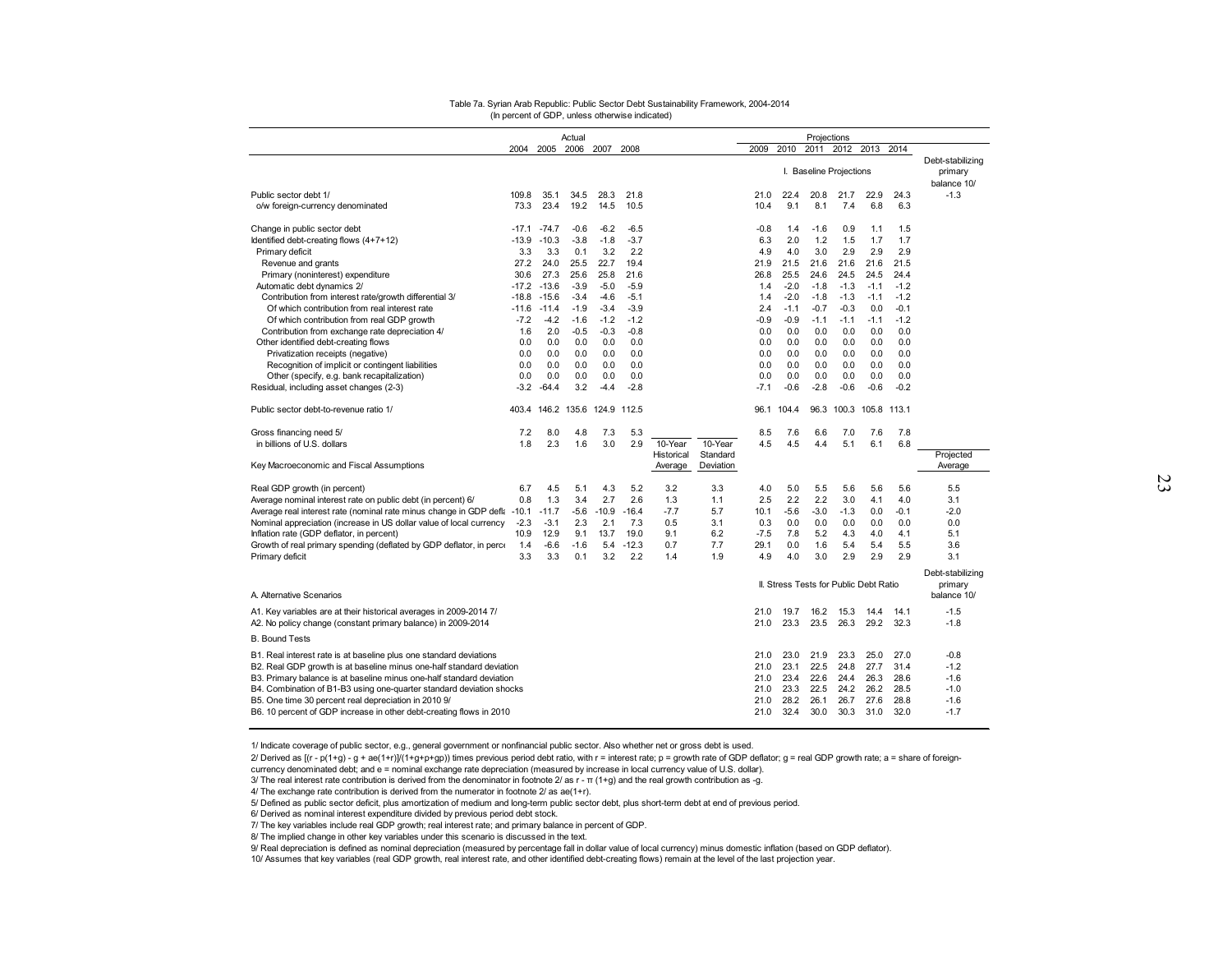|                                                                                    |         |         | Actual |        |        |         |                            |         |        | Projections                              |        |        |        |               |                                                        |
|------------------------------------------------------------------------------------|---------|---------|--------|--------|--------|---------|----------------------------|---------|--------|------------------------------------------|--------|--------|--------|---------------|--------------------------------------------------------|
|                                                                                    | 2004    | 2005    | 2006   | 2007   | 2008   |         |                            | 2009    | 2010   | 2011                                     | 2012   | 2013   | 2014   |               |                                                        |
|                                                                                    |         |         |        |        |        |         |                            |         |        | I. Baseline Projections                  |        |        |        |               | Debt-stabilizing<br>non-interest<br>current account 6/ |
| 1 External debt                                                                    | 73.3    | 23.4    | 19.2   | 14.5   | 10.5   |         |                            | 10.4    | 9.1    | 8.1                                      | 7.4    | 6.8    | 6.3    |               | $-4.3$                                                 |
| 2 Change in external debt                                                          | $-8.0$  | $-49.9$ | $-4.2$ | $-4.7$ | $-4.0$ |         |                            | $-0.1$  | $-1.3$ | $-1.0$                                   | $-0.7$ | $-0.6$ | $-0.5$ | 0.0           |                                                        |
| 3 Identified external debt-creating flows (4+8+9)                                  | $-10.5$ | $-9.6$  | $-4.2$ | $-4.0$ | $-3.1$ |         |                            | 2.0     | $-0.4$ | $-0.4$                                   | $-0.9$ | $-1.1$ | $-1.0$ | 0.0           |                                                        |
| Current account deficit, excluding interest payments<br>4                          | $-0.6$  | 1.5     | 1.2    | 1.7    | 3.1    |         |                            | 4.0     | 3.5    | 3.1                                      | 3.2    | 3.3    | 3.3    | 4.3           |                                                        |
| 5<br>Deficit in balance of goods and services                                      | 2.6     | 3.8     | 4.3    | 5.3    | 4.7    |         |                            | 4.6     | 4.5    | 4.0                                      | 3.9    | 4.1    | 13.1   |               |                                                        |
| 6<br>Exports                                                                       | 39.1    | 41.7    | 39.1   | 38.3   | 35.4   |         |                            | 31.8    | 31.0   | 30.9                                     | 31.1   | 31.4   | 31.8   |               |                                                        |
| $\overline{7}$<br><b>Imports</b>                                                   | 41.7    | 45.5    | 43.5   | 43.6   | 40.1   |         |                            | 36.4    | 35.6   | 34.9                                     | 35.0   | 35.5   | 44.9   |               |                                                        |
| 8<br>Net non-debt creating capital inflows (negative)                              | $-1.1$  | $-2.7$  | $-2.6$ | $-2.8$ | $-3.0$ |         |                            | $-2.9$  | $-3.1$ | $-3.1$                                   | $-3.7$ | $-4.1$ | $-4.0$ | $-4.0$        |                                                        |
| 9<br>Automatic debt dynamics 1/                                                    | $-8.8$  | $-8.4$  | $-2.8$ | $-2.8$ | $-3.2$ |         |                            | 0.9     | $-0.8$ | $-0.5$                                   | $-0.4$ | $-0.3$ | $-0.3$ | $-0.2$        |                                                        |
| 10<br>Contribution from nominal interest rate                                      | 2.2     | 0.8     | 0.7    | 0.5    | 0.5    |         |                            | 0.5     | 0.4    | 0.4                                      | 0.4    | 0.4    | 0.3    | 0.3           |                                                        |
| 11<br>Contribution from real GDP growth                                            | $-4.7$  | $-2.9$  | $-1.0$ | $-0.7$ | $-0.6$ |         |                            | $-0.4$  | $-0.5$ | $-0.4$                                   | $-0.4$ | $-0.4$ | $-0.3$ | $-0.3$        |                                                        |
| 12<br>Contribution from price and exchange rate changes 2/                         | $-6.3$  | $-6.3$  | $-2.4$ | $-2.7$ | $-3.2$ |         |                            | 0.8     | $-0.8$ | $-0.5$                                   | $-0.3$ | $-0.3$ | $-0.3$ | $-0.2$        |                                                        |
| 13 Residual, incl. change in gross foreign assets (2-3)                            | 2.5     | $-40.3$ | 0.0    | $-0.7$ | $-0.9$ |         |                            | $-2.1$  | $-0.9$ | $-0.5$                                   | 0.1    | 0.5    | 0.5    | 0.0           |                                                        |
| External debt-to-exports ratio (in percent)                                        | 187.5   | 56.1    | 49.0   | 37.9   | 29.7   |         |                            | 32.7    | 29.3   | 26.3                                     | 23.7   | 21.6   | 19.7   |               |                                                        |
| Gross external financing need (in billions of US dollars) 3/                       | 2.3     | 1.9     | 2.1    | 2.8    | 4.1    |         |                            | 4.5     | 4.6    | 4.8                                      | 5.3    | 5.9    | 6.4    |               |                                                        |
| in percent of GDP                                                                  | 9.2     | 6.8     | 6.1    | 6.8    | 7.5    | 10-Year | 10-Year                    | 8.6     | 7.8    | 7.3                                      | 7.2    | 7.3    | 7.3    |               |                                                        |
|                                                                                    |         |         |        |        |        |         | <b>Historical Standard</b> |         |        |                                          |        |        |        | For debt      | Projected                                              |
| Key Macroeconomic Assumptions                                                      |         |         |        |        |        |         | Average Deviation          |         |        |                                          |        |        |        | stabilization | Average                                                |
| Real GDP growth (in percent)                                                       | 6.7     | 4.5     | 5.1    | 4.3    | 5.2    | 3.2     | 3.3                        | 4.0     | 5.0    | 5.5                                      | 5.6    | 5.6    | 5.6    | 5.6           | 5.5                                                    |
| Exchange rate appreciation (US dollar value of local currency, cha                 | $-2.3$  | $-3.1$  | 2.3    | 2.1    | 7.3    | 0.5     | 3.1                        | 0.3     | 0.0    | 0.0                                      | 0.0    | 0.0    | 0.0    | 0.0           | 0.0                                                    |
| GDP deflator in US dollars (change in percent)                                     | 8.4     | 9.4     | 11.6   | 16.1   | 27.7   | 9.7     | 8.7                        | $-7.3$  | 7.8    | 5.2                                      | 4.3    | 4.0    | 4.1    | 4.1           | 5.1                                                    |
| Nominal external interest rate (in percent)                                        | 3.1     | 1.2     | 3.4    | 3.3    | 4.4    | 2.9     | 1.2                        | 4.6     | 4.9    | 5.1                                      | 5.2    | 5.4    | 5.6    | 5.6           | 5.2                                                    |
| Growth of exports (US dollar terms, in percent)                                    | 33.7    | 21.9    | 10.1   | 18.5   | 24.1   | 15.6    | 12.6                       | $-13.5$ | 10.6   | 10.3                                     | 10.9   | 11.0   | 11.4   |               | 10.8                                                   |
| Growth of imports (US dollar terms, in percent)                                    | 24.0    | 24.7    | 12.1   | 21.5   | 23.5   | 16.6    | 8.4                        | $-12.6$ | 10.7   | 8.9                                      | 10.4   | 11.4   | 39.2   |               | 16.1                                                   |
| Current account balance, excluding interest payments                               | 0.6     | $-1.5$  | $-1.2$ | $-1.7$ | $-3.1$ | 2.1     | 5.6                        | $-4.0$  | $-3.5$ | $-3.1$                                   | $-3.2$ | $-3.3$ | -3.3   |               | $-3.3$                                                 |
| Net non-debt creating capital inflows                                              | 1.1     | 2.7     | 2.6    | 2.8    | 3.0    | 1.7     | 1.0                        | 2.9     | 3.1    | 3.1                                      | 3.7    | 4.1    | 4.0    |               | 3.6                                                    |
|                                                                                    |         |         |        |        |        |         |                            |         |        |                                          |        |        |        |               | Debt-stabilizing<br>non-interest                       |
| A. Alternative Scenarios                                                           |         |         |        |        |        |         |                            |         |        | II. Stress Tests for External Debt Ratio |        |        |        |               | current account 6/                                     |
| A1. Key variables are at their historical averages in 2009-2014 4/                 |         |         |        |        |        |         |                            | 10.4    | 4.7    | 0.0                                      | $-3.7$ | $-6.8$ | $-9.6$ |               | $-0.8$                                                 |
| <b>B. Bound Tests</b>                                                              |         |         |        |        |        |         |                            |         |        |                                          |        |        |        |               |                                                        |
| B1. Nominal interest rate is at baseline plus one-half standard deviation          |         |         |        |        |        |         |                            | 10.4    | 9.1    | 8.2                                      | 7.5    | 6.9    | 6.5    |               | $-4.2$                                                 |
| B2. Real GDP growth is at baseline minus one-half standard deviations              |         |         |        |        |        |         |                            | 10.4    | 9.2    | 8.2                                      | 7.4    | 6.7    | 6.0    |               | $-4.5$                                                 |
| B3. Non-interest current account is at baseline minus one-half standard deviations |         |         |        |        |        |         |                            | 10.4    | 11.9   | 13.6                                     | 15.4   | 17.3   | 19.2   |               | $-4.8$                                                 |
| B4. Combination of B1-B3 using 1/4 standard deviation shocks                       |         |         |        |        |        |         |                            | 10.4    | 10.6   | 11.0                                     | 11.5   | 12.2   | 12.8   |               | $-4.6$                                                 |
| B5. One time 30 percent real depreciation in 2010                                  |         |         |        |        |        |         |                            | 10.4    | 12.2   | 8.9                                      | 5.9    | 3.2    | 0.7    |               | $-6.5$                                                 |

5/ The implied change in other key variables under this scenario is discussed in the text.<br>6/ Long-run, constant balance that stabilizes the debt ratio assuming that key variables (real GDP growth, nominal interest rate, d levels of the last projection year.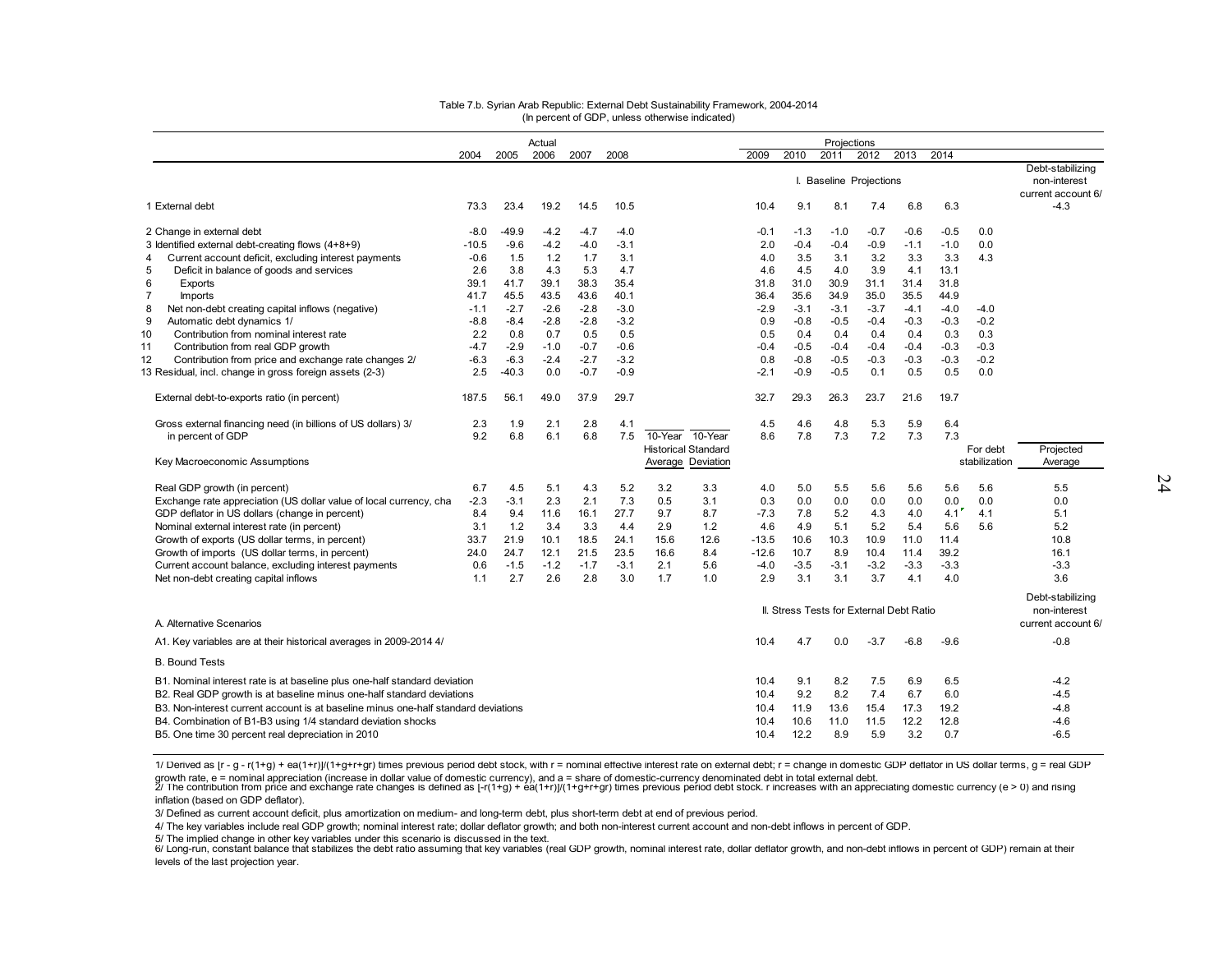#### INTERNATIONAL MONETARY FUND

## SYRIAN ARAB REPUBLIC

## **Staff Report for the 2009Article IV Consultation—Informational Annex**

Prepared by Middle East and Central Asia Department (In consultation with other departments)

February 12, 2010

#### Contents Page

| Annexes |  |
|---------|--|
|         |  |
|         |  |
|         |  |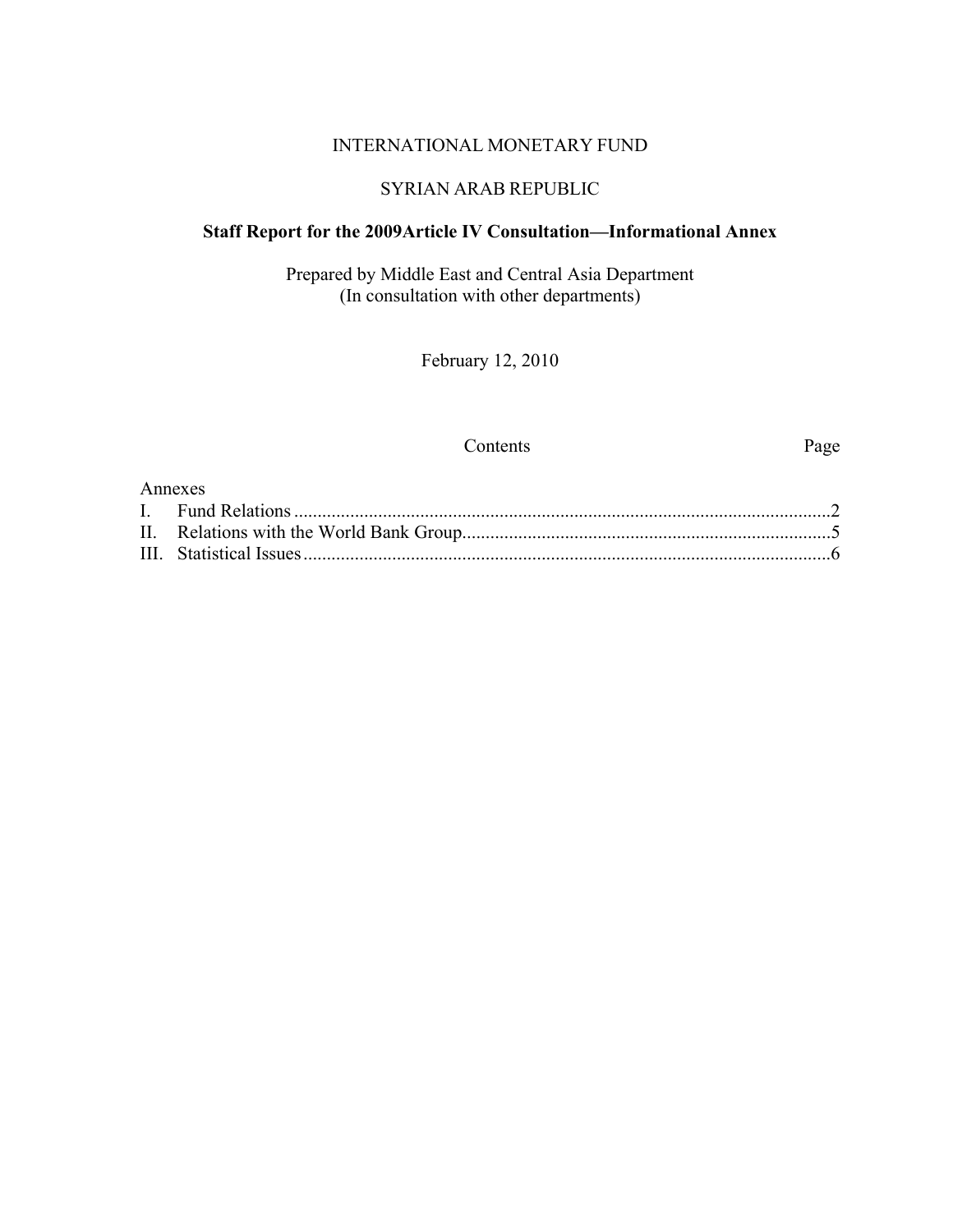#### **ANNEX I. SYRIAN ARAB REPUBLIC: FUND RELATIONS** (As of December 31, 2009)

#### **I. Membership Status:** Joined April 10, 1947; Article XIV

| П.                                                    | <b>General Resources Account:</b>       | <b>SDR Million</b> | <b>Percent of Quota</b>      |  |  |
|-------------------------------------------------------|-----------------------------------------|--------------------|------------------------------|--|--|
| Quota <sup>1</sup>                                    |                                         | 293.00             | 100.00                       |  |  |
| Fund holdings of currency<br>Reserve position in Fund |                                         | 293.60             | 100.00<br>0.00               |  |  |
|                                                       |                                         | 0.01               |                              |  |  |
| Ш.                                                    | <b>SDR</b> Department:                  | <b>SDR Million</b> | <b>Percent of Allocation</b> |  |  |
|                                                       | Net cumulative allocation               | 279.18             | 100.00                       |  |  |
| Holdings                                              |                                         | 279.19             | 100.00                       |  |  |
| IV.                                                   | <b>Outstanding Purchases and Loans:</b> | None               |                              |  |  |
| V.                                                    | <b>Financial Arrangements:</b>          | None               |                              |  |  |

**VI. Projected Obligations to Fund:** (SDR million; based on existing use of resources and present holdings of SDRs):

|                  |      | Forthcoming |      |      |      |  |
|------------------|------|-------------|------|------|------|--|
|                  | 2010 | 2011        | 2012 | 2013 | 2014 |  |
| Charges/Interest | 0.02 | 0.02        | 0.02 | 0.02 | 0.02 |  |
| Total            | 0.02 | 0.02        | 0.02 | 0.02 | 0.02 |  |

#### **VII. Exchange Rate Arrangement**

The Central Bank of Syria issues on a daily basis quotations for the buying and selling exchange rates for the Syrian pound against major currencies. The official budget exchange rate, which was applied to all public sector transactions, was pegged to the U.S. dollar until end-December 2006. Since the abolition of the official "budget" rate on January 1, 2007 and its unification with the private sector exchange rate, the central bank has been managing the value of the currency vis-à-vis the U.S. dollar within a tight trading range. The authorities switched the reference currency from the U.S. dollar to the SDR in August 2007. The *de facto* exchange rate arrangement is classified as a peg to a basket.

<u>.</u>

<sup>&</sup>lt;sup>1</sup> Under the Eleventh General Review.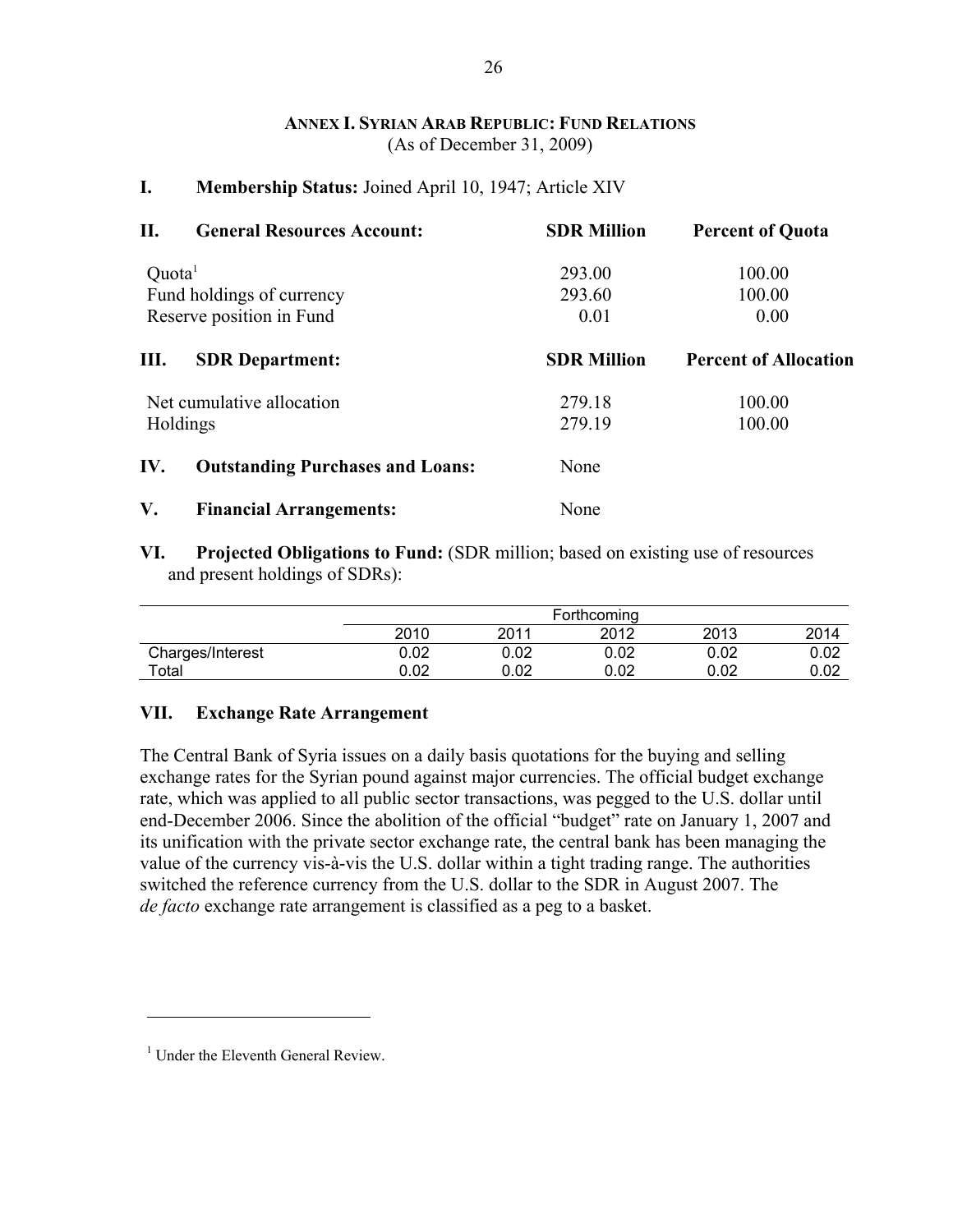## **VIII. Article IV Consultations**

Syria is on an annual consultation cycle. The last Article IV consultation was held in November 2008 and was completed by the Board on January 7, 2008 (SM/08/358).

## **IX. Article XIV and Article VIII Restrictions**

Syria continues to maintain, under Article XIV, restrictions on payments and transfers for current international transactions, including administrative allocation of foreign exchange. Syria also maintains exchange measures that are subject to Fund approval under Article VIII: (i) prohibition against purchases by private parties of foreign exchange from the banking system for some current international transactions; (ii) a multiple currency practice resulting from divergences of more than 2 percent between the official exchange rate and officially recognized market exchange rates; (iii) a non-interest-bearing advance import deposit requirement of 75–100 percent for public sector imports; and (iv) an exchange restriction arising from the net debt under inoperative bilateral payments arrangements with the Islamic Republic of Iran, and Sri Lanka.

The Executive Board adopted decision No. 14520 (10/1) on December 30, 2009:

36. Fund takes this decision in concluding the 2009 Article XIV consultation with the Syrian Arab Republic.

37. The Syrian Arab Republic continues to maintain restrictions on the making of payments and transfers for current international transactions, including administrative allocation of foreign exchange, under the transitional arrangements under Article XIV section 2, as described in EBD/09/91, Rev. 1. In addition, the Syrian Arab Republic maintains three exchange restrictions and one multiple currency practice subject to approval under Article VIII, Sections 2(a) and 3, as described in EBD/09/91, Rev. 1. The Fund encourages the Syrian Arab Republic to eliminate the measures maintained under Article XIV as soon as its balance of payments position permits, and urges the Syrian Arab Republic to eliminate the exchange restrictions and multiple currency practice that are subject to approval under Article VIII as soon as possible. (EBD/09/91, Rev. 1, 12/23/09) (EBD/09/91, 12/22/09)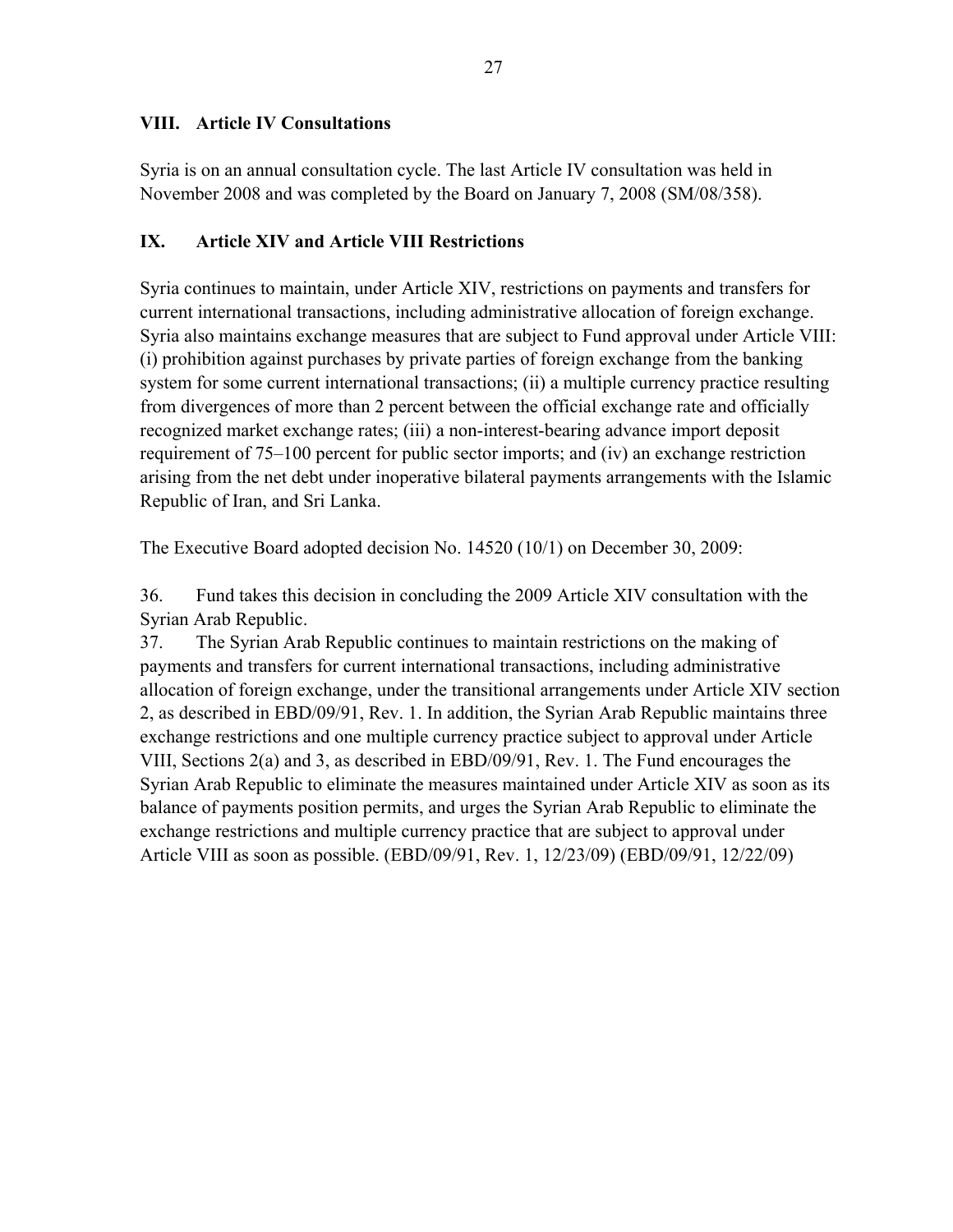## **X. Technical Assistance**

| Department     | Topic                                                                                                                | Date             |
|----------------|----------------------------------------------------------------------------------------------------------------------|------------------|
| <b>METAC</b>   | Reform of Internal Audit                                                                                             | Ongoing          |
| <b>METAC</b>   | <b>Balance of Payments</b>                                                                                           | Ongoing          |
| <b>METAC</b>   | <b>Banking Supervision</b>                                                                                           | Ongoing          |
| <b>METAC</b>   | <b>Budget Integration</b>                                                                                            | February 2009    |
| <b>MCM</b>     | Debt Market Development                                                                                              | April 2009       |
| FAD            | Tax administration                                                                                                   | <b>July 2008</b> |
| <b>STA</b>     | Multi-Sector Statistics (National Accounts, Fiscal, Monetary,<br>and Balance of Payments)                            | December 2007    |
| <b>MCM</b>     | Strategic Planning at the Central Bank of Syria and New<br>Central Bank Law                                          | November 2006    |
| FAD            | <b>Public Financial Management</b>                                                                                   | February 2006    |
| <b>METAC</b>   | <b>Revenue Administration</b>                                                                                        | Ongoing          |
| <b>METAC</b>   | <b>Consumer Price Index</b>                                                                                          | Ongoing          |
| <b>MFD</b>     | Long-Term Advisors on Central Bank Accounting, Reserves<br>Management, and Monetary Policy Issues                    | Ongoing          |
| <b>MFD</b>     | Foreign Exchange Market Development, Unification and<br><b>Exchange Regime</b>                                       | January 2006     |
| <b>LEG/MFD</b> | AML/CFT outreach training                                                                                            | December 2005    |
| <b>MFD</b>     | Long-Term Advisor on Securities Market                                                                               | September 2005   |
| <b>MFD</b>     | Centralization of Official Foreign Reserves and Associated<br>Accounting, Reserves and Public Debt Management Issues | September 2005   |
| <b>METAC</b>   | <b>National Accounts</b>                                                                                             | Ongoing          |
|                | Bank Regulation and Supervision                                                                                      | Ongoing          |
| <b>MFD</b>     | Re-organization of the Central Bank of Syria                                                                         | May 2005         |
| FAD            | Revenue Administration                                                                                               | March 2005       |
| <b>LEG/MFD</b> | AML/CFT legal drafting                                                                                               | Feb/March 2005   |
| <b>STA</b>     | Multi-Sector Statistics (National Accounts, Fiscal, Monetary,<br>and Balance of Payments)                            | June 2004        |
| FAD            | Value-Added Tax                                                                                                      | <b>July 2004</b> |
| <b>MAE</b>     | Two Long-Term Advisors on Bank Regulation and<br>Supervision                                                         | 2002-2004        |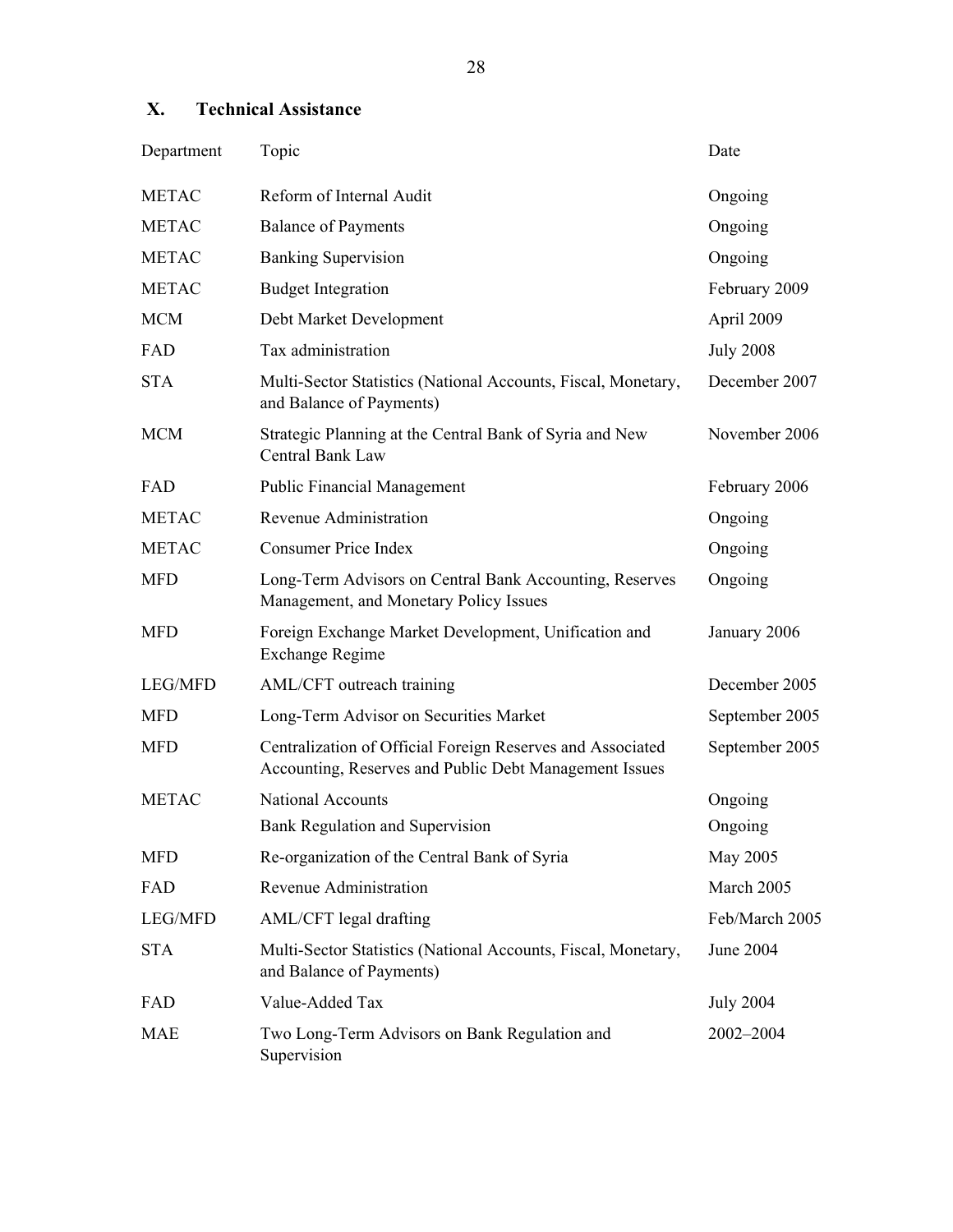# **ANNEX II. SYRIAN ARAB REPUBLIC: RELATIONS WITH THE WORLD BANK GROUP2 (End-January 2010)**

Syria joined the World Bank in 1947. Between 1963 and 1974, IDA approved four credits for Syria totaling US\$48.6 million. Following Syria's graduation from IDA in 1974, IBRD approved 15 loans during the period 1974-86. In 1986 Syria ceased debt service payments to the Bank, which prompted a suspension of Bank disbursements. Following several rounds of negotiations with the Bank, by July 1, 2002, Syria settled all its overdue service payments to IBRD and IDA, thereby reinstating the country's eligibility for disbursement.

There is currently no World Bank Country Assistance Strategy (CAS) for Syria. A Memorandum of Understanding (MoU) covering the period 2005-07 provided the framework for the Bank's program of advisory and analytical (AAA) services. The MoU allowed the Bank to support reforms in areas of economic growth and transition, along with human development and social protection. Activities have included, among others: (i) advise on restructuring public banks and establishing a government securities market; (ii) FIAS support provided in reviewing the recently adopted Investment Law; and (iii) analytical work on energy subsidies and advise on drafting a Basic Finance Law and improving public financial management.

The Bank's current assistance to Syria comprises a program of technical assistance and advisory services in support of economic growth and transition, including policy advice on private sector development, as well as on human development, social protection and environmental sustainability. Activities cover the following areas:

- *Economic Growth and Transition Support.* Trade policy reform; Public Expenditure policies; Sources of non-oil growth (Country Economic Memorandum); Private sector development and business environment; Public – Private Partnerships (PPP); Governance and Public Financial Management Reform; Statistical capacity.
- *Human Development and Social Protection*. Labor market and employment; Enhancing policymaking and implementation capacity in social protection; Reform options for social insurance; Education sector strategy, Support to avian influenza preparedness.
- *Sustainable Development*. Electricity sector strategy; Agriculture and irrigation sector reform; Transport sector technical assistance.

IFC has been active in Syria since 1999 when the Board approved the corporation's first investment in the country—a \$1 million equity stake in a manufacturer of drip irrigation systems. Since that time, IFC has made two other investments, including an equity position in the first private sector bank in Syria and a loan to a chemicals company. The total held portfolio is \$20.2 million. IFC has also conducted technical assistance work, including studies of aspects of the financial sector.

1

<sup>&</sup>lt;sup>2</sup> World Bank TA mission focusing on trade, fiscal issues, and the development of a SAM for Syria will overlap with the 2008 Article IV Consultation mission, facilitating Bank-Fund coordination.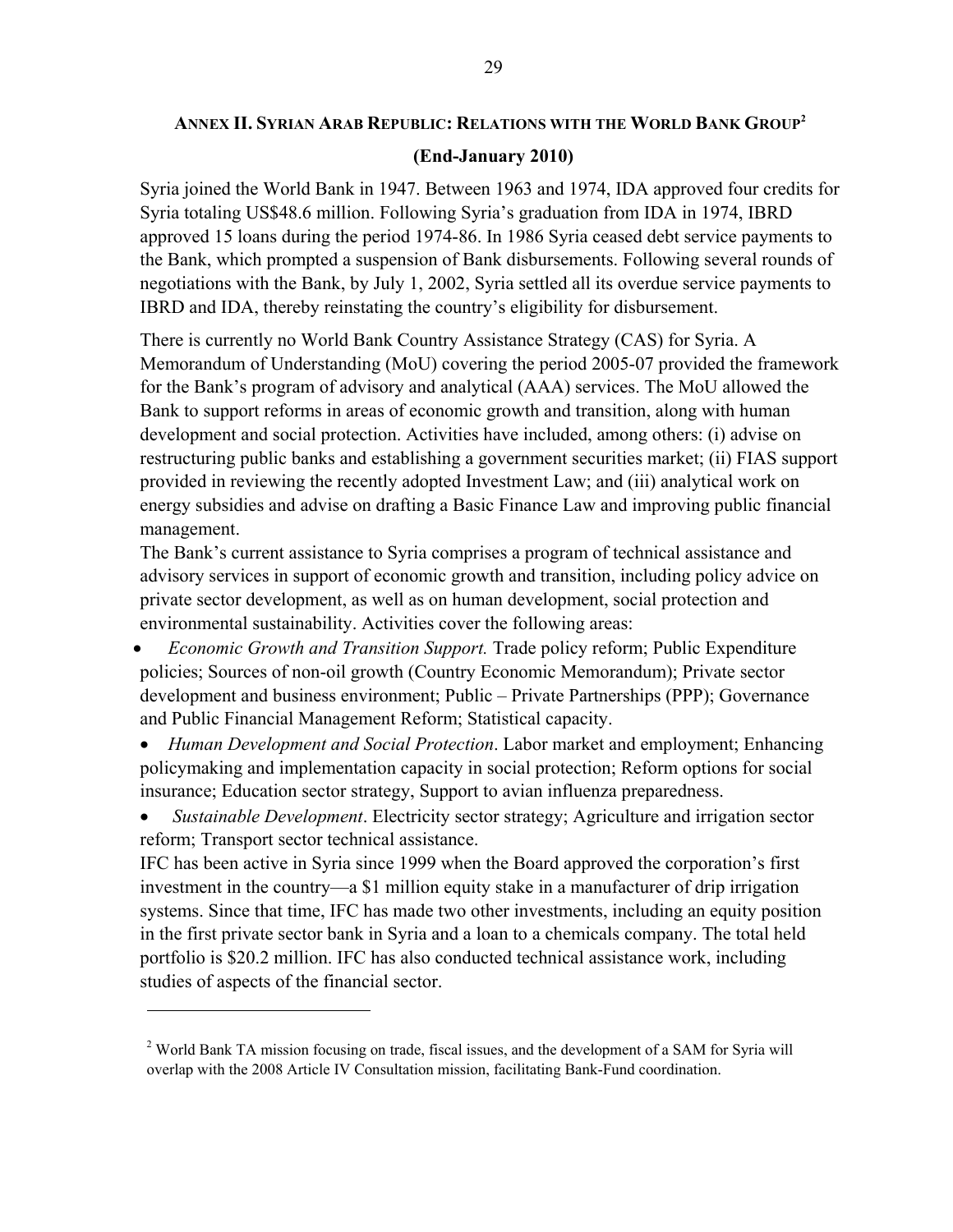#### **ANNEX III. SYRIAN ARAB REPUBLIC: STATISTICAL ISSUES**

1. Data provision has serious shortcomings that significantly hamper surveillance. The weak statistical infrastructure has been unable to cope with the acceleration of structural reforms, and the inherent difficulties in recording the flows of people, goods, and money to and from Iraq have added to this challenge. The staff's assessment of economic developments and policies is constrained by these circumstances. In the context of Article IV missions, the authorities have expressed an intention to improve the statistical system. With the assistance of the 2007 multisector statistics mission, Syria began participating in the General Data Dissemination System (GDDS) in December 2007, and the plans for improving the statistical system are posted on the Fund's Dissemination Standards Bulletin Board.

#### **A. Real Sector Statistics**

2. Annual national accounts by expenditure data are reported for publication in the *International Financial Statistics (IFS)* with about 2-years lag. In addition, significant weaknesses remain in the source data and statistical techniques for national accounts statistics.

3. A STA-resident statistics advisor has been in place since July 2008 to help implement the recommendations of the December 2007 STA multisector mission in the area of national accounts. During the past two years, METAC has also provided technical assistance for improving data sources and methods for the compilation of national accounts statistics in accordance with the *System of National Accounts, 1993* (*1993 SNA*). Guidance has also being provided for using existing data for improving gross domestic product (GDP) estimates at current and constant prices and for the appropriate treatment in the national accounts of implicit subsidies to some public enterprises. The Central Bureau of Statistics (CBStat) made a steady progress for implementing recommendations made by the technical assistance missions. Economic surveys covering private sector enterprises had been conducted for years 2004–2006. The central purpose of these surveys was to serve as main data source for improving national accounts statistics in accordance with the *1993 SNA*; however, the results are yet to be fully processed and validated.

#### **B. Government Finance Statistics**

4. Government finance statistics (GFS) suffer from major deficiencies with respect to definitions, coverage, classification, methodology, accuracy, reliability, and timeliness that generate severe inconsistencies with monetary and balance of payments statistics. Fiscal statistics are not provided for publication in the *IFS*. The multisector mission of June 2004 found that compilation is adversely affected by cumbersome institutional arrangements, inadequate resources, and unresolved methodological problems. The methodology used for compilation does not follow either *GFSM 2001* or *GFSM 1986*. While budget data are available with very long lags (two years for final budget accounts), financing data are not available. There is no dissemination of GFS data, and even access to key data sources by GFS compilers within the Ministry of Finance (MOF), such as the breakdown of debt service into interest and

Washington, D.C. 20431 • Telephone 202-623-7100 • Fax 202-623-6772 • www.imf.org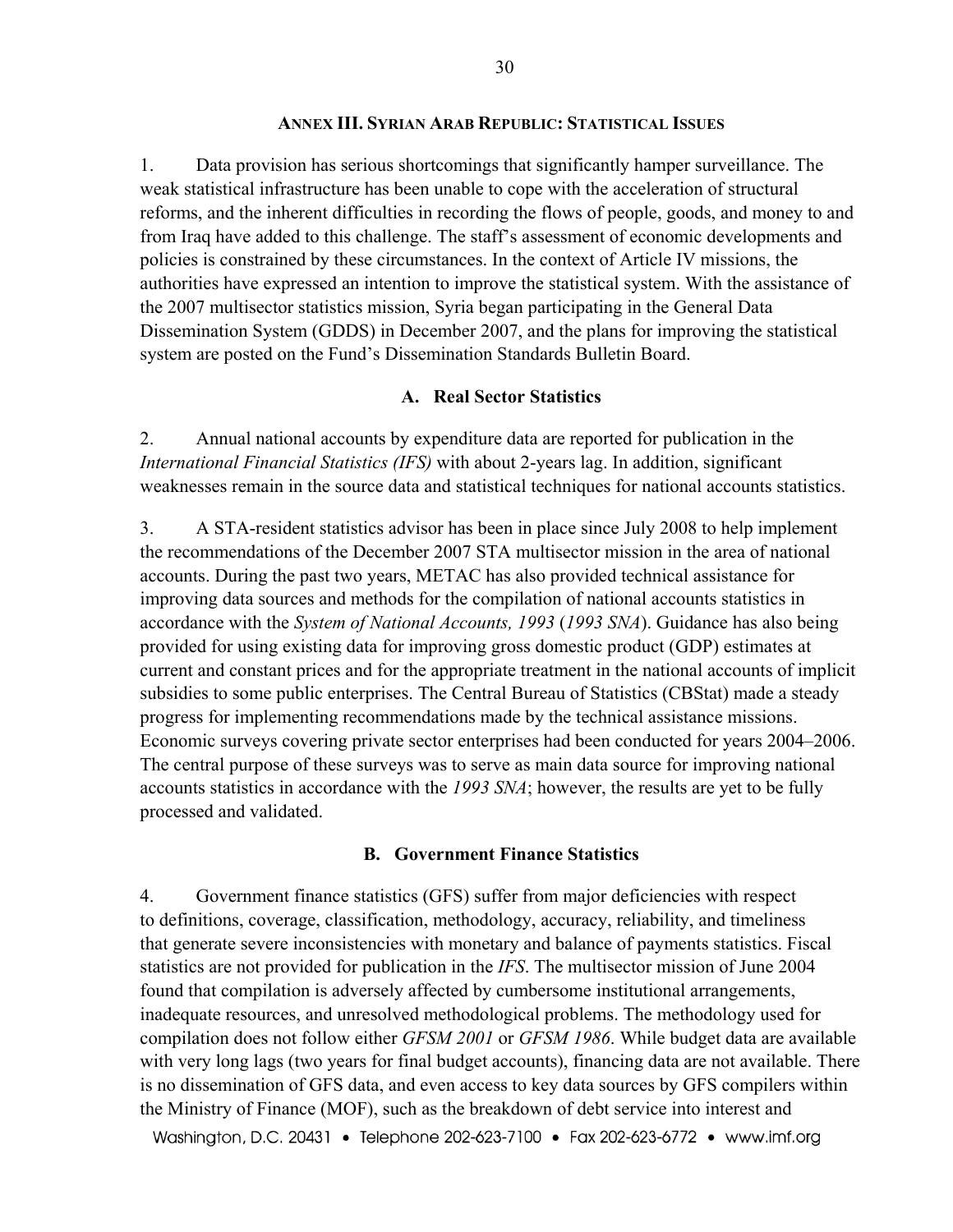amortization, is problematic. This contributes to discrepancies in external financing as reported in the budget and the balance of payments statistics.

5. The largest, most persistent and volatile discrepancies, are between the financing requirements of the budget, as reported by the MOF, and government financing as reported by the Central Bank of Syria (CBS). The lack of a common and regularly updated coverage of the government sector between the MOF and the CBS, misclassification of public enterprises investment expenditure, as well as timing and valuation issues, are mainly responsible for those discrepancies.

6. Other discrepancies between fiscal and monetary accounts relate to the unorthodox treatment by the CBS of some transactions with government, such as the parallel rise of government deposits and claims on government in the CBS balance sheet, which is likely due to government withdrawals being counted as credit and never netted out against deposits, and profits transferred to government treated as permanent claim on the government.

7. To address the methodological issues, the June 2004 multisector mission developed a preliminary bridge table that maps the budgetary source data codes to the GFSM 2001 classification codes, and conducted a seminar to clarify various aspects of the GFSM 2001 methodology to the MOF officials. To help the Directorate of Planning and Statistics (DPS) implement a proper sectorization scheme, the mission provided an updated institutional table showing the current coverage of government and public enterprises―the investment expenditure of public enterprises is included in government's capital expenditure―for circulation to all relevant agencies. Moreover, the mission formulated a detailed work plan centered around the provision of adequate resources and training for the DPS to fulfill its tasks. The work plan calls for the DPS to access core source data necessary for compilation—initially on a cash basis―of annual GFS data according to the *GFSM 2001*, and for the resumption of data reporting to STA for publication in *GFSY* and *IFS*, together with improved reporting, in terms of coverage and classification, to the IMF's Middle East and Central Asia Department (MCD). The mission also recommended improvement in the timeliness of annual data, including data on financing, and a start on the compilation of sub-annual data.

# **C. Monetary and Financial Statistics**

8. Monetary statistics suffer from major deficiencies which hamper the staff's ability to conduct meaningful analysis of monetary developments. Monthly monetary statistics are reported for publication in the *IFS* with about 10-month lags, falling short of recommended dissemination practices under the GDDS of 3-month lags. Progress has been made in addressing some issues identified by the multisector statistics mission in June 2004, namely including in the monetary survey the private banks, the Savings Bank, and banks/bank branches operating in the Free Zones. Although the format of monetary statistics is largely consistent with the structure of the *MFSM-*recommended sectoral surveys, there are deficiencies in the source data arising from, inter alia, (i) the use of different exchange rates at the CBS and at the other banks for valuing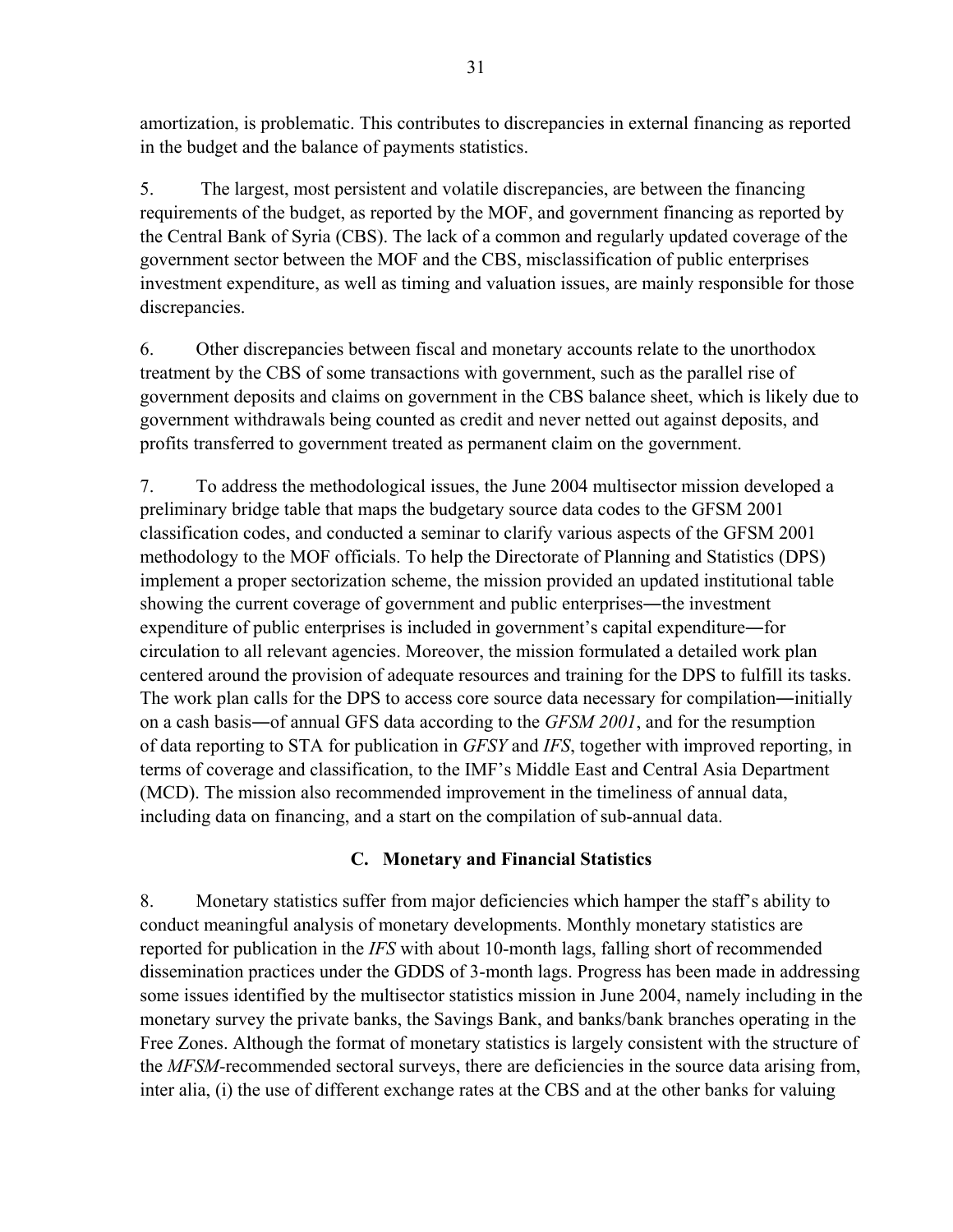their foreign-currency positions; (ii) financial positions are not valued at market prices or market-price equivalents; (iii) a number of accounting procedures for the maintenance of public sector accounts cause distortions in the measurement of gross positions; and (iv) there are disparities between the institutional coverage of public sector in monetary statistics and the government finance statistics.

9. A technical assistance mission during November–December 2008 worked with the authorities on developing data reporting based on the Standardized Report Forms (SRFs), which reflect the *MFSM*-recommended compilation principles. The mission's work was underpinned by detailed data recently provided by the authorities.

# **D. External Sector Statistics**

10. Balance of payments statistics are compiled by the CBS on a provisional basis. Trade data are compiled monthly by the Customs Department and reported quarterly by the CBStat in local currency units with a six-month lag. The BOP is presented in *BPM5* format, but its compilation method is not entirely consistent with the *BPM5* methodology.

11. In February 2006, a STA assessment mission assessed the status of the work program as a basis for developing a METAC technical assistance program on external sector statistics. In December 2007, STA conducted a multisector statistics mission in collaboration with METAC and follow-up METAC missions took place in January and July 2008.

12. In September 2008, a STA inspection visit followed up on the recommendations of the 2007 multisector mission and METAC's work program and discussed the reporting and publication of data on international liquidity for *IFS*, which has been an outstanding issue for over three years.

13. Regarding the balance of payments, the mission found that the CBS had made progress in improving source statistics through surveys and International Transactions Reporting System (ITRS), by adopting appropriate classifications, and improving consistency with other data sets. The CBS's new organizational structure is designed to include a balance of payments division of five staff (currently two staff are assigned to BOP work but plans are in place to fully staff the division).

14. The October 2008 STA balance of payments statistics mission worked to provide advice on international reserves, trade data, and the treatment of Iraqi immigrants was provided, to the extent possible. Data for 2007 were adjusted where needed and the mission assisted the CBS staff to compile January–July 2008 balance of payments in *BPM5* format.

15. Despite recent progress, further efforts are needed to improve the accuracy of the BOP data and the International Investment Position (IIP) to meet data needs for surveillance purposes, in particular; (i) continue **data collection initiatives** (ITRS and surveys) that have been developed with a view to strengthening source data, and ensuring coverage of free zones,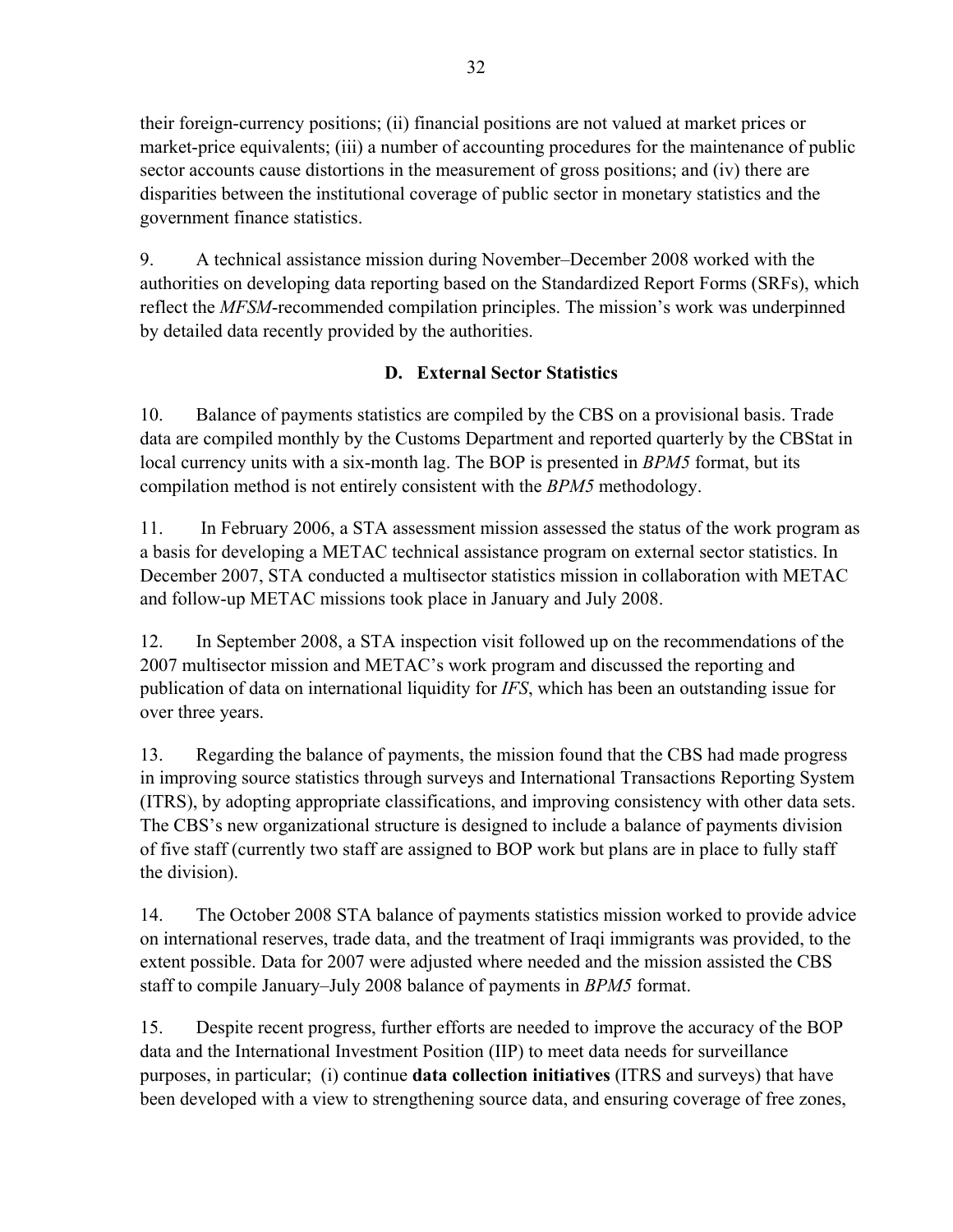(ii) improve the undercoverage of **imports**, (iii) examine the scope of **transfers**, including the treatment of inflows related to Iraqi immigrants, (iv) review the coverage of **reserves**, and (iv) improve the coverage of **financial account data of the private sector** (bank and nonbank).

16. The authorities have made some progress in the compilation of international merchandise trade statistics. The Customs Department has adopted Automated System for Customs Data (ASYCUDA) as its operating system and is presently implementing it and a Statistical Committee on Foreign Trade Statistics has been formed to assist with trade methodology. However, significant weaknesses remain in the source data and statistical techniques for foreign trade statistics.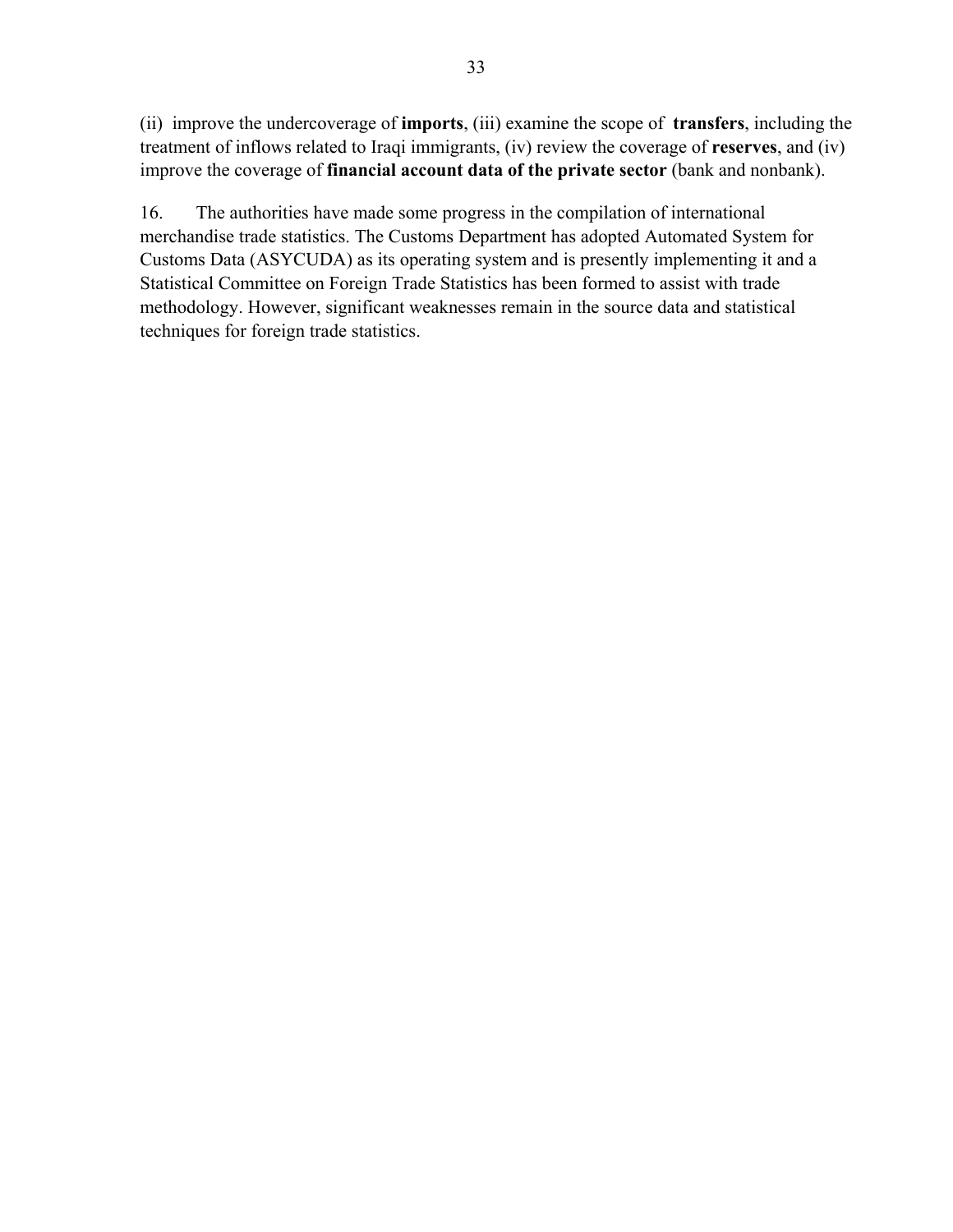#### **SYRIAN ARAB REPUBLIC: TABLE OF COMMON INDICATORS REQUIRED FOR SURVEILLANCE**

|                                                                                                                 | Date of latest<br>observation | Date<br>received | Frequency of<br>Data $7$ | Frequency of<br>Reporting <sup>7</sup> | Frequency<br>of<br>publication <sup>7</sup> |
|-----------------------------------------------------------------------------------------------------------------|-------------------------------|------------------|--------------------------|----------------------------------------|---------------------------------------------|
| <b>Exchange Rates</b>                                                                                           | Dec. 30, 2009                 | Dec. 31,<br>2009 | D                        | D                                      | D                                           |
| International Reserve Assets and<br>Reserve Liabilities of the Monetary<br>Authorities <sup>1</sup>             | Sep. 2009                     | Dec. 2009        | M                        | Q                                      | M                                           |
| Reserve/Base Money                                                                                              | Sep. 2009                     | Dec. 2009        | M                        | Q                                      | M                                           |
| <b>Broad Money</b>                                                                                              | Sep. 2009                     | Dec. 2009        | м                        | Q                                      | М                                           |
| <b>Central Bank Balance Sheet</b>                                                                               | Sep. 2009                     | Dec. 2009        | M                        | Q                                      | М                                           |
| Consolidated Balance Sheet of the<br><b>Banking System</b>                                                      | Sep. 2009                     | Dec. 2009        | M                        | Q                                      | M                                           |
| Interest Rates <sup>2</sup>                                                                                     | Sep. 2009                     | Dec. 2009        | м                        | Q                                      | M                                           |
| <b>Consumer Price Index</b>                                                                                     | Oct. 2009                     | Nov. 2009        | M                        | M                                      | М                                           |
| Revenue, Expenditure, Balance and<br>Composition of Financing <sup>3</sup> – General<br>Government <sup>4</sup> | 2008                          | Dec. 2009        | A                        | A                                      | A                                           |
| Revenue, Expenditure, Balance and<br>Composition of Financing <sup>3</sup> - Central<br>Government              | 2008                          | Dec. 2009        | A                        | A                                      | A                                           |
| Stocks of Central Government and<br>Central Government-Guaranteed Debt <sup>5</sup>                             | 2008                          | Dec. 2009        | A                        | A                                      | A                                           |
| <b>External Current Account Balance</b>                                                                         | 2008                          | Dec. 2009        | A                        | A                                      | A                                           |
| Exports and Imports of Goods and<br>Services                                                                    | Jun. 2009                     | Dec. 2009        | Q                        | Q                                      | Q                                           |
| GDP/GNP                                                                                                         | 2008                          | Dec. 2009        | A                        | A                                      | A                                           |
| <b>Gross External Debt</b>                                                                                      | 2008                          | Dec. 2009        | A                        | A                                      | A                                           |
| International Investment Position <sup>6</sup>                                                                  | <b>NA</b>                     | <b>NA</b>        | <b>NA</b>                | <b>NA</b>                              | <b>NA</b>                                   |

As of December 31, 2009

1/ Includes reserve assets pledged or otherwise encumbered as well as net derivative positions.

2/ Both market-based and officially-determined, including discount rates, money market rates, rates on treasury bills, notes and bonds.

3/ Foreign, domestic bank, and domestic nonbank financing.

4/ The general government consists of the central government (budgetary funds, extra budgetary funds, and social security funds) and state and local governments.

5/ Including currency and maturity composition.

6/ Daily (D), Weekly (W), Monthly (M), Bi-Monthly (B); Quarterly (Q), Annually (A), Irregular (I); Not Available (NA).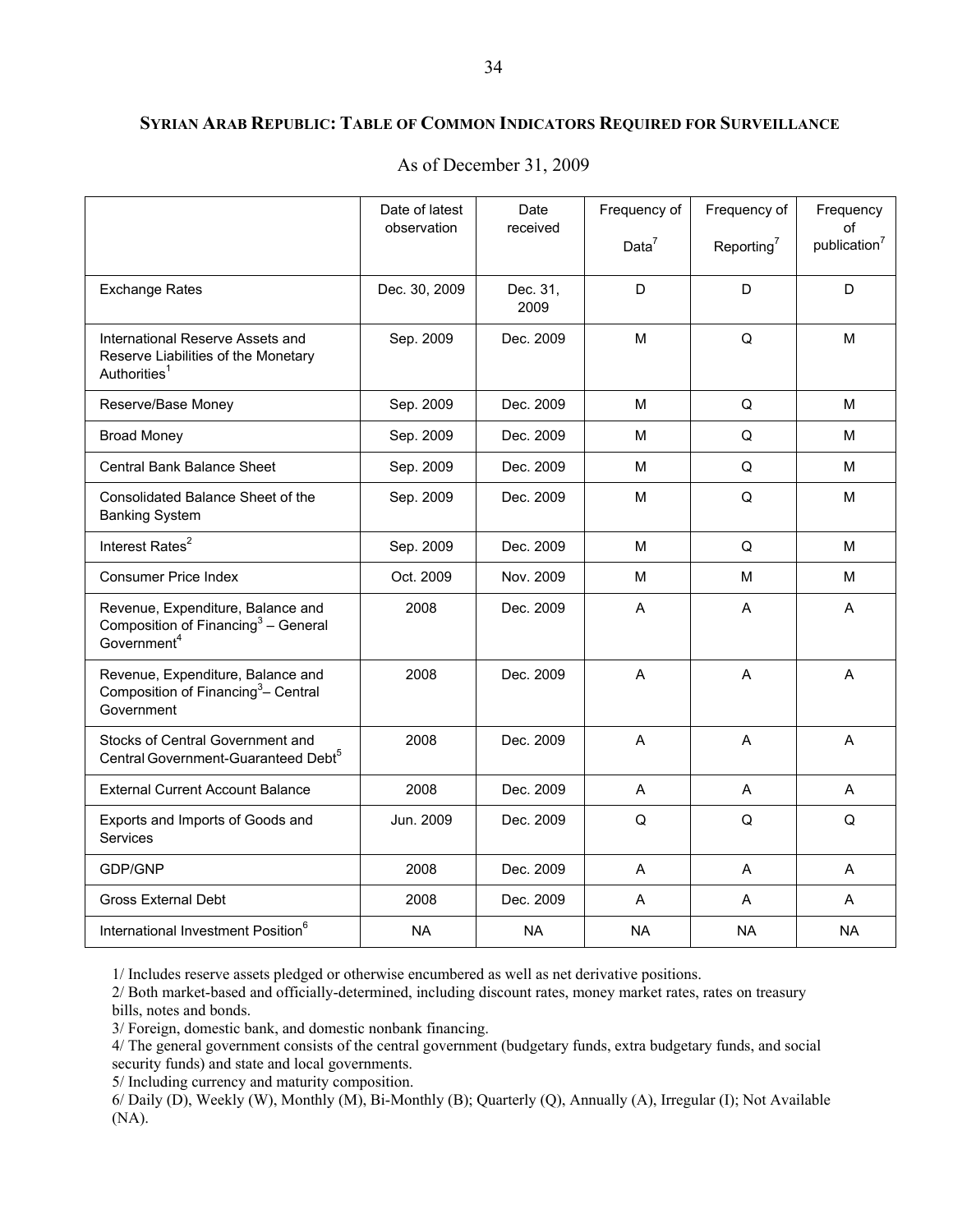

**EXTERNAL RELATIONS DEPARTMENT** 

Public Information Notice (PIN) No. 10/42 FOR IMMEDIATE RELEASE March 25, 2010

International Monetary Fund 700 19<sup>th</sup> Street, NW Washington, D. C. 20431 USA

# **IMF Executive Board Concludes 2009 Article IV Consultation with the Syrian Arab Republic**

On February 26, 2010, the Executive Board of the International Monetary Fund (IMF) concluded the Article IV consultation with the Syrian Arab Republic on a lapse of time basis. $1$ 

## **Background**

<u>.</u>

The impact of the global financial crisis on Syria has been relatively moderate and mostly through linkages to trading partners in the GCC and Europe. GDP growth is estimated to have decelerated in 2009 by 1 percentage point to 4 percent. Lower growth in manufacturing, construction, and services was partially offset by a moderate recovery in agriculture and a small increase in oil production. Unemployment is estimated to have increased to almost 11 percent. Inflation declined sharply to about 2.5 percent, reflecting trends in global prices. Fiscal policy aimed at mitigating the impact of the global crisis. The Fiscal deficit increased by about 2.5 percentage points to 5.5 percent in 2009. Total expenditure grew by about 5 percent of GDP, reflecting increases in public investments, as well as the wage bill and transfers to compensate for raising fuel prices and removal of petroleum subsidies. Non-oil revenue increased, partly due to strong tax collection, which resulted from improved administration and incentives to settle arrears.

<sup>&</sup>lt;sup>1</sup> Under Article IV of the IMF's Articles of Agreement, the IMF holds bilateral discussions with members, usually every year. A staff team visits the country, collects economic and financial information, and discusses with officials the country's economic developments and policies. On return to headquarters, the staff prepares a report, which forms the basis for discussion by the Executive Board. At the conclusion of the discussion, the Managing Director, as Chairman of the Board, summarizes the views of Executive Directors, and this summary is transmitted to the country's authorities.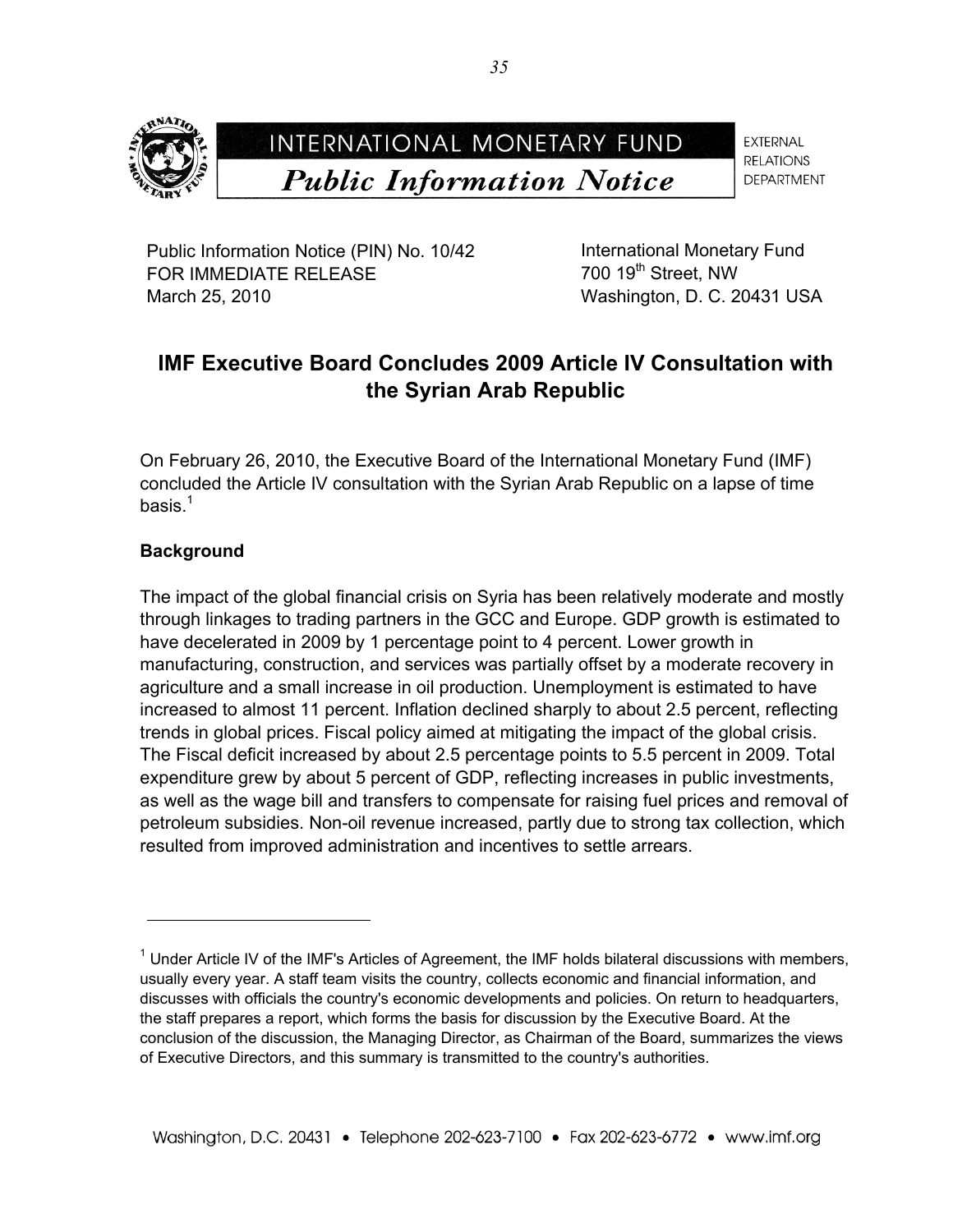The external current account deficit widened to about 4.5 percent, as the decline in exports exceeded that of imports. However, tourism receipts were buoyant, and both FDI and remittances dropped only slightly. Gross reserves remained comfortable, at about US\$17 billion.

With the Syrian pound pegged to a basket (within a band), broad money is estimated to have grown by about 10 percent in 2009. Credit to public enterprises decelerated sharply due to the reduction in energy subsidies, which were financed by borrowing. Nonetheless, growth of credit to the private sector remained at about 25 percent, driven by the expansion of private banks.

The outlook for 2010 and beyond point to an overall strengthening in economic performance. The ongoing recovery in Syria's trading partners is expected to contribute to a gradual increase in exports, remittances, and FDI. Agriculture is likely to continue to recover from the severe drought of the past two years. The fiscal and current account are expected to stabilize as a result of the fiscal reforms, including the introduction of value added tax (VAT) in 2011, a further deepening of subsidies reform, and expenditure restraint. A delay in global recovery or faltering reform implementation could worsen the outlook and impede Syria's economic growth.

While some progress has been made in advancing structural reforms, there were a few negative developments. Steps were taken to simplify investment procedures, modernize accounting standards, and streamline the tax system. Effective June 2009, the authorities raised the minimum thresholds for exemption from wage taxes. As an offsetting measure, the top income tax rate for individuals was increased to 22 percent (from 20 percent). The authorities also introduced reference prices and customs duties that vary by country of origin to protect against unfair trade practices.

## **Executive Board Assessment**

Executive Directors concurred that the impact of the global financial crisis on Syria has been relatively moderate. Preliminary data for 2009 indicate that non-oil growth decelerated as lower growth in most sectors was only partially offset by a moderate recovery in agriculture. Inflation declined sharply, reflecting trends in the global prices of basic commodities. Despite the important progress made in subsidies reforms, the fiscal deficit widened as the consolidation of public finances in the past few years provided room for the authorities to implement counter-cyclical measures to mitigate the effects of the global economic crisis. The current account deficit increased slightly, as the decline in exports exceeded that of imports. Tourism receipts, however, remained buoyant, and both FDI and remittances dropped only slightly despite the global economic crisis.

Directors considered the widening in the fiscal deficit in 2009 to be appropriate to mitigate the impact of the global recession. They noted that this widening in the fiscal deficit in 2009 partly reflects enhanced fiscal transparency as substantial extra-budgetary spending related to petroleum subsidies was brought on budget. However, Directors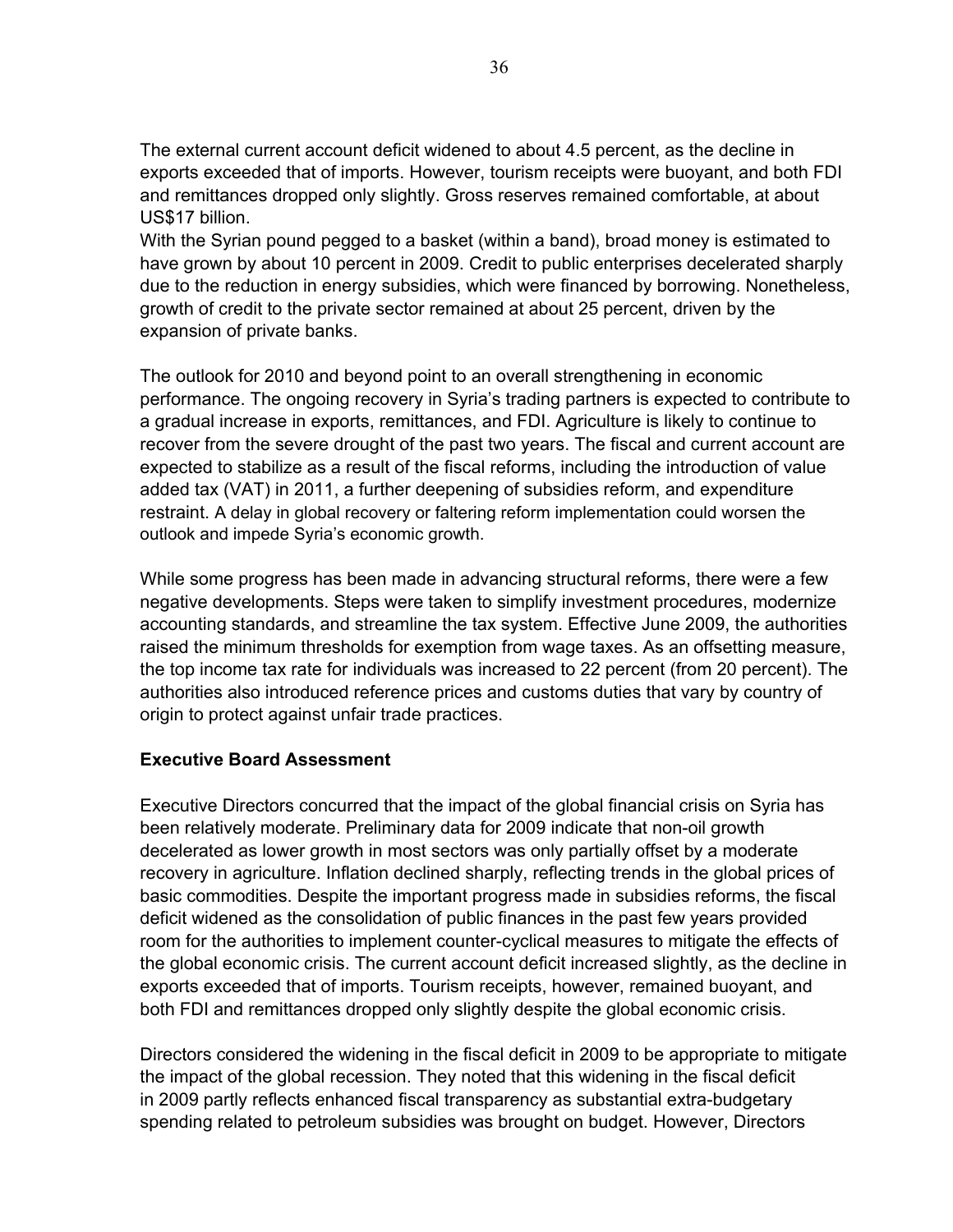underscored the need for a gradual resumption of fiscal consolidation going forward in order to preserve fiscal sustainability. In this regard, they encouraged the authorities to revisit the large increase in public investment budgeted for 2010, especially after its large increase in 2009. They noted that this would be more in line with absorptive capacity and would help reduce the overall fiscal deficit to about 4.5 percent of GDP. Directors also urged the authorities to ensure that increases in public wages are linked to performance and to civil service reform.

Directors commended the authorities for the recent reforms of petroleum subsidies that have led to considerable efficiency gains and a reduction in waste and leakages as reflected in the decline in domestic consumption. They noted that the replacement in December 2009 of the diesel coupons with cash transfers is likely to enhance the targeting of assistance and consolidate efficiency and fiscal gains. Directors encouraged the authorities to prevent a re-emergence of the large inefficient price subsidies of the past.

Directors welcomed the substantial progress in the preparation for the VAT, but underscored the need for further efforts. They supported the emphasis on making progress in reorganizing tax administration, including by shifting more responsibilities to the General Commission for Taxes and Fees (GCTF). Directors welcomed the streamlining of the tax system, and advised against a further increase in the personal income tax rates. They encouraged the authorities to streamline excise taxes in line with the recommendations of past technical assistance missions.

Directors welcomed the efforts to improve public financial management are welcome and should continue. They recommended that the budget classification be further enhanced to reflect standardized economic classifications. In addition, Directors underscored the importance of supporting the plan to cast the budget formulation and execution in a medium-term framework by further empowering the newly established Fiscal Forecasting and Planning Units at the Ministry of Finance (MoF) and facilitating a more timely flow of data and information between these units and the different departments at the MoF. Directors encouraged the authorities to expand the use of the program- and performancebased budgeting approach. They also emphasized the importance of bringing on budget the remaining quasi-fiscal operations.

Directors underscored the need for a shift in the financing of the budget deficit from bank borrowing to issuing treasury bills. They recommended that the interest rate on these bills be market-determined. At the same time, Directors underscored the importance of ensuring that public investment projects yield high economic and social return in order to justify the cost of their financing.

Directors welcomed the progress made in implementing the reform agenda to modernize the Central Bank of Syria (CBS) and the monetary policy framework. They noted that enhancing the CBS operational independence will be important to strengthen its ability to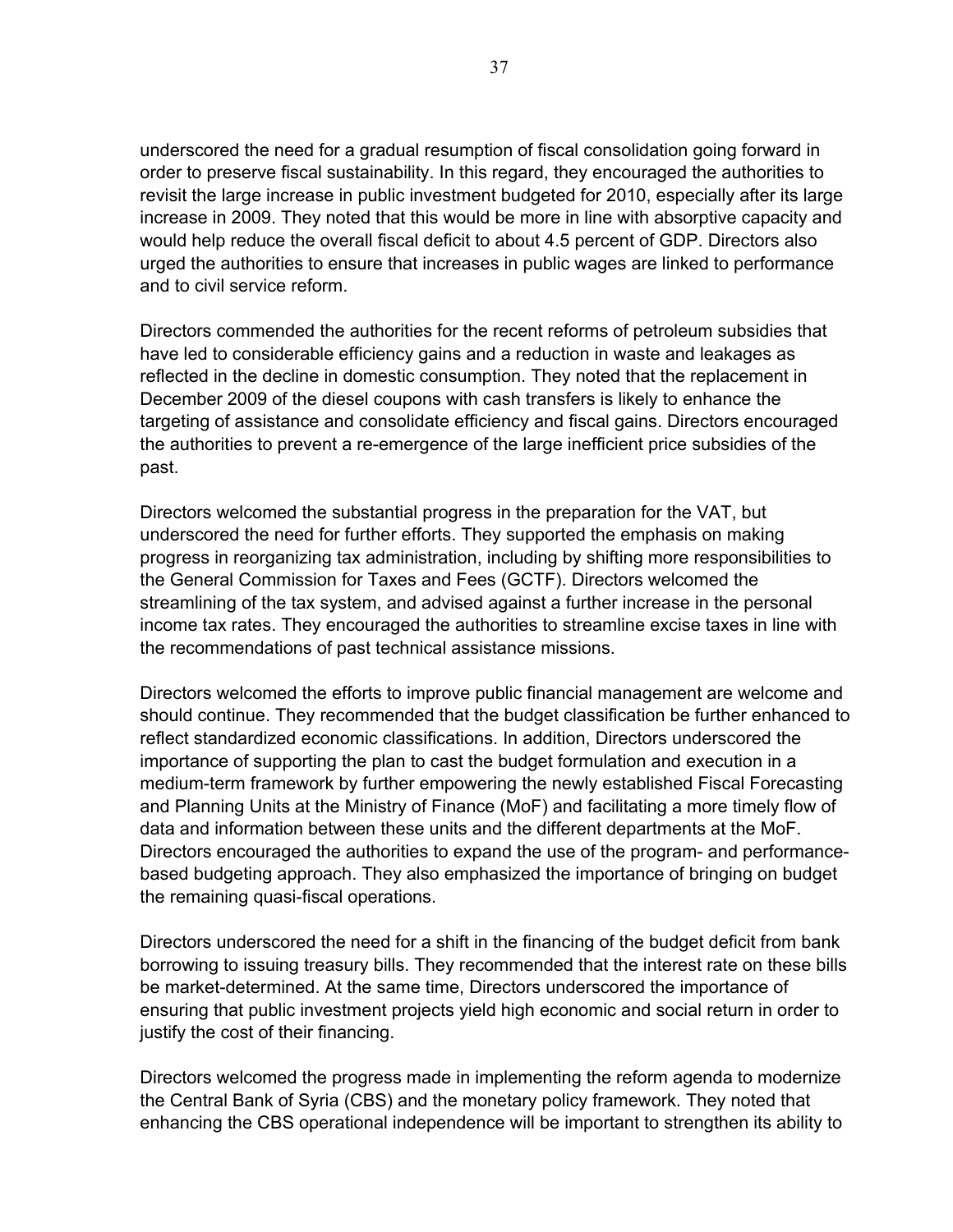formulate and implement monetary policy. Directors also encouraged the authorities to utilize treasury bills as an instrument of monetary policy to withdraw excess liquidity. They recommended that, otherwise, the CBS would have to issue its own certificates of deposit. Directors concurred that considerations be given to securitizing the stock of government debt to the CBS.

Directors encouraged the authorities to phase-out some of the decisions that were taken in response to the global crisis. They recommended that the legitimate intended objectives of differentiated reserve requirements or increased credit exposure limits for development projects be achieved through other means that are more effective and entail lower risks for banks and lesser burden for the supervision department.

Directors welcomed the good start at implementing the recommendations of the 2008 FSAP report, including by strengthening the regulatory and supervisory framework and improving collection of data on public banks. They encouraged the authorities to continue to strengthen supervision in order to maintain the health of the financial sector, especially in view of the rapid growth of private banks' credit. Directors also encouraged the authorities to adopt the amended central bank law as soon as possible.

Directors concurred that the priority in the period ahead be given to public banks' reform. They welcomed the closer collaboration between the MoF and the CBS regarding supervision of these banks. Directors noted that strengthening the CBS's supervisory and regulatory independence with respect to these banks would ensure their compliance with prudential regulations and help address deficiencies identified in the supervisory process.

Directors agreed that the Syrian pound's *de jure* peg to a band around the SDR can provide a strong monetary anchor, while allowing some flexibility in the pound's rate vis-àvis major currencies. They noted that in practice, the pound appears to be *de facto* pegged to a basket in which the dollar has a larger weight than its weight in the SDR basket. Directors concurred that adjusting the *de facto* basket in line with the *de jure* regime would be more consistent with Syria's direction of trade. They noted that the dollar has the largest share in the SDR basket, which is also consistent with the key role it has in foreign exchange markets and international trade pricing and payments. Directors considered that a gradual move toward greater flexibility over the medium-term as the monetary policy framework develops would further increase monetary policy independence and maintain external stability. Directors agreed that preliminary econometric estimates suggest that the pound may be moderately overvalued in real effective terms, although they are still subject to uncertainties given the serious data shortcomings. Directors, however, did not recommend a change in the current nominal exchange rate level in the present context.

Directors welcomed the progress made in transition to a market economy, but noted that the remaining structural reform agenda is substantial. They supported the emphasis on further reducing the number of goods subject to administrative pricing, and modernizing of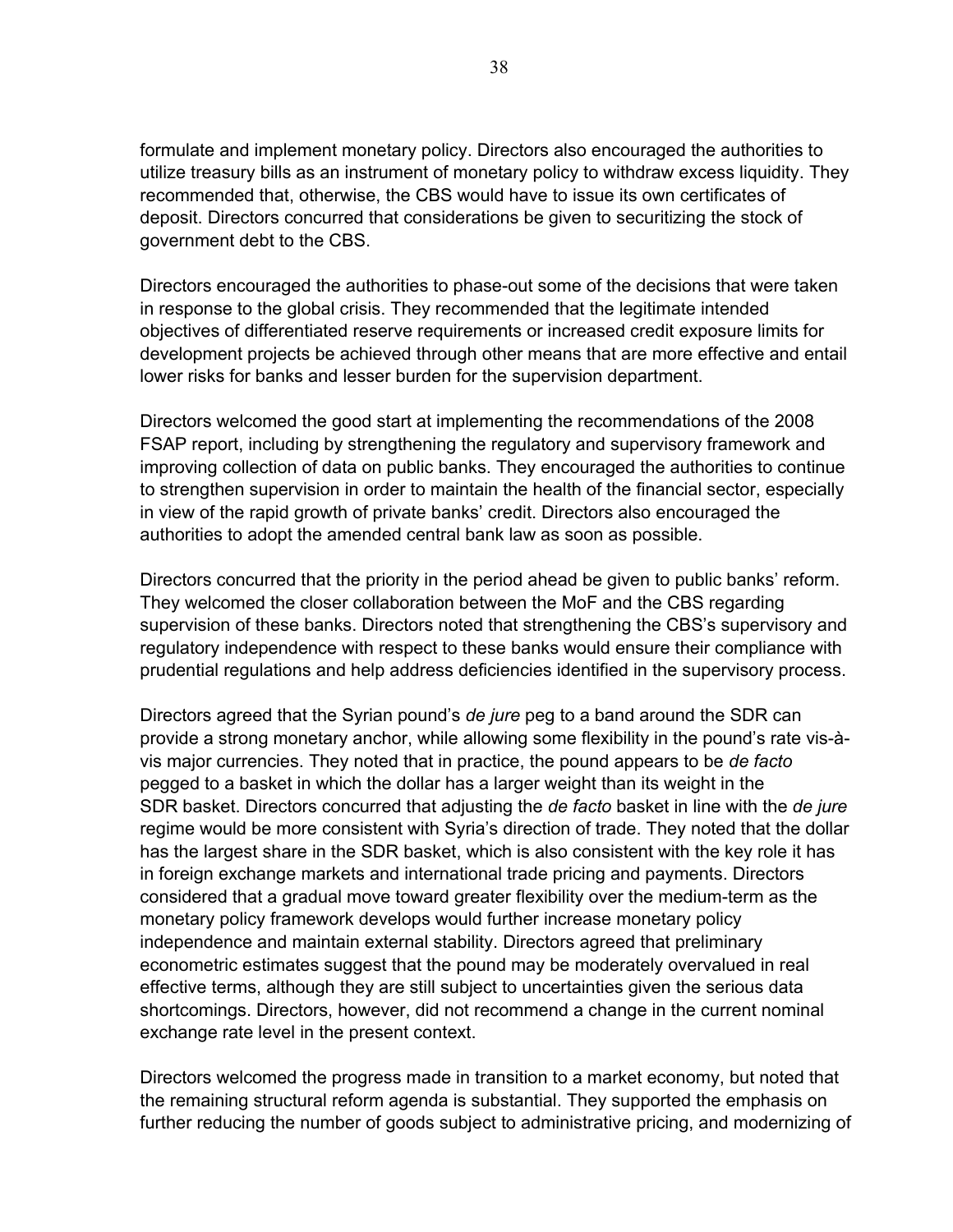the legal and regulatory framework in order to encourage private investment and enhance competitiveness. Directors recommended that the authorities reverse the recent introduction of customs duties that vary by country of origin, and address suspected unfair trade practices by other measures such as enhancing customs' capacity to examine invoices through computerization and cross border cooperation.

Directors welcomed the authorities' intention to accept the obligations of Article VIII of the IMF's Articles of Agreement. They recommended that the authorities remove any remaining restrictions in preparation for the acceptance of the obligations of Article VIII. Directors noted the staff readiness to conduct a comprehensive review of the exchange system upon the authorities' request.

Directors urged the authorities to improve data quality and provision to facilitate better analysis of developments and guide policy formulation.

*Public Information Notices (PINs)* form part of the IMF's efforts to promote transparency of the IMF's views and analysis of economic developments and policies. With the consent of the country (or countries) concerned, PINs are issued after Executive Board discussions of Article IV consultations with member countries, of its surveillance of developments at the regional level, of post-program monitoring, and of ex post assessments of member countries with longer-term program engagements. PINs are also issued after Executive Board discussions of general policy matters, unless otherwise decided by the Executive Board in a particular case.